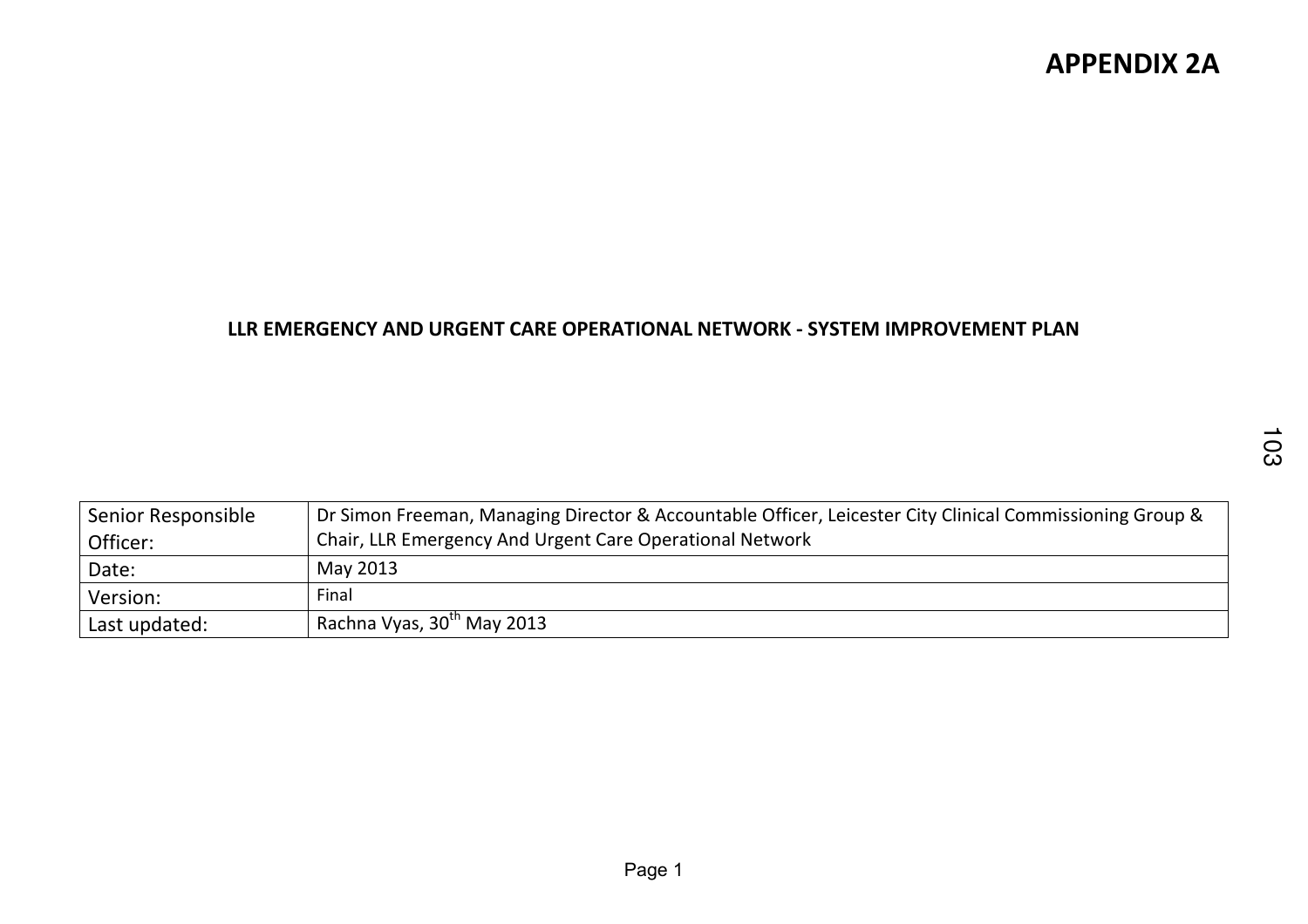#### OVERARCHING GOVERNANCE

| <b>Issue</b>                                                                                                        | <b>Actions</b>                                                                                                                                                                                                                                                                                  | <b>Lead</b>                          | <b>Outcome measure</b>                                                                                                   | <b>Target finish date</b>                                               | <b>Progress</b>                                                                                                        |
|---------------------------------------------------------------------------------------------------------------------|-------------------------------------------------------------------------------------------------------------------------------------------------------------------------------------------------------------------------------------------------------------------------------------------------|--------------------------------------|--------------------------------------------------------------------------------------------------------------------------|-------------------------------------------------------------------------|------------------------------------------------------------------------------------------------------------------------|
| <b>Ref to NHSE checklist</b><br>New governance<br>framework for the<br>urgent care work stream<br>Ref 1, 2, 3, 4, 5 | Establish revised EUCON framework<br>$\blacksquare$<br>Recruitment of Director-level post to deliver<br>$\blacksquare$<br>the EUCON programme<br>Revise Terms of Reference and membership<br>$\blacksquare$<br>Agree priority actions for implementation and<br>baseline associated performance | Simon Freeman,<br>Leicester City CCG | Programme governance mobilised<br>Director in post<br>Recovery trajectory agreed &<br>monitored formally through UHL CPM | June 2013                                                               | ECN review complete<br>Revised structure to be<br>live for Q2 2013/14<br>UHL CPM will monitor                          |
|                                                                                                                     | Agree contractual recovery trajectory and<br>$\blacksquare$<br>associated contract penalties<br>Agree MRET spend via EUCON                                                                                                                                                                      |                                      |                                                                                                                          |                                                                         | recovery against<br>trajectory via contract<br>management route<br>MRET funding proposal<br>to be agreed at May        |
| <b>Revise current ECN</b><br>dashboard with<br>performance measures                                                 | Refresh current performance framework to<br>$\blacksquare$<br>highlight areas of concern within the urgent<br>care system                                                                                                                                                                       | Hina Naik, GEM CSU                   | Populated performance framework<br>with target and baseline                                                              | June 2013                                                               | <b>CCB</b><br>Cross checking<br>complete                                                                               |
| Ref 6                                                                                                               | Map to NHS England (gateway 00062)<br>$\blacksquare$<br>recommendations                                                                                                                                                                                                                         |                                      |                                                                                                                          |                                                                         | Data flows to be added $\pm$<br>D4<br>by June 30 <sup>th</sup> 2013                                                    |
| <b>Urgent care</b><br>commissioning strategy<br>Ref 14-17                                                           | Urgent Care commissioning strategy required<br>for 14-15 onwards, including future vision of<br>the system across health and social care<br>Continue with LC CCG as lead commissioner<br>$\blacksquare$<br>for Urgent Care<br>Communication mechanism required across                           | <b>EUCON Director Lead</b>           | Agreed LLR strategy                                                                                                      | August 2013                                                             | Cross-referenced to<br><b>Better Care Together</b><br>board, strategy to be<br>written in line with this               |
|                                                                                                                     | health and social care<br><b>INFLOW MANAGEMENT; Attendance/Admission avoidance.</b>                                                                                                                                                                                                             |                                      |                                                                                                                          |                                                                         |                                                                                                                        |
|                                                                                                                     | 13/14 LLR INFLOW TARGETS: Emergency admissions 62,605, ED attendances 151,745                                                                                                                                                                                                                   |                                      |                                                                                                                          |                                                                         |                                                                                                                        |
| <b>Issue</b><br><b>Ref to NHSE checklist</b>                                                                        | <b>Actions</b>                                                                                                                                                                                                                                                                                  | <b>Lead</b>                          | <b>Outcome measure</b>                                                                                                   | <b>Target finish date</b>                                               | <b>Progress</b>                                                                                                        |
| Attendance/admission<br>avoidance:<br><b>LLR Surge and resilience</b><br>plan                                       | Surge and resilience plans to be continually<br>monitored and refreshed.<br>Winter and flu resilience plans to be written<br>and agreed across LLR<br>Daily conference calls to take place during<br>times of surge                                                                             | Rachna Vyas- City<br>CCG, EUCON      | Average bed occupancy rates at <<br>85% for UHL<br>Daily SitRep monitoring at system<br>level:<br>A&E Performance        | Plan complete and<br>signed off at<br><b>EUCON</b> in<br>September 2013 | Lessons from previous<br>bank holidays<br>incorporated into<br>refreshed versions of<br>surge and resilience<br>plans. |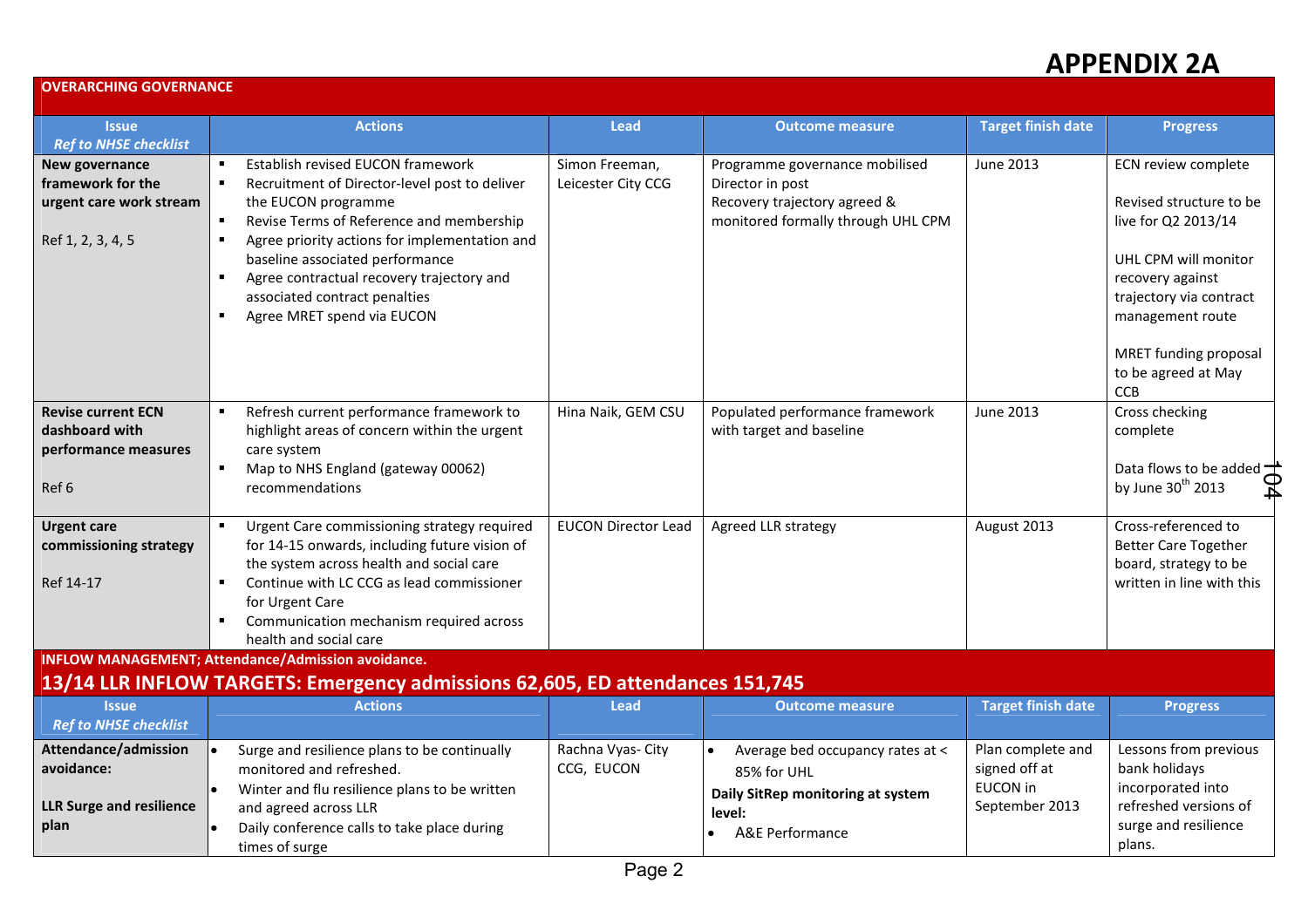| Ref 12, 13, 46<br><b>Attendance avoidance:</b><br><b>LLR Choose Better</b><br>Campaign<br>Ref 7, 9, 24           | Multi-agency Resilience Planning Group<br>meetings<br>Improve Continuing Healthcare interface with<br><b>UHL</b><br>Launch Choose Better 2013/14<br>Integrate with individual CCG coverage across<br><b>LLR</b><br>Easter, BH and summer press releases written<br>and signed off<br>Social marketing plans across CCG aligned and                                                                                                                                                                                                                                                                                                                                                                                                                                                                                                                                                                                                                                                                               | Rachna Vyas- City<br>CCG, EUCON<br>Sue Cavill, GEM CSU                                        | Ambulances queuing<br>$\bullet$<br>Length of ambulances queuing<br>$\bullet$<br><b>Cancelled Operations</b><br>$\bullet$<br>Beds unavailable due to DTOC<br>$\bullet$<br>Beds days lost to Norovirus<br>$\bullet$<br>Reduction in avoidable ED<br>$\bullet$<br>attendances                              | Ongoing                                                                                                                           | Predictive modelling<br>tool to be live by July<br>2013<br>90k leaflets and<br>posters distributed, 2<br>Ad Vans live in<br>targeted areas, Social<br>and radio media<br>campaigns live                                                                                                                                                                                                                                |
|------------------------------------------------------------------------------------------------------------------|------------------------------------------------------------------------------------------------------------------------------------------------------------------------------------------------------------------------------------------------------------------------------------------------------------------------------------------------------------------------------------------------------------------------------------------------------------------------------------------------------------------------------------------------------------------------------------------------------------------------------------------------------------------------------------------------------------------------------------------------------------------------------------------------------------------------------------------------------------------------------------------------------------------------------------------------------------------------------------------------------------------|-----------------------------------------------------------------------------------------------|---------------------------------------------------------------------------------------------------------------------------------------------------------------------------------------------------------------------------------------------------------------------------------------------------------|-----------------------------------------------------------------------------------------------------------------------------------|------------------------------------------------------------------------------------------------------------------------------------------------------------------------------------------------------------------------------------------------------------------------------------------------------------------------------------------------------------------------------------------------------------------------|
| <b>Attendance avoidance:</b><br><b>ED-UCC Interface/Single</b><br>front door<br>Ref 38, 36, 37, 39, 40-43,<br>83 | designed to be convergent<br><b>ED Front Door Triage</b><br>The concept of the ED Front Door project is to<br>$\bullet$<br>implement a virtual single front door on the<br>LRI site, which will use the same pathways<br>and protocols whether a patient arrives at the<br>UCC or at ED.<br>Currently the ED Triage nurses are unable to<br>bounce a patient back to their GP as and<br>when appropriate, they are unable to<br>prescribe when this is all that a patient<br>requires and they are unable to discharge a<br>patient. Therefore all patients will be sent<br>into ED unless they are diverted to the UCC.<br>Furthermore, the current '4 hour'<br>performance is poor, the number of patients<br>arriving in ED is high, the processes are varied<br>depending upon where a patient arrives/who<br>a patient contacts.<br>The resulting ED Front Door Triage service is<br>expected to create a left shift in both activity<br>and resulting finance in line with the ECN Left<br>Shift Strategy. | Dr Prasad - City CCG<br>Michael Kaiser,<br><b>LCCCG</b><br>Kim Wilding, Urgent<br>Care Centre | Number of Patients Sent to<br>$\bullet$<br>GP to be $>1,920$ per year.<br>Number of Patients Sent to<br>ED to be $<$ 55,635 per year.<br>Number of Patients<br>Discharged $> 1,460$ per year.<br>Number of Patients Sent to<br>$\bullet$<br>UCC to be > 15,003.<br>100% patients seen in UCC in<br>4hrs | August 2014<br>Pilot will be<br>operational by mid-<br>July to allow<br>embedding before<br>early August (95%<br>compliance date) | As at April 2013, 976<br>patients have been<br>sent back to GP in the<br>six month period<br><u>ក្ដុ</u><br>• Data modelling<br>undertaken and<br>categorised.<br>Financial<br>$\bullet$<br>modelling<br>completed.<br>Service pathways<br>completed and<br>agreed by all<br>organisations.<br>Resource<br>requirements for<br>new service<br>agreed.<br>Performance<br>dashboard<br>finalised.<br>• Staff recruitment |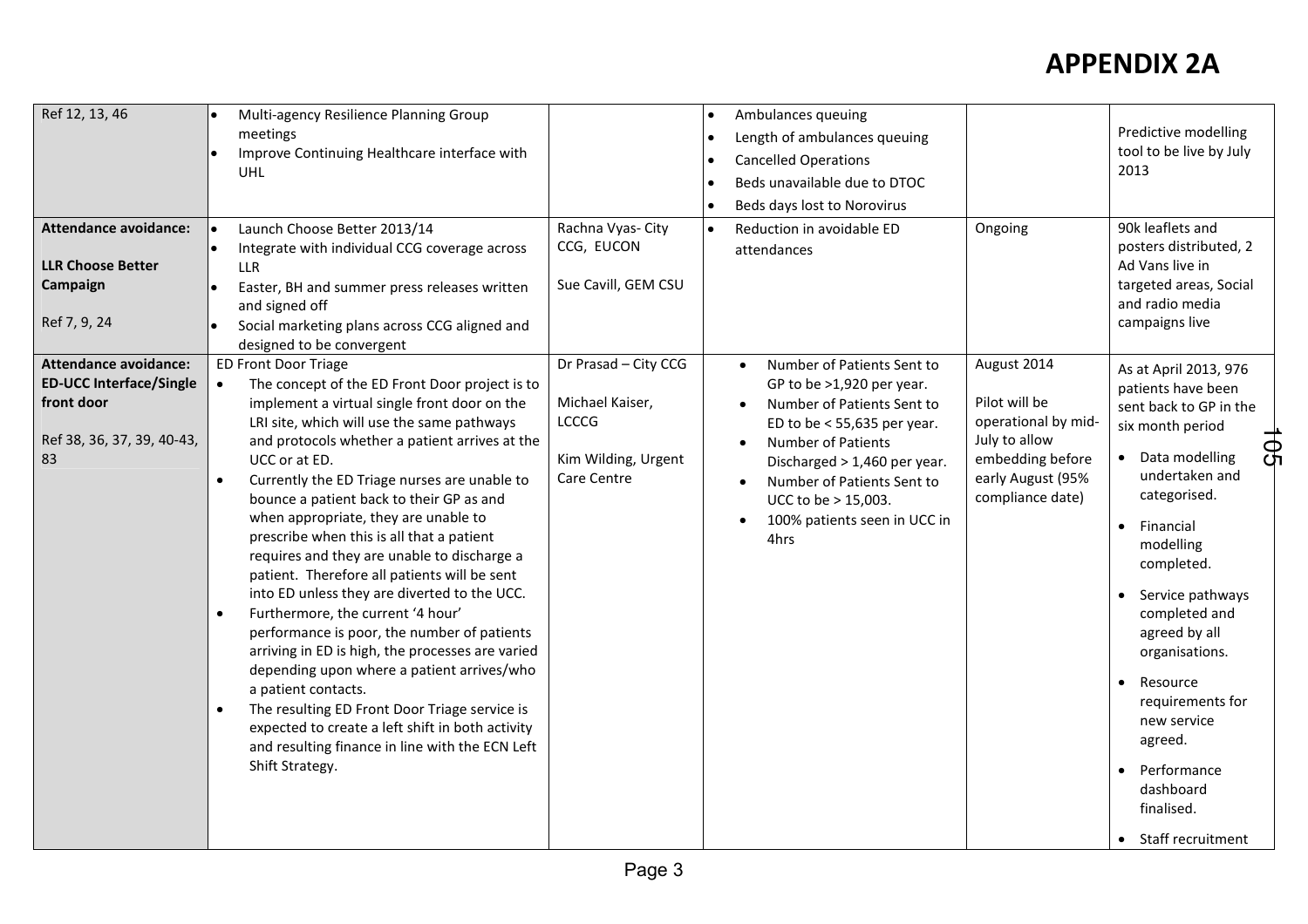|                                                                                                                  |                                                                                                                                                                                                                                                                                                                     |                                                                                                                                                    |                                                                                                                                                                                                                                                                                                                                                      |                 | still in progress                                                                                                                                                                                                                                                             |
|------------------------------------------------------------------------------------------------------------------|---------------------------------------------------------------------------------------------------------------------------------------------------------------------------------------------------------------------------------------------------------------------------------------------------------------------|----------------------------------------------------------------------------------------------------------------------------------------------------|------------------------------------------------------------------------------------------------------------------------------------------------------------------------------------------------------------------------------------------------------------------------------------------------------------------------------------------------------|-----------------|-------------------------------------------------------------------------------------------------------------------------------------------------------------------------------------------------------------------------------------------------------------------------------|
|                                                                                                                  |                                                                                                                                                                                                                                                                                                                     |                                                                                                                                                    |                                                                                                                                                                                                                                                                                                                                                      |                 | • SOPs in draft but<br>not yet signed off<br>• 4 hour counting<br>issues to be<br>resolved                                                                                                                                                                                    |
| <b>Attendance avoidance:</b><br><b>Review of ED</b><br>attendance levels across<br>all 3 CCG's<br>Ref 6, 7, 8, 9 | Full review of 13/14 ED attendances at practice<br>level with resulting action plans at CCG level                                                                                                                                                                                                                   | CCG COO's                                                                                                                                          | Reduction in ED attendance levels by<br>CCG based on review                                                                                                                                                                                                                                                                                          | June 2013       | Review agreed across<br>CCG's                                                                                                                                                                                                                                                 |
| <b>Attendance avoidance:</b><br>Optimise delivery of<br><b>EMAS 999 services</b><br>Ref 23, 72-74                | • Optimise GP Urgent conveyance 8am-8pm<br>Target batching of patients via<br>$\circ$<br>GP in a car<br>Earlier home visits via CCG's<br>$\Omega$<br>• Implement turnaround plan to decrease pre<br>and post clinical handovers<br>• Alternative pathway for conveyance to UCC/8-<br>8/MIU's for Cat c minors calls | Rachna Vyas, EUCON<br>Karlie Thompson,<br><b>EMAS</b><br>Drs Prasad (City<br>CCG)/ Willmott/<br>Wooding (WL CCG)<br>(CCG Urgent care<br>Leads)     | 80% within 2-4 hours GP urgents<br>$\bullet$<br>5% Increase in conveyance rates<br>$\bullet$<br>to community services<br>% pt presenting before 8pm to<br>$\bullet$<br>be increase to 70%<br>Achievement of A8 Red 1<br>$\bullet$<br>Achievement of A8 Red 2<br>$\bullet$<br>Achievement of A19<br>$\bullet$<br>Achievement of turnaround<br>targets | May 13-April 14 | Alternative pathways -<br><b>COMPLETE</b><br>GP urgents - Plan<br>agreed for Sept 13 to<br>$\overline{\mathsf{d}}$<br>Mar 14 (1200 extra<br>hours per month,<br>targeted to high<br>footfall times)<br>Aligned to CCG<br>schemes for GP<br>urgents and earlier<br>home visits |
| <b>Attendance avoidance:</b><br><b>Optimise delivery of</b><br><b>EMAS 999 services</b><br>Ref 72-74             | High Volume Service Users (HVSUs):<br>CCGs to receive a monthly anonymised report<br>identifying HVSUs by practice, patient identifiable<br>information will go direct to the GP practice.<br>Reports will identify number of calls, times/dates,<br>reasons and response from EMAS.                                | Rachna Vyas - City<br>CCG, EUCON<br>Karlie Thompson,<br><b>EMAS</b><br>Drs Prasad (City<br>CCG)/ Willmott/<br>Wooding (WL CCG)<br>(CCG Urgent care | Target to be agreed<br>$\bullet$                                                                                                                                                                                                                                                                                                                     | June 2013       | Reports being designed<br>currently and will be<br>available from June.<br>April/May data will<br>provide<br>retrospectively.                                                                                                                                                 |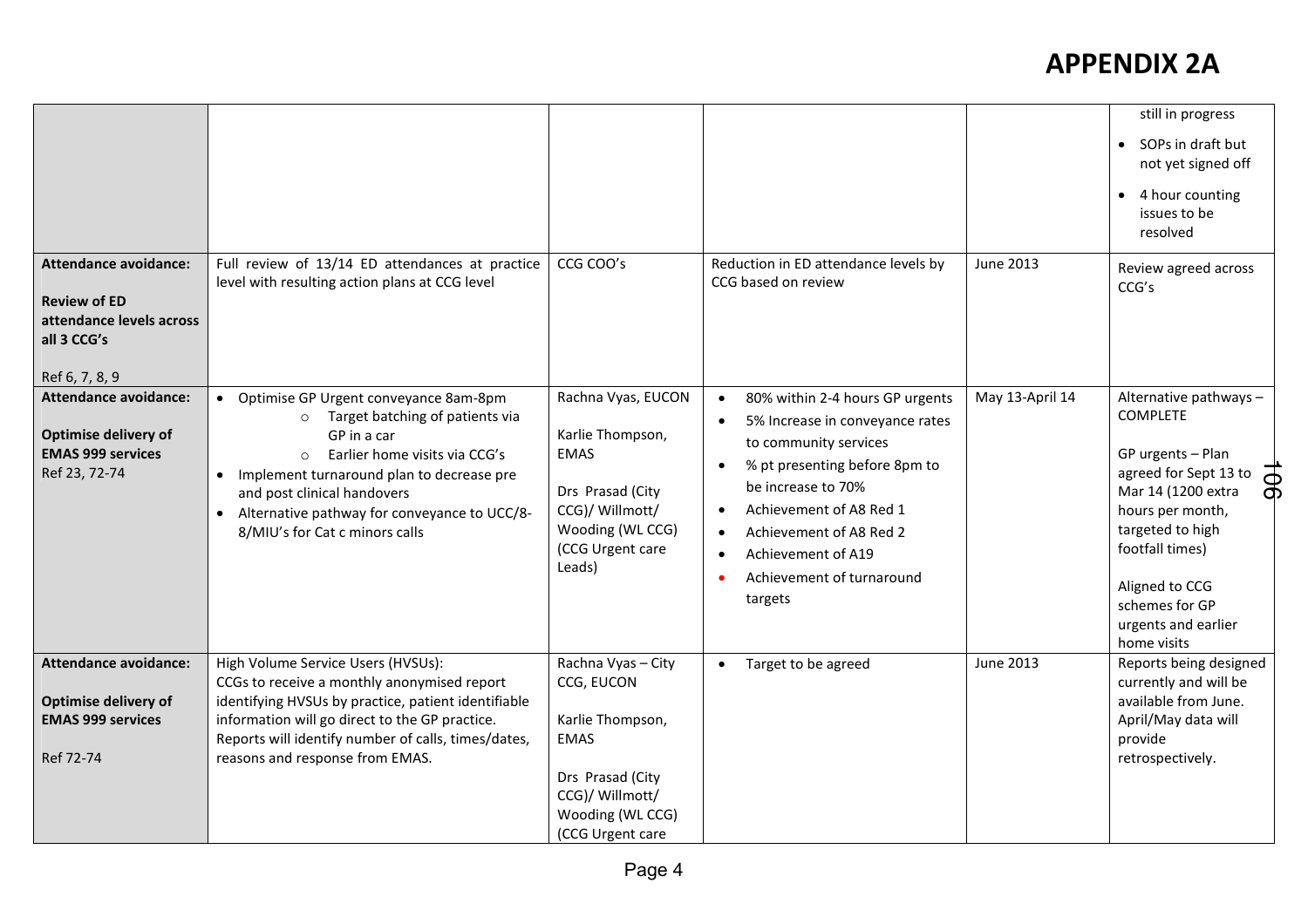|                                                                                                                       |                                                                                                                                                                                                                                                                                                                                                                                                   | Leads)                                                                     |                                                                                                                                                                                                                                                                                                                                                                            |                                                                                                                                                          |                                                                                                                                                                                              |
|-----------------------------------------------------------------------------------------------------------------------|---------------------------------------------------------------------------------------------------------------------------------------------------------------------------------------------------------------------------------------------------------------------------------------------------------------------------------------------------------------------------------------------------|----------------------------------------------------------------------------|----------------------------------------------------------------------------------------------------------------------------------------------------------------------------------------------------------------------------------------------------------------------------------------------------------------------------------------------------------------------------|----------------------------------------------------------------------------------------------------------------------------------------------------------|----------------------------------------------------------------------------------------------------------------------------------------------------------------------------------------------|
| <b>Attendance avoidance:</b><br><b>EMAS-PolAmb/mobile</b><br>treatment centres<br>Ref 24                              | PolAmb service for Leicester City Centre and<br>Loughborough City Centre<br>Mobile treatment centre for use during<br>sporting events, demonstrations etc.                                                                                                                                                                                                                                        | Rachna Vyas, EUCON<br>Karlie Thompson,<br><b>EMAS</b>                      | 60% non-conveyance rate of<br>patients treated by PolAmb<br>60% non-conveyance rate of<br>$\bullet$<br>patients treated within mobile<br>treatment centre                                                                                                                                                                                                                  | 2 x POLAMB live<br>April 2013<br>MTC May 2013                                                                                                            | <b>COMPLETE</b><br>60% + non-conveyance<br>achieved                                                                                                                                          |
| <b>Attendance avoidance:</b><br><b>EMAS-GEH GP-in-a-car</b><br>Ref 24                                                 | Launch pilot of GP in a car across LLR<br>Evaluate initial data<br>Set up longer term pilot                                                                                                                                                                                                                                                                                                       | Rachna Vyas, EUCON<br>Karlie Thompson,<br><b>EMAS</b><br>Kim Wilding, GEH  | 1460 admissions saved per day FYE<br>ه ا<br>2920 ED/999 attendances saved<br><b>FYE</b><br>80% non-conveyance rate                                                                                                                                                                                                                                                         | Launched Feb 2013                                                                                                                                        | Initial 90 days results<br>show 494 attendances<br>saved and 180<br>admissions diverted                                                                                                      |
| Attendance/admission<br>avoidance:<br><b>Achieve 1 SPA for</b><br>LLR/align with<br>introduction of 111<br>Ref 10, 70 | $\bullet$<br>Integrate city and county SPA/bed bureau<br>Facilitate bed bureau pathway<br>$\bullet$<br>Complete and validate eDoS<br>$\bullet$<br>Roll out to SPA & associate clinicians<br>$\bullet$<br>Enable both urgent and routine referrals to<br>$\bullet$<br>contact SPA via a single point of access with a<br>single number.                                                            | Nikki Beacher, LPT                                                         | Total no. of calls handled<br>$\bullet$<br>Total no. of SPA referrals: Case<br>$\bullet$<br>Type<br>Urgent<br>$\circ$<br>Non Urgent<br>$\circ$<br>Total no. admission avoidance<br>Total no. of referrals by case:<br>GP<br>$\Omega$<br>Patients/carers<br>$\circ$<br><b>UHL</b><br>$\circ$<br><b>LPT Community Staff</b><br>$\circ$<br>Other Health Care<br>Professionals | Live on 14 <sup>th</sup> May<br>2012                                                                                                                     | Single SPA COMPLETE<br>$\overline{O}$<br>Alignment to DoS<br>ongoing<br>Ongoing development<br>of SPA function<br>including capacity<br>planning to reduce<br>waiting time for<br>clinicians |
| <b>Attendance avoidance:</b><br>Develop integrated 111<br>& OOH service<br>Ref 10, 2-3, 5, 70                         | Develop and implement NHS 111 & OOH across<br>LLR<br>Deliver improved urgent care pathways,<br>increased productivity and efficiencies by<br>reducing duplication, and<br>pressure on<br>emergency services and A & E by rerouting<br>non-emergency patients to NHS 111 using NHS<br>Pathways to more appropriate primary and<br>community care settings<br>To provide a telephony, technical and | Toby Sanders,<br><b>WLCCG</b><br>Tony Menzies, LCCCG<br>Dave Briggs ELRCCG | As per NHS 111/OOH minimum<br>standards                                                                                                                                                                                                                                                                                                                                    | NHS 111 due to go<br>live in September<br>2013<br>Fully integrated<br>111/00H model to<br>go live in Oct 2014<br>(Timescale subject<br>to CCB agreement) | Service to be mobilised<br>with soft launch date<br>of September 2013<br>LLR DoS populated,<br>clinically validated and<br>signed off in August<br>2013                                      |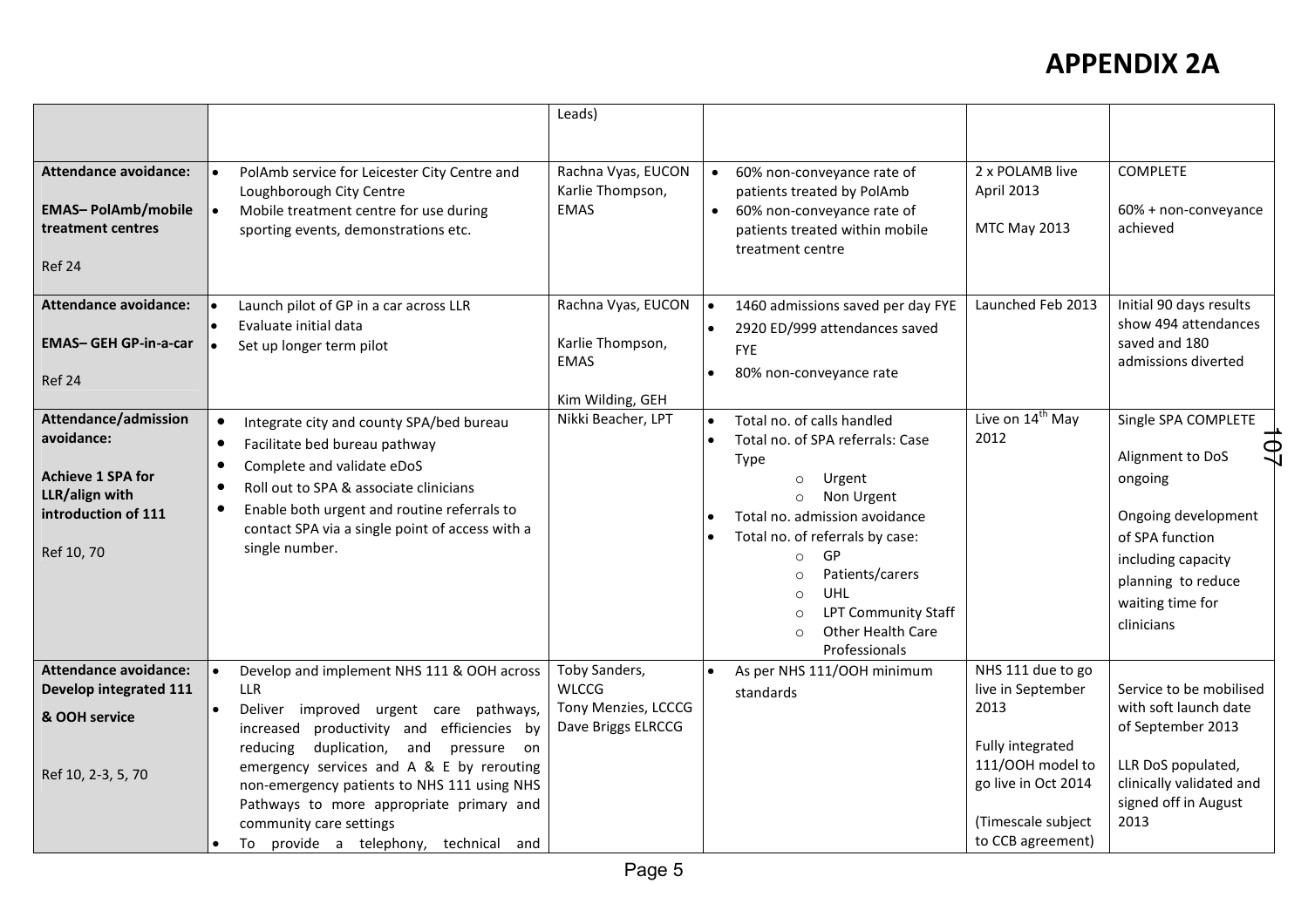|                                                                        | information management structure that will<br>deliver integrated working<br>Ensure the DOS is clinically validated and<br>available to health community to use service<br>and clinical search facilities (including care<br>plans)<br>Service to be fully integrated with LLR OOH<br>service                                                                                                                                                                                                                                            |                                                    |                                                                                                                                                                                                                                                          |                                                                      |                                                                                                                            |
|------------------------------------------------------------------------|-----------------------------------------------------------------------------------------------------------------------------------------------------------------------------------------------------------------------------------------------------------------------------------------------------------------------------------------------------------------------------------------------------------------------------------------------------------------------------------------------------------------------------------------|----------------------------------------------------|----------------------------------------------------------------------------------------------------------------------------------------------------------------------------------------------------------------------------------------------------------|----------------------------------------------------------------------|----------------------------------------------------------------------------------------------------------------------------|
| <b>Admission avoidance:</b><br><b>GP</b> helpline<br>Ref 21,23, 55     | Telephone system to enhance patient care.<br>The system allows GP and Consultant to discuss<br>patient cases rapidly                                                                                                                                                                                                                                                                                                                                                                                                                    | Jade Atkin, UHL                                    | 10% reduction of in-hours ACSC<br>$\bullet$<br>admission rate via bed bureau<br>10% saved admissions<br>$\bullet$<br>10% of outpatient appointments<br>$\bullet$                                                                                         | Launched May<br>2012<br><b>Extended in April</b><br>2013             | <b>COMPLETE</b><br>~200 admissions saved<br>per month                                                                      |
| <b>Admission avoidance:</b><br><b>UHL OPAT pathway</b><br>Ref 51, 56   | Develop a comprehensive outpatient<br>$\bullet$<br>parenteral antimicrobial therapy service,<br>enabling early discharge for patients requiring<br>IV support                                                                                                                                                                                                                                                                                                                                                                           | Rachna Vyas, EUCON<br>Phil Walmsley, UHL           | saved<br>Reduction in excess bed days<br>$\bullet$<br>Reduction in length of stay<br>Reduction in no. of occupied<br>beds for 'medically stable'<br>patients                                                                                             | Launched in Sept<br>2012, approved for<br>extension in April<br>2013 | 1200 bed days saved in<br>6 month pilot<br>Approved at May CCB<br>$\overline{9}$<br>for extension for<br>further 12 months |
| <b>Admission avoidance:</b><br><b>Acute Mental Health</b><br>Ref 60-61 | ED mental health psych liaison service<br>Reduction in multiple assessments by LPT in<br>LRI ED between ALPS and Crisis Resolution<br>Home Treatment Team<br>Meet agreed annual activity targets once<br>baseline agreed<br>Multi agency group will formally review the<br>acute care pathway:<br>Early intervention,<br>Admission preventions to an acute<br>bed<br>Step down care after in patient stays<br>Identification of actions required for<br>improvements to the Mental health pathway<br>Review of acute paediatric pathway | Jim Bosworth,<br><b>WLCCG</b><br>Teresa Smith, LPT | 98% of patients have initial<br>assessment within 2 hours of referral<br>(between 9am and 12 midnight)<br>Duplication of assessments by ALPS<br>and CRHT within LRI ED<br>$Q4 - 50%$<br>$Q1 - 25%$<br>$Q2 - 10%$<br>$Q3 - 0%$<br>To be reported via SORD | Enhanced psych<br>input into ED live                                 | Service to be funded<br>recurrently from 13/14<br>91% of patients<br>receiving LPT input<br>within 2 hours                 |
| <b>Admission avoidance:</b><br>Mental health triage car                | Launch MH triage car in partnership with<br>Leics Police                                                                                                                                                                                                                                                                                                                                                                                                                                                                                | Jim Bosworth,<br><b>WLCCG</b>                      | No of Contacts per week<br>$\blacksquare$<br>No of ED attendances saved<br>$\blacksquare$                                                                                                                                                                | Live in July 2013                                                    | Agreement of model<br>reached with Leics                                                                                   |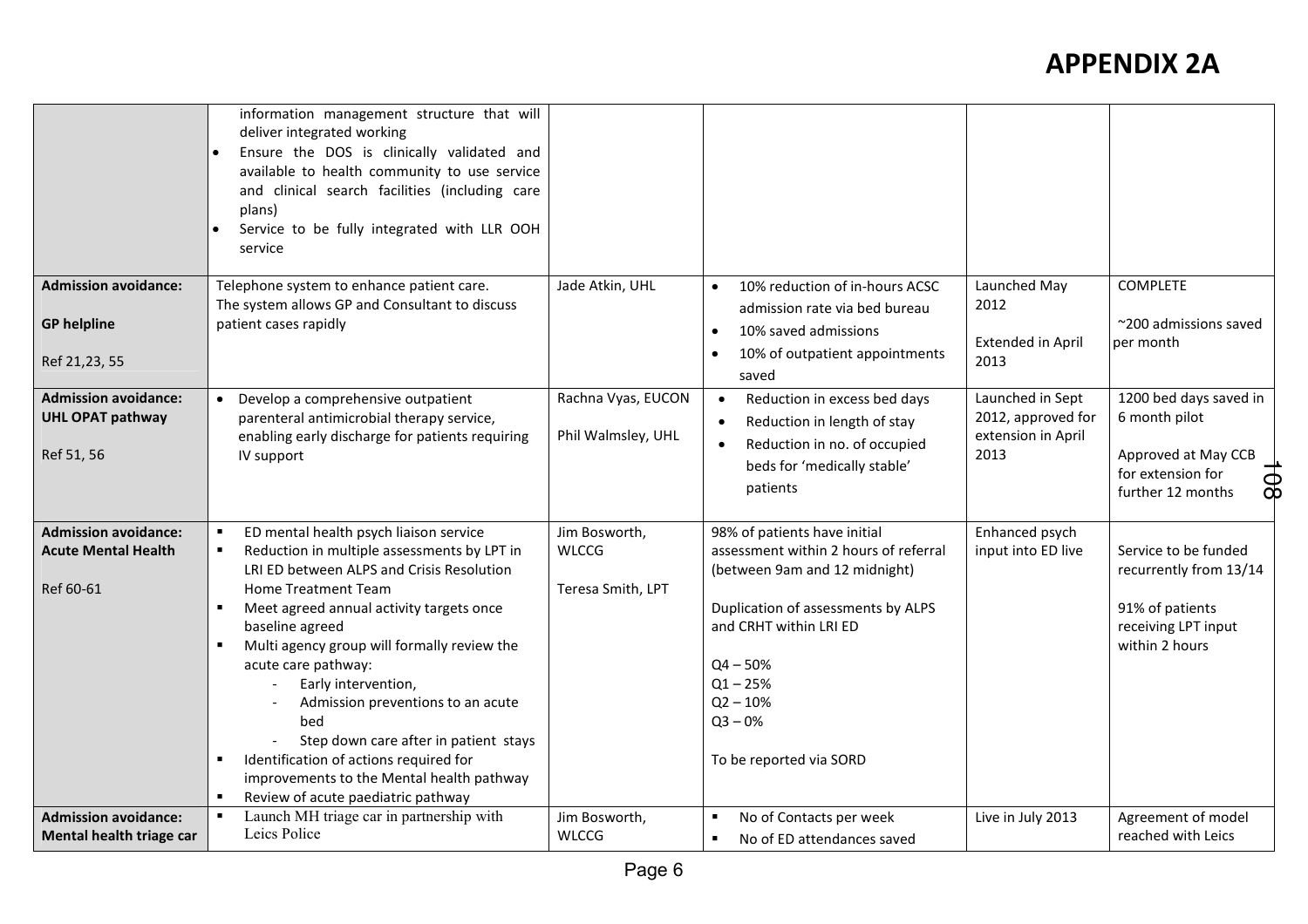| Ref 60-61                                                                                       |                                                                                                                                                                                                                                                                                                                                                                                                                                | Teresa Smith, LPT                                        |                                                                                                                                                                                                                                                                                                                                  |                                                         | Police<br>LPT/WLCCG to agree<br>cost envelope and<br>model                                                                                                 |
|-------------------------------------------------------------------------------------------------|--------------------------------------------------------------------------------------------------------------------------------------------------------------------------------------------------------------------------------------------------------------------------------------------------------------------------------------------------------------------------------------------------------------------------------|----------------------------------------------------------|----------------------------------------------------------------------------------------------------------------------------------------------------------------------------------------------------------------------------------------------------------------------------------------------------------------------------------|---------------------------------------------------------|------------------------------------------------------------------------------------------------------------------------------------------------------------|
|                                                                                                 | <b>INFLOW MANAGEMENT: East Leicestershire and Rutland CCG</b>                                                                                                                                                                                                                                                                                                                                                                  |                                                          |                                                                                                                                                                                                                                                                                                                                  |                                                         |                                                                                                                                                            |
| <b>Issue</b><br><b>Ref to NHSE checklist</b>                                                    | <b>Actions</b>                                                                                                                                                                                                                                                                                                                                                                                                                 | <b>Lead</b>                                              | <b>Outcome measure</b>                                                                                                                                                                                                                                                                                                           | <b>Target finish date</b>                               | <b>Progress</b>                                                                                                                                            |
| <b>Attendance avoidance:</b><br>Minor Injuries Review<br>Ref 36, 37, 39, 40, 43                 | Consult, procure and implement the review of the<br>minor Injuries services across ELR to commission a<br>service that maximises use in primary care and<br>reduce the reliance on ED<br>Ensure effective and efficient service provision for<br>delivery of the out of hours minor injury service<br>component, aligned to 111 and out of hours<br>primary care service                                                       | Tim Sacks ELR CCG                                        | Reduction in minor non-emergency<br>attendances at ED<br>In hours service delivery by 100% ELR<br>practices                                                                                                                                                                                                                      | October 2014<br>(Timescale subject<br>to CCB agreement) | Review completed,<br>with report due to be<br>considered by CCG<br>Board. . Public<br>consultation planned,<br>subject to Board<br>approval.<br><b>LOS</b> |
| <b>Admission avoidance:</b><br><b>Care Homes Alternative</b><br><b>Beds Scheme</b><br>Ref 52-55 | Scheme to provide an alternative to hospital<br>admission for the frail elderly.<br>Patients are admitted to care homes instead and<br>remain under the care of their GP.<br>It is estimated that it will prevent emergency<br>admission for 120 ELR elderly patients this winter.<br>(approx 1694 bed days)                                                                                                                   | Simon Wooding-<br>ELR CCG / Tracey<br>Shepherd - ELR CCG | Number of patients admitted = 59<br>Length of Stay = $988$<br><b>Patient Satisfaction</b><br>(Net Promoter Score) = 100%<br>Cost Savings = 33%<br>Number of emergency admissions for<br>patients admitted within the scheme<br>Comparison with previous year activity<br>using non participating practices as a<br>control group | Ongoing into<br>2013/14                                 | Scheme formally<br>launched in<br>September.<br>About 40% of ELR CCG<br>patients are now<br>covered by practices<br>that have signed up to<br>scheme.      |
| <b>Admission/attendance</b><br>avoidance:<br>End Of Life Care<br><b>Ref 25</b>                  | Introduce an End of Life strategy in year using<br>transformation funding and recurrent funding into<br>2013/14. Currently only 0.3% of ELR patients are<br>on a register, where the prevalence is expected at<br>1%. The QOF PC2 & 3 are paid based on a practice<br>register and on going management, but we will<br>introduce in November to a on a cost per patient<br>basis and retainer scheme for practices to maintain | Tim Sacks - ELR CCG<br>/ Tom Rowley - ELR<br><b>CCG</b>  | Focus on ensuring every EOL patient<br>has an ACP in year and is regularly<br>reviewed. This aims to increase<br>numbers by up to 2000 in year, which<br>link to OOH and EMAS.                                                                                                                                                   | On going into<br>2013/14                                | To commence in<br>December 2012                                                                                                                            |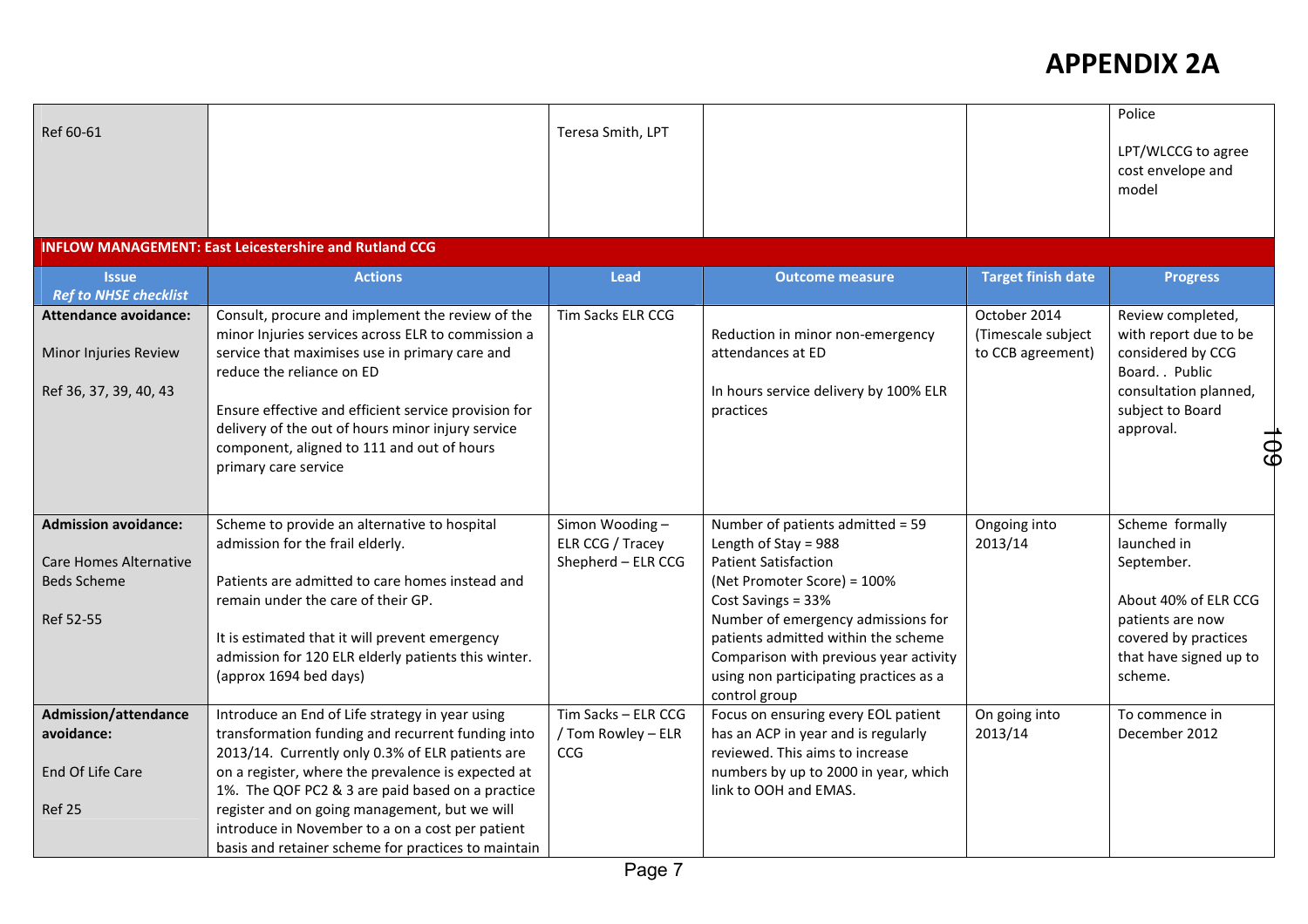|                              | a comprehensive GSF End of Life Care register,       |                         |                                           |                  |                       |
|------------------------------|------------------------------------------------------|-------------------------|-------------------------------------------|------------------|-----------------------|
|                              | with regular MDT meetings and an advanced care       |                         |                                           |                  |                       |
|                              | plan for each patient that is shared with the OOH    |                         |                                           |                  |                       |
|                              | service.                                             |                         |                                           |                  |                       |
| Attendance avoidance:        | Bounce Back / Right Place- Right Time Scheme.        | Simon Wooding-          | Based on City results this could lead to  | On going through | To commence in        |
|                              | This is currently being piloted for City patients,   | <b>ELR CCG</b>          | a reduction in Q4 attendances             | 2013/14          | December 2012         |
| <b>Bounce Back Scheme</b>    | where the issue of inappropriate ED attendance is    |                         |                                           |                  |                       |
|                              | much bigger.                                         |                         |                                           |                  |                       |
| Ref 24                       |                                                      |                         |                                           |                  |                       |
| <b>Attendance/Admission</b>  | Every patient within in care homes to have either    | Tim Sacks - ELR CCG/    | Measure number of homes who have          | On going through | To commence in        |
| avoidance:                   | an ACP for EOL or a care plan, linked in with the    | Nick Glover - ELR       | had training sessions for staff           | 13/14            | December 2012         |
|                              | OOH service                                          | CCG                     |                                           |                  |                       |
| <b>Care Homes</b>            |                                                      |                         | Measure number of care plans              |                  |                       |
|                              | Education and training to be given to staff in the   |                         | undertaken                                |                  |                       |
| Ref 52-55                    | care homes by practice nurses. This will include a   |                         |                                           |                  |                       |
|                              | set of "worsening instructions / Protocols" for each |                         | Measure number of EMAS calls from         |                  |                       |
|                              | condition, which provides the care home staff        |                         | care homes in and OOH.                    |                  |                       |
|                              | with a plan of how to deal with patients rather      |                         |                                           |                  |                       |
|                              | than just calling 999, especially using the OOH      |                         | Measure through OOH service, the          |                  |                       |
|                              | service This will need to be delivered every three   |                         | number of calls and the outcome of        |                  |                       |
|                              | months due to high turnover of staff                 |                         | these calls leading to visits rather than |                  | $\frac{1}{4}$         |
|                              |                                                      |                         | advice to call an ambulance               |                  |                       |
|                              | Link with CQC, Local authority and Social Care for   |                         |                                           |                  |                       |
|                              | key performance issues relating to excessive and     |                         | Outcome on ED attendance hard to          |                  |                       |
|                              | inappropriate admissions.                            |                         | measure                                   |                  |                       |
| <b>Attendance/Admission</b>  | IT system that highlights patients at risk of        | Jane Chapman - ELR      | The Use of the tool will be available to  | On going into    | Pilot currently being |
| avoidance:                   | admission. Practices will set up process through     | CCG / Tome Atack        | practices in December with the model      | 2013/14          | evaluated             |
|                              | MDT and links to social care to put in place pre-    | (from $1st$ July 2013)– | piloted from January. Outcome should      |                  |                       |
| Risk Stratification /        | emptive health and social care to stop admissions    | <b>ELR CCG</b>          | be significant when fully working,        |                  |                       |
| <b>Integrated Care</b>       |                                                      |                         |                                           |                  |                       |
|                              |                                                      |                         |                                           |                  |                       |
| Ref 49, 50                   |                                                      |                         |                                           |                  |                       |
| <b>Attendance avoidance:</b> | New system pathway to be introduced in April         | Andy Ker - ELR CCG      | Outcome hard to measure, but should       | On going into    | <b>National DES</b>   |
|                              | 2013, the proactive work of diagnosing and setting   | / Tim Sacks - ELR       | lead to fewer patients attending ED       | 2013/14          | commences in Q1, This |
| Dementia                     | up care plans for early onset dementia patients to   | <b>CCG</b>              |                                           |                  | replaces the local    |
|                              | commence in January 2013 across all practices        |                         |                                           |                  | system pathway.       |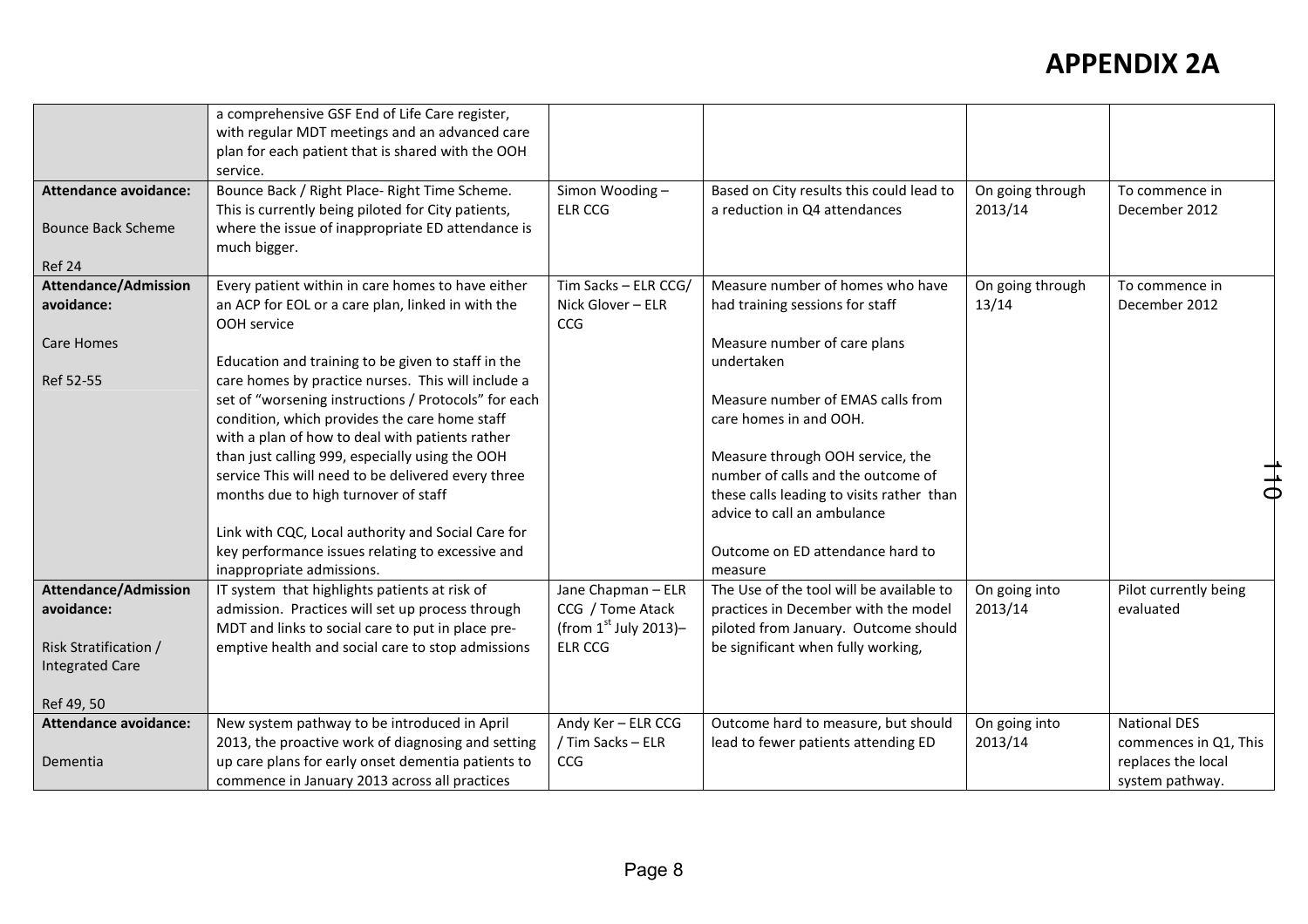|                                                    | <b>NFLOW MANAGEMENT: Leicester City CCG</b>                                                        |                           |                                                                  |                           |                                                                                                                                                                                                                                                                                                                                                                                                                                                                                                                                                                                                   |  |  |
|----------------------------------------------------|----------------------------------------------------------------------------------------------------|---------------------------|------------------------------------------------------------------|---------------------------|---------------------------------------------------------------------------------------------------------------------------------------------------------------------------------------------------------------------------------------------------------------------------------------------------------------------------------------------------------------------------------------------------------------------------------------------------------------------------------------------------------------------------------------------------------------------------------------------------|--|--|
| <b>Issue</b><br><b>Ref to NHSE checklist</b>       | <b>Actions</b>                                                                                     | <b>Lead</b>               | <b>Outcome measure</b>                                           | <b>Target finish date</b> | <b>Progress</b>                                                                                                                                                                                                                                                                                                                                                                                                                                                                                                                                                                                   |  |  |
| Attendance avoidance:<br>Reduction in              | Extended opening hours enhanced service<br>Offer patients additional appointment time<br>$\bullet$ | Clare Sherman -<br>LCCCG  | Delivery by 75% of city practices                                | On going                  | 80% coverage in<br>$\blacksquare$<br>2012/13                                                                                                                                                                                                                                                                                                                                                                                                                                                                                                                                                      |  |  |
| Inappropriate A&E<br>attendances<br>Ref 21, 28, 29 | outside core contracted hours.<br>Extended hours on bank holidays.<br>$\bullet$                    |                           |                                                                  |                           | 49 out of 60<br>$\bullet$<br>eligible practices<br>delivering a total of<br>178 additional<br>hours of clinical<br>appointment time.<br>Over 40 hours of<br>$\bullet$<br>appointments on<br>Mondays and<br>Saturdays. The<br>majority of<br>Monday to Friday $\rightarrow$<br>extended hours is<br>provided after 6.30<br>6 practices<br>$\bullet$<br>providing Bank<br>holiday hours<br>CCG considering<br>$\bullet$<br>opening up<br>coverage for other<br>practices to<br>undertake<br>extended hours<br>work on behalf of<br>other practices.<br>Currently<br>consulting with<br>LMC and Area |  |  |
| Attendance avoidance:<br><b>A&amp;E Avoidable</b>  | Right Place, Right Time<br>To redirect those patients that present at                              | Michael Kaiser -<br>LCCCG | 100% of City Practice to sign up to<br>$\bullet$<br>the Service. | March 2013                | Team.<br>91% coverage across<br>the City at October<br>2012.                                                                                                                                                                                                                                                                                                                                                                                                                                                                                                                                      |  |  |
|                                                    | $\bullet$                                                                                          |                           | Measurable reduction in urgent<br>$\bullet$                      |                           |                                                                                                                                                                                                                                                                                                                                                                                                                                                                                                                                                                                                   |  |  |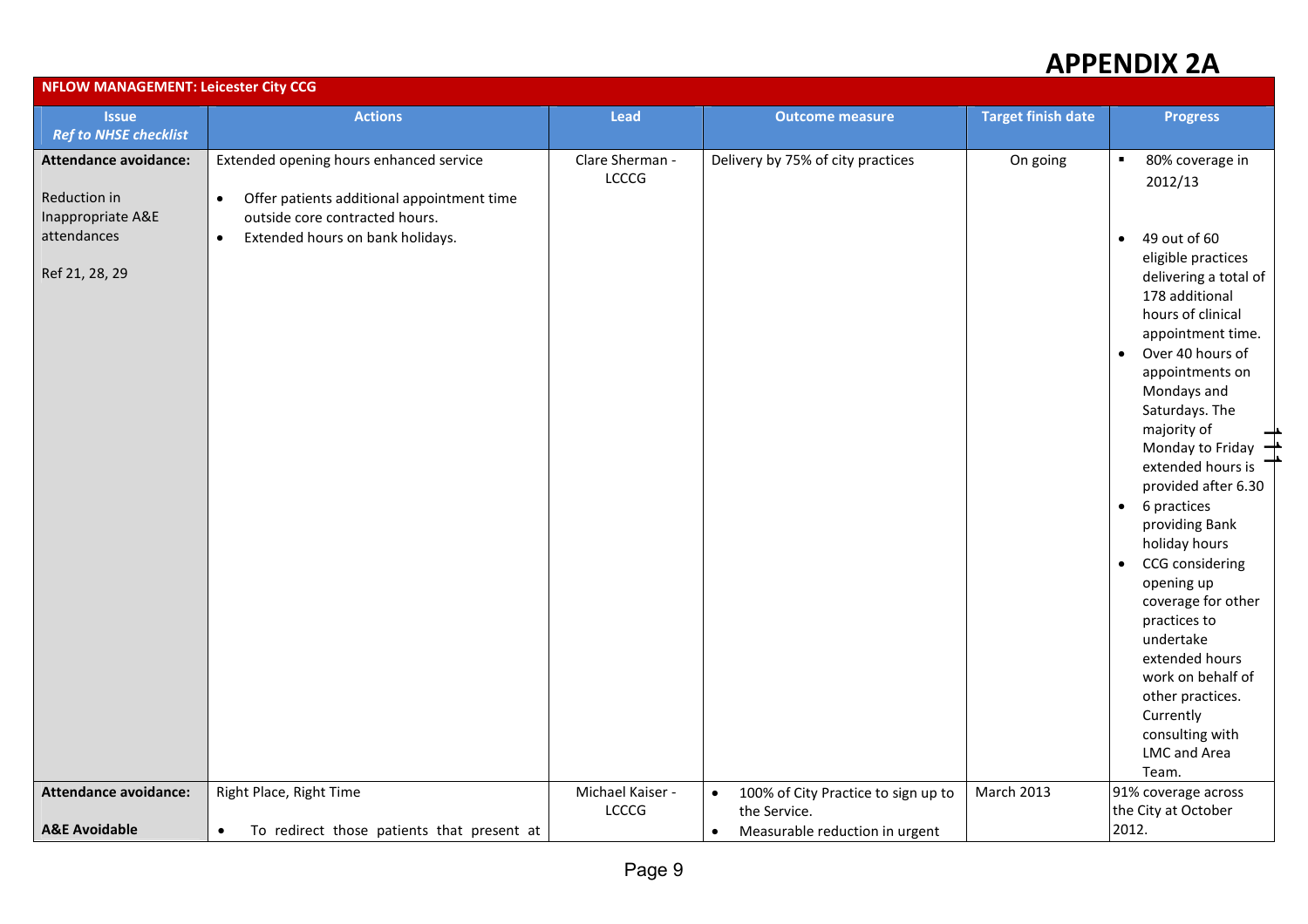| <b>Attendances</b><br>Ref 24                                                   | A&E during the hours 8.00 to 18.30 Monday<br>to Friday with conditions that could be<br>treated in primary care back to their GP.                                                                                                                                                                                                                                                                                                          |                      | care centre presentations in-hours<br>Measurable reduction of in/out-<br>of-hours for urgent care centre<br>and Emergency dept.                                                                                                                                                                                                                                                                                                                                                                                                   |                            | 100% coverage across<br>the EL&R at January<br>2013.<br>100% coverage across<br>the WL at May 2013.<br>976 patients were<br>bounced back in<br>2012/13. |
|--------------------------------------------------------------------------------|--------------------------------------------------------------------------------------------------------------------------------------------------------------------------------------------------------------------------------------------------------------------------------------------------------------------------------------------------------------------------------------------------------------------------------------------|----------------------|-----------------------------------------------------------------------------------------------------------------------------------------------------------------------------------------------------------------------------------------------------------------------------------------------------------------------------------------------------------------------------------------------------------------------------------------------------------------------------------------------------------------------------------|----------------------------|---------------------------------------------------------------------------------------------------------------------------------------------------------|
| <b>Attendance avoidance:</b><br><b>A&amp;E Avoidable</b><br><b>Attendances</b> | QOF QP 13/14<br>GPs to undertake internal review of patients<br>attending A&E during the period 1 January 2013 -                                                                                                                                                                                                                                                                                                                           | GP Practices - LCCCG | Review undertaken prior to 31 July<br>2013 and Improvement Plan<br>Developed                                                                                                                                                                                                                                                                                                                                                                                                                                                      | 31 July 2013               | Practices will be<br>supported throughout<br>review process                                                                                             |
| Ref 49, 50, 62, 63                                                             | 30 April 2013, data to include<br>Patient details<br>reasons for attendance/diagnosis<br>time/date of the attendance<br>The review must:-<br>Explore the reasons for registered patients'<br>attendance(s) at A&E<br>Identify any emerging patterns<br>A discussion with reference to available care<br>pathways and the capability and access within<br>primary care services to see and treat<br>patients.<br>Focus should be given to:- |                      | Report to the CCG to include<br>Date of meeting and people in<br>attendance<br>A summary of the discussion that<br>$\bullet$<br>took place at the meeting<br>Information on what, if any,<br>$\bullet$<br>comparisons have been drawn<br>between same day access to<br>clinicians in the practice and the<br>level of A&E attendances<br>Information on the practice's<br>$\bullet$<br>current access arrangements<br>How the practice defined<br>$\bullet$<br>"avoidable attendances<br>Implement Improvement Plans<br>$\bullet$ | 31 July 2013<br>31/03/2013 | 冗                                                                                                                                                       |
|                                                                                | Older patients with co-morbidities at high risk<br>$\bullet$<br>of admission (patients aged 65 years and over)<br>children with minor illness/injury (patients<br>aged 15 years and under<br>Patients who frequently re-attend A&E that<br>could be dealt with in primary care                                                                                                                                                             |                      |                                                                                                                                                                                                                                                                                                                                                                                                                                                                                                                                   |                            |                                                                                                                                                         |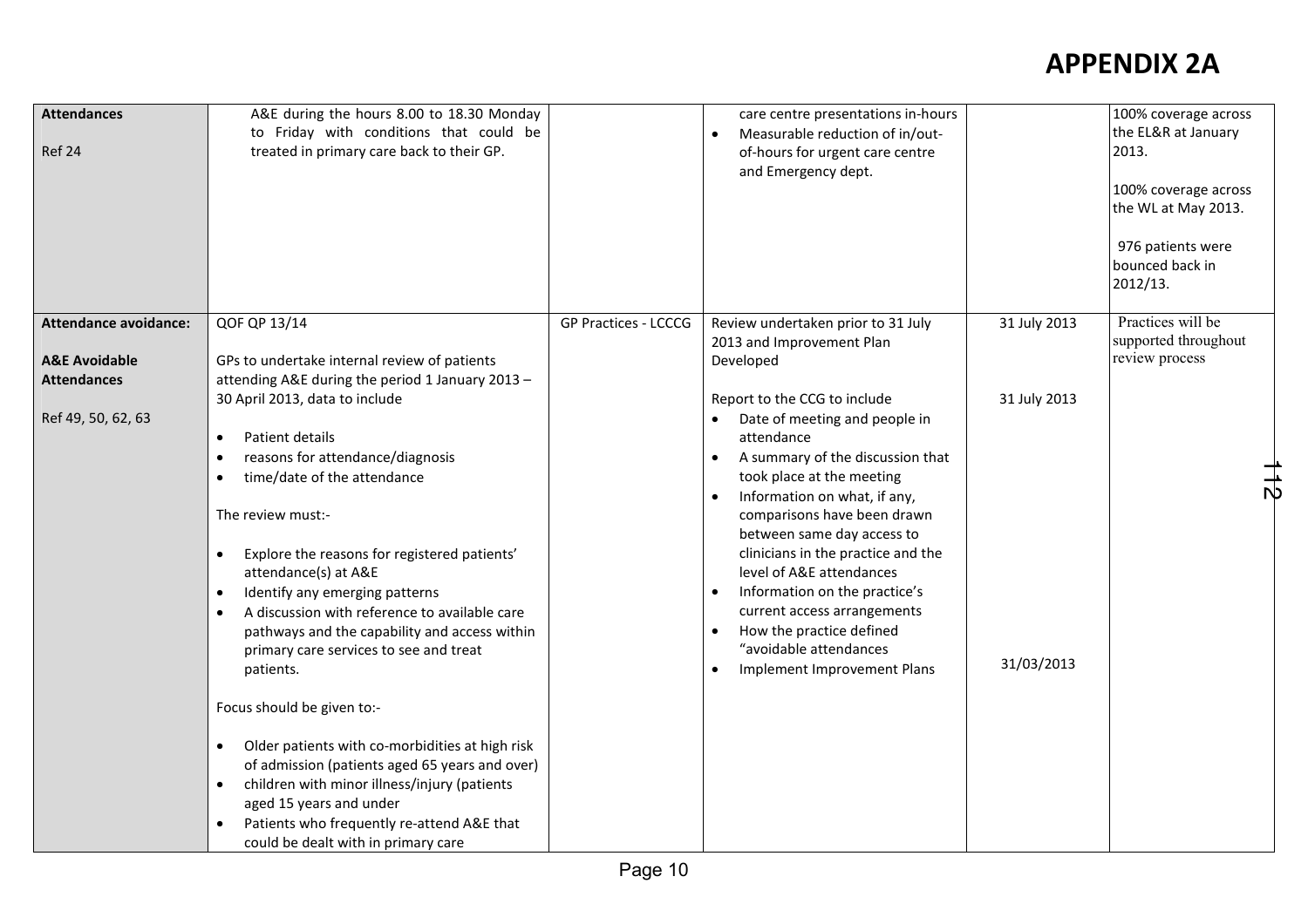|                            | And should specifically consider whether same day<br>access to clinicians in the practice is appropriate<br>and whether any comparisons can be drawn<br>between this and the level of A&E attendances.                                                                                                                                                                                                                                                                                                                                                                                                                                                                                                                                                                                                                                                    |                             |                                                                                                                                                                       |                              |                                                                                                                                                                                                                                                                                                                                                                                                              |
|----------------------------|-----------------------------------------------------------------------------------------------------------------------------------------------------------------------------------------------------------------------------------------------------------------------------------------------------------------------------------------------------------------------------------------------------------------------------------------------------------------------------------------------------------------------------------------------------------------------------------------------------------------------------------------------------------------------------------------------------------------------------------------------------------------------------------------------------------------------------------------------------------|-----------------------------|-----------------------------------------------------------------------------------------------------------------------------------------------------------------------|------------------------------|--------------------------------------------------------------------------------------------------------------------------------------------------------------------------------------------------------------------------------------------------------------------------------------------------------------------------------------------------------------------------------------------------------------|
| Attendance avoidance:      | QOF QP 2013/14<br>Undertake an external peer review to<br>$\bullet$                                                                                                                                                                                                                                                                                                                                                                                                                                                                                                                                                                                                                                                                                                                                                                                       | <b>GP Practices - LCCCG</b> | External Peer Review undertaken<br>prior to 30 September 2013.                                                                                                        | August 2013                  | Key themes from<br>12/13 Imp plans sent                                                                                                                                                                                                                                                                                                                                                                      |
| <b>Primary Care Access</b> | include, if appropriate, proposals for<br>improvement to access arrangements in the                                                                                                                                                                                                                                                                                                                                                                                                                                                                                                                                                                                                                                                                                                                                                                       |                             | Practices' Improvement Plans<br>$\bullet$<br>Peer Reviewed and Agreed Prior                                                                                           | August 2013                  | to city practices:<br>Sign up to /<br>$\bullet$                                                                                                                                                                                                                                                                                                                                                              |
| Ref 21-31                  | practice ay, also include proposals for<br>commissioning or service design<br>improvements.<br>Practices may wish to discuss where<br>$\bullet$<br>improvements may be made to improve the<br>quality of care for patients at the interface of<br>primary care and A&E.<br>Practice Improvement Plan to be approved<br>$\bullet$<br>during external peer review.<br>A report to the CCG by the 30 September<br>$\bullet$<br>2013 containing the following information.<br>Date of meeting and details of practices in<br>$\bullet$<br>attendance<br>A summary of the discussions that took<br>$\bullet$<br>place at the meeting<br>Details of the agreed improvement plan<br>that aims to reduce avoidable A&E<br>attendances.<br>Implement improvement plan and produce a<br>$\bullet$<br>report of the action taken to the PCO by the<br>31 March 2013. |                             | to 30 September 2013<br>Report to the CCG<br>$\bullet$<br>Implementation of Improvement<br>$\bullet$<br>Plans and report of actions taken<br>to CCGT by 31 March 2014 | September 2013<br>March 2014 | continue with<br>Right Place, Right<br>Time<br>Promotion of<br>practice opening<br>hours.<br>Review of opening<br>hours<br>Review of<br>ळ<br>appointment<br>times for<br>emergencies<br>Telephone Triage<br>for emergencies<br>Use of Telephone<br>Consultations<br>Improved usage of<br>extended opening<br>hours<br><b>Patient Education</b><br>Us Patient<br>Participation<br>Group<br>Appropriate use of |
|                            |                                                                                                                                                                                                                                                                                                                                                                                                                                                                                                                                                                                                                                                                                                                                                                                                                                                           |                             |                                                                                                                                                                       |                              | A&E and GP<br>Practices<br>Available<br>community<br>services other than<br>A&E                                                                                                                                                                                                                                                                                                                              |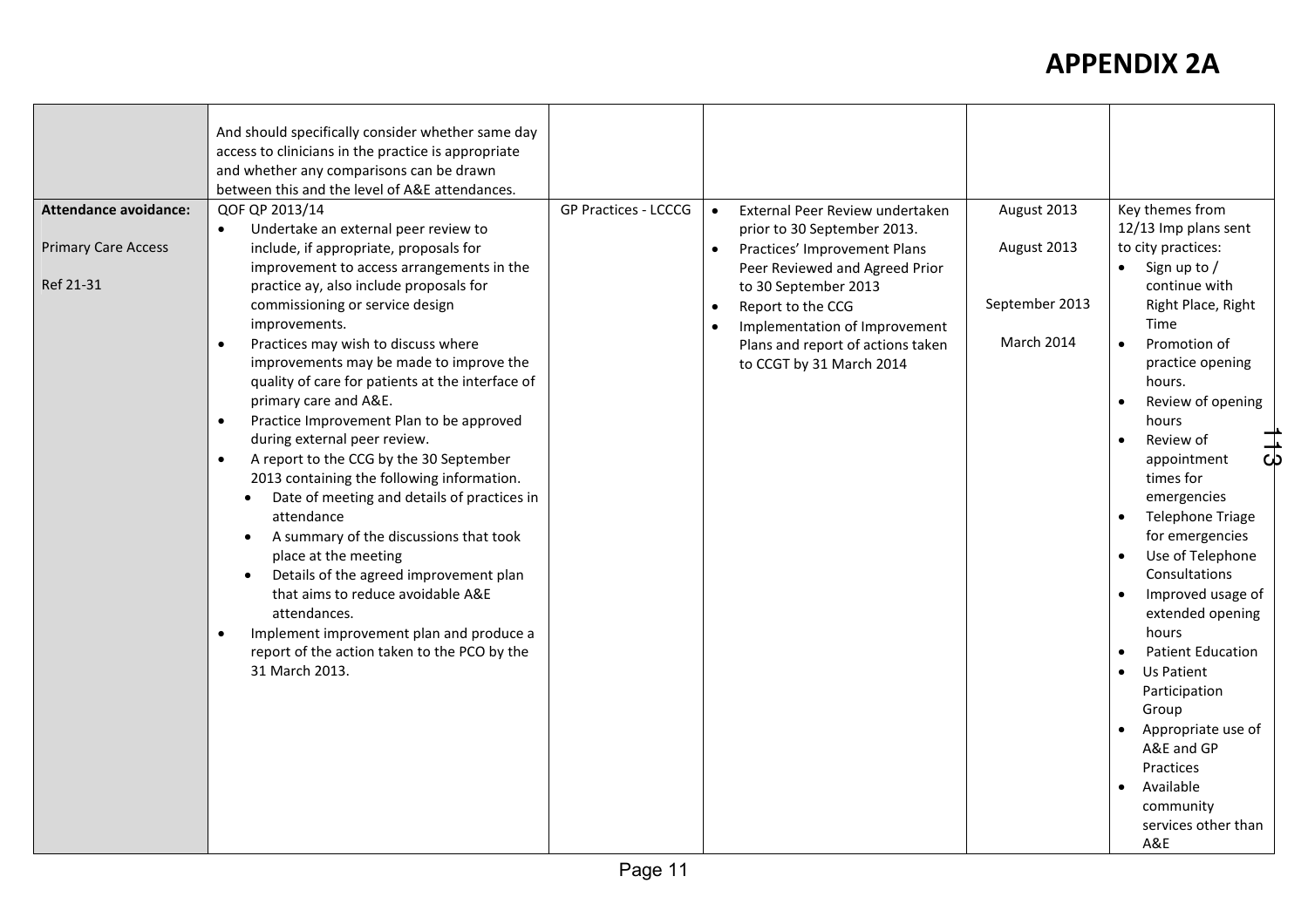|                             |                                                                                 |                                            |                                                                    |          | • Frequent<br>attenders.<br>Who to contact<br>first.<br>Display Choose<br>Well literature<br>Use practice<br>newsletters<br>/posters/leaflets<br>Promote minor<br>injury/illness<br>treatments<br>available within<br>practice. |
|-----------------------------|---------------------------------------------------------------------------------|--------------------------------------------|--------------------------------------------------------------------|----------|---------------------------------------------------------------------------------------------------------------------------------------------------------------------------------------------------------------------------------|
| <b>Attendance/Admission</b> | The Primary Care Strategy Group of the City CCG                                 | David Riley - LCCCG                        | Metrics included in the analysis:                                  | On-going | Locality Leads meeting                                                                                                                                                                                                          |
| avoidance:                  | undertakes performance reviews across a range of                                |                                            | <b>National Patient Experience</b><br>$\bullet$                    |          | with practices                                                                                                                                                                                                                  |
| <b>Primary Care Access</b>  | access measures. Access Action Plans for the top                                |                                            | Survey results<br>A&E attendances<br>$\bullet$                     |          | concerned for initial                                                                                                                                                                                                           |
|                             | 10 over performing practices across a range of                                  |                                            | <b>Emergency Admissions</b><br>$\bullet$                           |          | action planning                                                                                                                                                                                                                 |
| Ref 21-31                   | metrics will be produced in conjunction with the<br>practices concerned.        |                                            | <b>GP Consultation rates</b><br>$\bullet$                          |          | meeting during May<br>┪┙<br>2013.                                                                                                                                                                                               |
|                             |                                                                                 |                                            | <b>Extended opening hours</b><br>$\bullet$                         |          |                                                                                                                                                                                                                                 |
|                             |                                                                                 |                                            | Ability to book appointments<br>$\bullet$<br>online                |          |                                                                                                                                                                                                                                 |
| <b>Attendance/Admission</b> | GPs to undertake internal review of data on HERA                                | Practice/ GP lead and                      |                                                                    |          |                                                                                                                                                                                                                                 |
| avoidance:                  | to monitor the trends of emergency attendances                                  | <b>Locality Managers -</b><br><b>LCCCG</b> | Regular use of HERA and UC                                         | On going | <b>HERA and UCC</b>                                                                                                                                                                                                             |
| HERA: data analysis         | and admissions.                                                                 |                                            | dashboard<br>evidence of analysis and                              | On going | dashboard presented at<br>City PLT on regular basis                                                                                                                                                                             |
|                             | Undertaken internally, and in discussion with other                             |                                            | understanding of practice activity                                 |          |                                                                                                                                                                                                                                 |
| Ref 6, 24                   | GPs at weekly/fortnightly meetings:                                             |                                            | evidence of active and frequent<br>$\bullet$                       |          | Training for practice                                                                                                                                                                                                           |
|                             | to review their practice data<br>to identify variations/ trends/ ACSC/ frequent |                                            | peer interaction and the outcome<br>of this shared within locality |          | managers and admin<br>staff planned                                                                                                                                                                                             |
|                             | flyers etc                                                                      |                                            | evidence of actions taken and<br>$\bullet$                         |          |                                                                                                                                                                                                                                 |
|                             | to develop action plan to address the variation<br>$\bullet$                    |                                            | planned within practice.                                           | On going |                                                                                                                                                                                                                                 |
|                             | to try to identify modifiable reasons for that                                  |                                            | ideas or suggestions for actions at<br>$\bullet$                   |          |                                                                                                                                                                                                                                 |
|                             | variation.<br>to undertake an audit of referrals discharged at                  |                                            | locality meeting or                                                |          |                                                                                                                                                                                                                                 |
|                             | first attendance.                                                               |                                            |                                                                    |          |                                                                                                                                                                                                                                 |
|                             | At locality and at PLT events, practices are briefed,                           |                                            |                                                                    |          |                                                                                                                                                                                                                                 |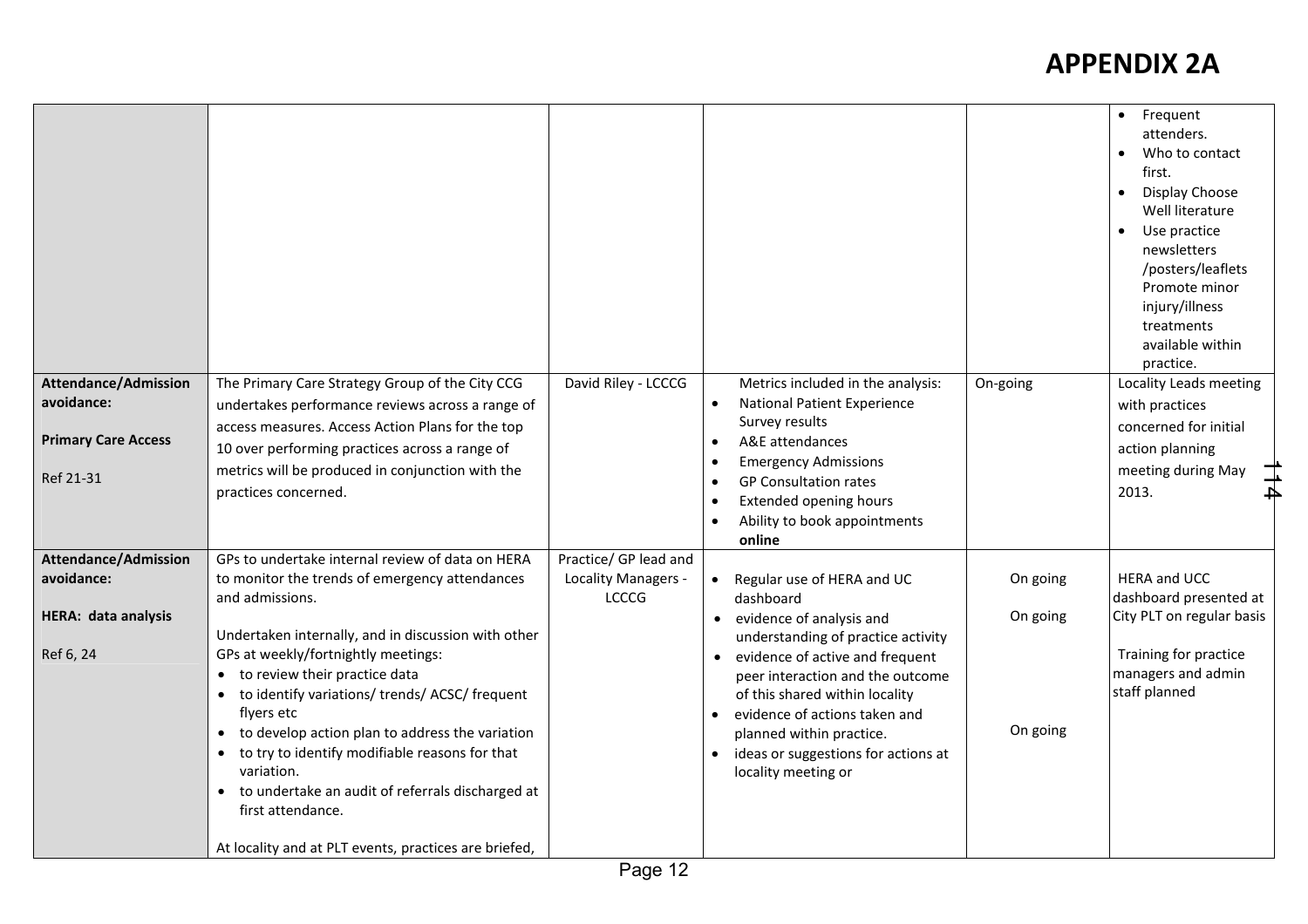|                                           | trained on                                                                                                                                                    |                                      |                                                                                                                               |                                          |                                                                                |
|-------------------------------------------|---------------------------------------------------------------------------------------------------------------------------------------------------------------|--------------------------------------|-------------------------------------------------------------------------------------------------------------------------------|------------------------------------------|--------------------------------------------------------------------------------|
|                                           |                                                                                                                                                               |                                      |                                                                                                                               |                                          |                                                                                |
|                                           | $\bullet$ HERA - how to review data on HERA<br>$\bullet$ UC dashboard                                                                                         |                                      |                                                                                                                               |                                          |                                                                                |
| <b>Attendance/Admission</b><br>avoidance: | Practices actively reviewing the UC dashboard on<br>regular basis to ascertain their current status. The<br>information gives a graphical snapshot on a daily | Practices/ GP lead -<br><b>LCCCG</b> | Active use of UC dashboard<br>$\bullet$<br>Use of patient level information to<br>$\bullet$<br>help address the issues $-$ by | On going                                 | This is discussed at<br>every practice visit and<br>has a regular slot at City |
| <b>UCC dashboard</b>                      | basis to help practices view:                                                                                                                                 |                                      | contacting patients/education/                                                                                                |                                          | PLT                                                                            |
|                                           | Emergency attendances by type.                                                                                                                                |                                      | improving access.                                                                                                             |                                          |                                                                                |
| Ref 6, 11                                 | A & E Arrival time(surgery hours)<br>Frequent flyers                                                                                                          |                                      |                                                                                                                               |                                          |                                                                                |
|                                           | Re-admissions within 30 days                                                                                                                                  |                                      |                                                                                                                               |                                          |                                                                                |
|                                           |                                                                                                                                                               |                                      |                                                                                                                               |                                          |                                                                                |
|                                           |                                                                                                                                                               |                                      |                                                                                                                               |                                          |                                                                                |
| <b>Attendance/Admission</b><br>avoidance: | 4 GPs to be recruited to provide emergency<br>1)<br>response home visits across the City within GP                                                            | Sarah Smith - LCCCG                  | Reduction in avoidable A&E<br>$\bullet$<br>attendances.                                                                       | Service launches 1st<br><b>July 2013</b> | Procurement process<br>complete, LCCCG                                         |
|                                           | morning surgery hours for those patients                                                                                                                      |                                      | Reduction in emergency<br>$\bullet$                                                                                           |                                          | working with provider                                                          |
| <b>Emergency Response</b>                 | considered an emergency by their GP to                                                                                                                        |                                      | admissions                                                                                                                    |                                          | to mobilise service                                                            |
| and Care Home GPs                         | prevent avoidable A&E Attendances.                                                                                                                            |                                      | Reduction in inappropriate use of<br>$\bullet$                                                                                |                                          |                                                                                |
| Ref 30, 31                                | 4 GPs to provided patient care plans for<br>2)<br>patients residing in Care Home across the City                                                              |                                      | ambulance services                                                                                                            |                                          | Pilot to 31 March 2014                                                         |
|                                           | to prevent emergency admissions. Care Home<br>staff to be educated in relation to who to                                                                      |                                      | Increase in patient care plans to<br>$\bullet$<br>include DNAR/EOL                                                            |                                          |                                                                                |
|                                           | contact first, i.e. GP, nurse, etc.                                                                                                                           |                                      | Evidence of carer/relative/patient<br>$\bullet$<br>agreement to care plan                                                     |                                          |                                                                                |
|                                           | Recruitment of GPs via Procurement                                                                                                                            |                                      |                                                                                                                               |                                          |                                                                                |
|                                           | Referral criterion established                                                                                                                                |                                      |                                                                                                                               |                                          |                                                                                |
|                                           | GP base agreed                                                                                                                                                |                                      |                                                                                                                               |                                          |                                                                                |
|                                           | IT Logistics and equipment completed<br>$\bullet$                                                                                                             |                                      |                                                                                                                               |                                          |                                                                                |
|                                           | Reporting mechanisms to practices agreed<br>٠<br>Reporting outcomes finalised                                                                                 |                                      |                                                                                                                               |                                          |                                                                                |
|                                           | Governance arrangements established<br>$\bullet$                                                                                                              |                                      |                                                                                                                               |                                          |                                                                                |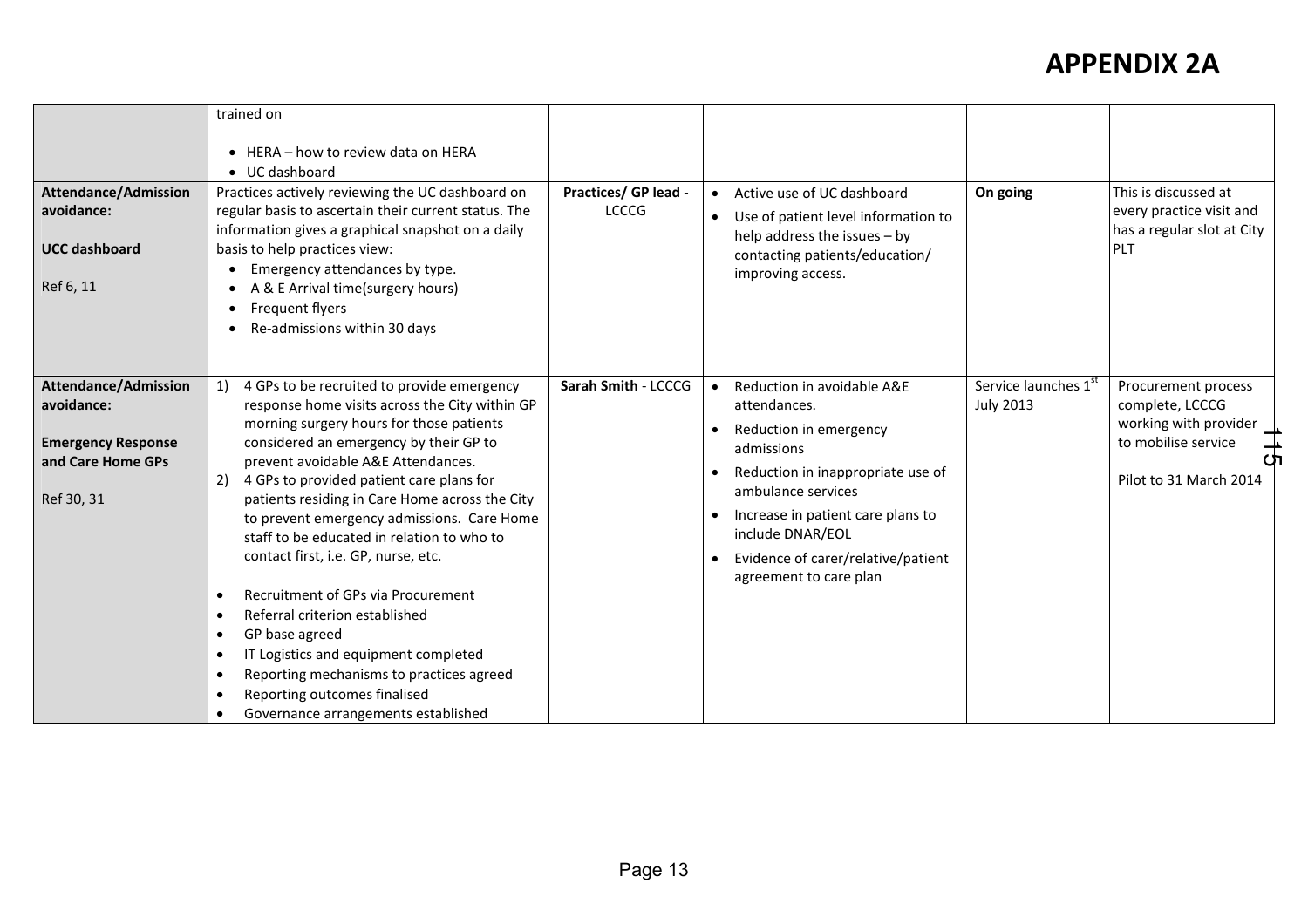| <b>Attendance/Admission</b><br>avoidance:<br><b>Alcohol engagement</b><br>initiative<br>Ref 59<br><b>Admission avoidance:</b><br><b>Diabetes</b><br>Ref 30, 69 | Alcohol Engagement workers to engage with<br>$\bullet$<br>those patients who present at A&E on a<br>regular basis who are not currently on the<br>caseload of any existing alcohol service.<br>Clinics to be based in GP practices / or<br>$\bullet$<br>community venue<br>Referral to existing alcohol services where<br>$\bullet$<br>required<br>EDEN - Effective Diabetes Education now<br>The health burden of diabetes<br>Financial issues/risk to the NHS in LLR<br>Improving quality and cost effectiveness of<br>diabetic service<br>Unmet need<br>Variation in primary care<br>To meet the diverse educational needs of the<br>workforce involved in the delivery of care for | Jeremy Bennett -<br><b>LCCCG</b><br><b>GP Locality Clinical</b><br>Leads - LCCCG | Reduced attendances 581<br>$\bullet$<br>Reduced admissions 279<br>$\bullet$<br>Access to high standard diabetes<br>$\bullet$<br>knowledge and skills training<br>Improved outcomes for patients<br>$\bullet$<br><b>Effective prescribing</b><br>$\bullet$<br>Mentorship and coaching<br>$\bullet$<br>available<br>Meet national and local targets                                                                                                                                                                                                                                                                                    | Late 2012/early<br>2013<br><b>July 2013</b> | Admissions data being<br>collated. Project reports<br>201 patient contacts in<br>May, with 51 having<br>been identified as<br>eligible and 47 having<br>completed the brief<br>intervention<br>Project recently<br>initiated. |
|----------------------------------------------------------------------------------------------------------------------------------------------------------------|----------------------------------------------------------------------------------------------------------------------------------------------------------------------------------------------------------------------------------------------------------------------------------------------------------------------------------------------------------------------------------------------------------------------------------------------------------------------------------------------------------------------------------------------------------------------------------------------------------------------------------------------------------------------------------------|----------------------------------------------------------------------------------|--------------------------------------------------------------------------------------------------------------------------------------------------------------------------------------------------------------------------------------------------------------------------------------------------------------------------------------------------------------------------------------------------------------------------------------------------------------------------------------------------------------------------------------------------------------------------------------------------------------------------------------|---------------------------------------------|-------------------------------------------------------------------------------------------------------------------------------------------------------------------------------------------------------------------------------|
|                                                                                                                                                                | people with diabetes<br>Flexible approach reflecting the different<br>levels of knowledge and skills required to<br>provide high quality care<br>Leicester Diabetes centre will work with CCG<br>$\bullet$<br>to deliver HCP programme<br>Locality Diabetes Leads to be recruited<br>$\bullet$<br>Engagement at practice level.                                                                                                                                                                                                                                                                                                                                                        |                                                                                  |                                                                                                                                                                                                                                                                                                                                                                                                                                                                                                                                                                                                                                      |                                             | $\frac{1}{9}$                                                                                                                                                                                                                 |
| <b>Admission avoidance:</b><br><b>ACS pathways</b><br>Ref 52-55                                                                                                | QOF QP 2012/13<br>GPs to undertake internal review to engage<br>$\bullet$<br>with the development of and implementation<br>of 3 care pathways in the management and<br>treatment of their patients. With the aim of<br>providing alternative care options for patients<br>in order to avoid inappropriate emergency<br>admissions.<br>The focus of the review - how practices can<br>$\bullet$<br>amend or improve their treatment and<br>management of patients in primary care to<br>help avoid emergency admissions.                                                                                                                                                                | <b>GP Practices - LCCCG</b>                                                      | Select 3 pathways for internal<br>$\bullet$<br>Peer Review.<br>Pathways selected<br>$\bullet$<br><b>COPD</b><br>$\overline{\phantom{m}}$<br>Frequent Fliers (attenders)<br>UTI<br>$\overline{\phantom{m}}$<br>Lower Respiratory Tract Infections<br>$\overline{\phantom{0}}$<br><b>Upper Respiratory Tract Infections</b><br>$\overline{\phantom{0}}$<br>Care Homes / Housebound<br>$\overline{\phantom{0}}$<br>patients<br><b>Early Pregnancy Bleeds</b><br>$\overline{\phantom{m}}$<br>Hepatitis C<br>$\overline{\phantom{0}}$<br>Hyperkalaemia<br>$\overline{\phantom{0}}$<br>Pneumonia<br>Undertake internal review<br>$\bullet$ | July/August 2011                            | Completed                                                                                                                                                                                                                     |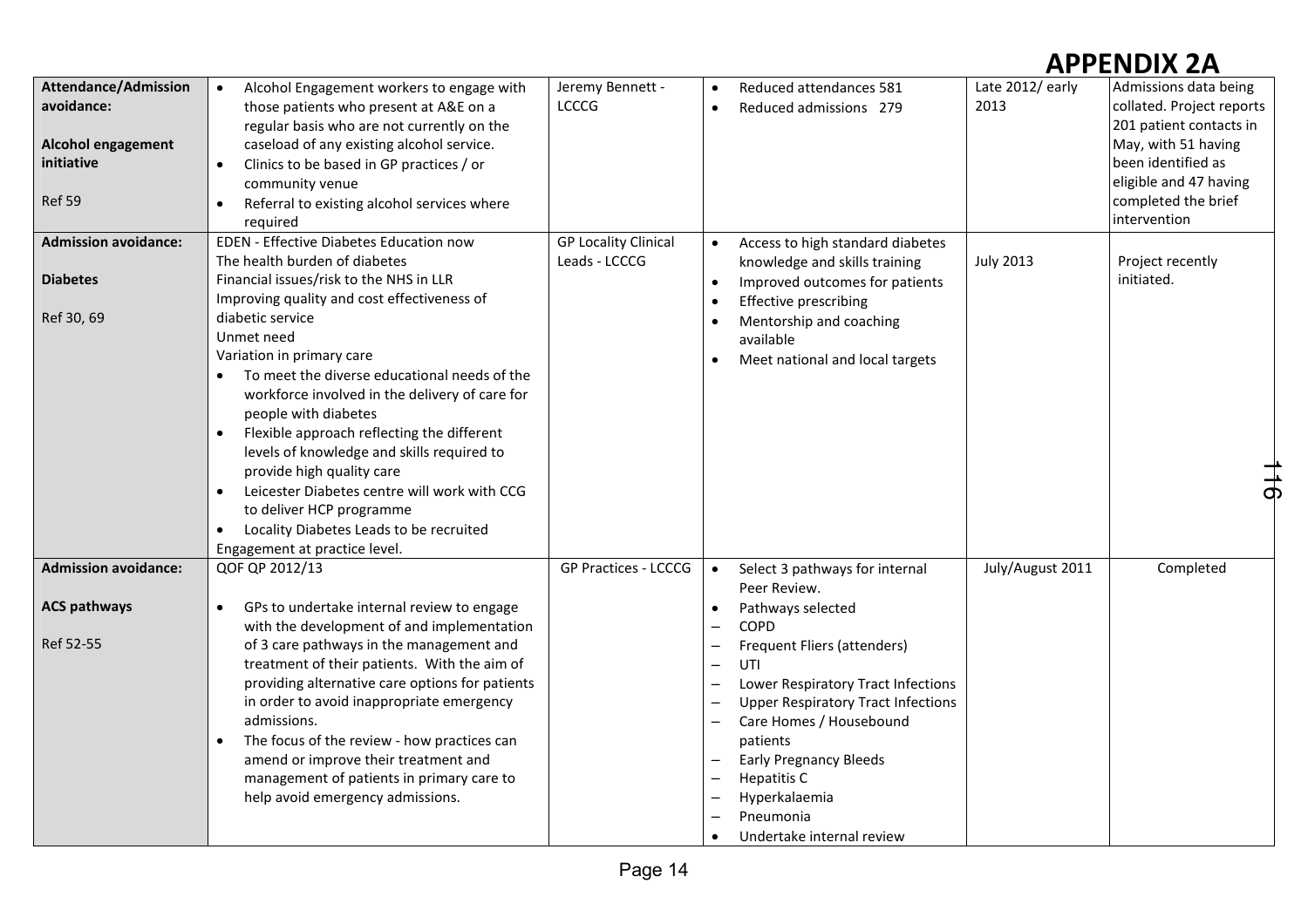| <b>Admission avoidance:</b>   | To comply with the 2008 Government End of<br>$\bullet$      | Wendy Pearson -     | Outcome measures by 31.3.14                    | December 2012-   | GP clinical lead and 4   |
|-------------------------------|-------------------------------------------------------------|---------------------|------------------------------------------------|------------------|--------------------------|
|                               | Life Care Strategy - promoting high quality                 | <b>LCCCG</b>        |                                                | March 2015       | GP locality mentors      |
| End of Life Care              | care for all adults at the end of life.                     |                     | Reduction in emergency<br><sup>1</sup>         |                  | appointed.               |
|                               | To provide people approaching the end of life<br>$\bullet$  |                     | admissions at EoL-80                           |                  | 3 mentors completed      |
| Ref 25-27                     | with more choice about where they would                     |                     |                                                |                  | DMU Principles and       |
|                               | like to live and die, encompassing all adults               |                     | 90% (57) practices have LES<br>2)              |                  | Practice in Palliative   |
|                               | with advanced, progressive illness and care                 |                     |                                                |                  | Care module.             |
|                               | given in all settings.                                      |                     | 1689 (0.45%) registered<br>3)                  |                  | All participate in       |
|                               | Advance care planning including confirmation<br>$\bullet$   |                     | population on palliative care                  |                  | Development Group        |
|                               | of resuscitation plans to prevent unnecessary               |                     | register                                       |                  |                          |
|                               | admissions and ensure patients receive care                 |                     |                                                |                  | 43/63 practices signed   |
|                               | in line with their wishes and plans.                        |                     |                                                |                  | up to LES by 31.3.13     |
|                               | Four GP locality mentors (one session per<br>$\bullet$      |                     |                                                |                  |                          |
|                               | week) trained to Diploma level in Palliative                |                     |                                                |                  | Most GP practice leads   |
|                               | Care, with group mentoring provided by                      |                     |                                                |                  | for EoL care have        |
|                               | LOROS                                                       |                     |                                                |                  | attended training-       |
|                               |                                                             |                     |                                                |                  | 'mop up' sessions        |
|                               |                                                             |                     |                                                |                  | planned in June          |
|                               |                                                             |                     |                                                |                  | 439 patients on          |
|                               |                                                             |                     |                                                |                  | Palliative QoF register  |
|                               |                                                             |                     |                                                |                  | as at 31.3.13            |
|                               |                                                             |                     |                                                |                  |                          |
| <b>Admission avoidance:</b>   | Improving the Quality of primary care is the key            | Independent Lay     | Range of measures included on BSC              |                  | Year 4 visits            |
|                               | driver for the introduction of this process which           | Members             | including:                                     | <b>June 2013</b> | commencing               |
| <b>Annual Quality Reviews</b> | has been in place or three year. A number of key            | Locality Chairs     |                                                |                  | November 2012.           |
| (AQR)                         | targets are monitored which have a direct impact            | Locality Managers - | QIPP - New Out Patients<br>$\bullet$           |                  |                          |
|                               | on helping to reduce emergency admissions into              | LCCCG               | QIPP - Emergency All LOS<br>$\bullet$          |                  | We have completed        |
| Ref 21-31                     | <b>UHL</b>                                                  |                     | NHS Health Checks activity<br>$\bullet$        |                  | $41/63$ visits at w/c 22 |
|                               |                                                             |                     | Other Enhanced Services provision<br>$\bullet$ |                  | April, and is a key      |
|                               | Assess individual practices' performance in                 |                     | Access and Patient Experience<br>$\bullet$     |                  | element of each          |
|                               | quality and governance.                                     |                     | <b>Public Health targets</b><br>$\bullet$      |                  | agenda                   |
|                               | Revised process to be agreed by Quality and<br>$\bullet$    |                     | <b>Medicines Mngt targets</b><br>$\bullet$     |                  |                          |
|                               | Clinical Governance group.                                  |                     |                                                |                  |                          |
|                               | Revised Balanced Scorecard (BSC), format to<br>$\bullet$    |                     |                                                |                  |                          |
|                               | be discussed and agreed.                                    |                     |                                                |                  |                          |
| <b>Admission avoidance:</b>   | <b>Emergency Admissions Reduction Project</b>               | Clare Sherman -     | This project will continue and look to         |                  | On-going                 |
|                               |                                                             | LCCCG               | provide:                                       |                  |                          |
| <b>Emergency Admissions</b>   | 12 practices within the City involved with the<br>$\bullet$ |                     |                                                |                  | The CCG have agreed      |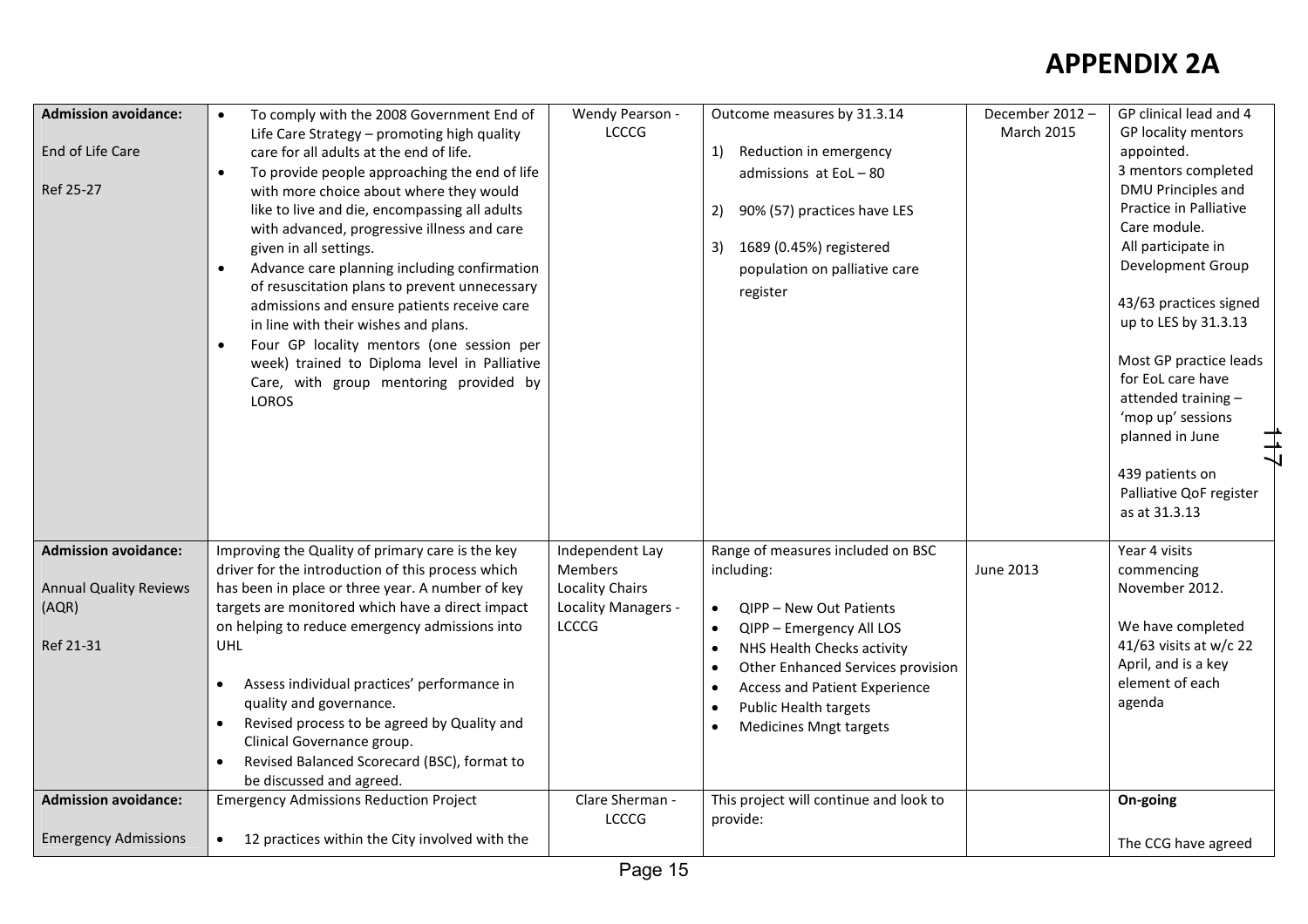| <b>Reduction Project</b><br>Ref 11, 24, 25, 29     | project over a 12 month period<br>The key theme for the model is that quality of<br>care for patients is paramount which has<br>resulted into a reduction in emergency<br>admissions<br>Two locality GP mentors in post to mentor 6 of<br>the selected practices each<br>First phase pilot to evaluate and assess impact<br>$\bullet$<br>from Dec 2011 to Dec 2012<br>Present positioning paper for CCG board to<br>agree next actions to<br>evaluate the realised improvements,<br>$\circ$<br>benefits, working procedures and learning<br>experiences and have they been identified<br>and recorded<br>Engage with all LCCCG practices to take<br>$\circ$<br>on phase 2 to extend the learning and<br>impact of the pilot<br>Practice access to the 'Bolton Dashboard' as<br>part of that particular project's rollout<br>A suite of key performance indicators for<br>quantitate and qualitive measurement of the<br>service.<br>Agreed project evaluation criteria, process and<br>$\bullet$<br>reports<br>A toolkit process guide for use by all<br>$\bullet$<br>An independent evaluation of the progress<br>undertaken by CLARHC |                                 | Defined processes and methods<br>of work that enable and<br>encourage a holistic approach<br>when planning and delivering<br>the intervention package, to<br>include:<br>Evaluation of each selected<br>practice, using data<br>available to CCG/practices<br>'Real time' data analysis of<br>٠<br>admissions using HERA<br>Case reviews and audits<br>SystmOne template<br>Practice development plans<br>Training. | Pilot first phase &<br>closure with<br>participating<br>practices end<br>November 2012 | to continue the project<br>for 2013/14.<br>Evaluation is currently<br>with cohort 1.<br>Practices have been<br>identified for cohort 2<br>with an estimated start<br>date of end of May<br>2013.<br>$\overline{d}$ |
|----------------------------------------------------|-----------------------------------------------------------------------------------------------------------------------------------------------------------------------------------------------------------------------------------------------------------------------------------------------------------------------------------------------------------------------------------------------------------------------------------------------------------------------------------------------------------------------------------------------------------------------------------------------------------------------------------------------------------------------------------------------------------------------------------------------------------------------------------------------------------------------------------------------------------------------------------------------------------------------------------------------------------------------------------------------------------------------------------------------------------------------------------------------------------------------------------------|---------------------------------|---------------------------------------------------------------------------------------------------------------------------------------------------------------------------------------------------------------------------------------------------------------------------------------------------------------------------------------------------------------------------------------------------------------------|----------------------------------------------------------------------------------------|--------------------------------------------------------------------------------------------------------------------------------------------------------------------------------------------------------------------|
| <b>Admission avoidance:</b><br>3T Cardiology Pilot | The 3 T Cardiology pilot has been initiated to<br>improve CVD outcomes across Leicester City by<br>increasing the detection and diagnosis of Atrial<br>Fibrillation and Heart Failure and optimising their<br>management in keeping with current evidence<br>based practice.                                                                                                                                                                                                                                                                                                                                                                                                                                                                                                                                                                                                                                                                                                                                                                                                                                                            | Clare Sherman -<br><b>LCCCG</b> | Improve the patient pathway and<br>swifter access to specialist<br>services<br>Provide equity for patients<br>$\bullet$<br>Increase in the appropriate<br>detection, diagnosis, treatment<br>and management of patients with<br>HF and AF in primary care<br>Teaching and training of GPs<br>completed.                                                                                                             | September 2013                                                                         | Training completed for<br>pilot site GP's<br>21 practices are<br>involved in the initial<br>pilot representing a<br>caseload of 132,830<br>patients.                                                               |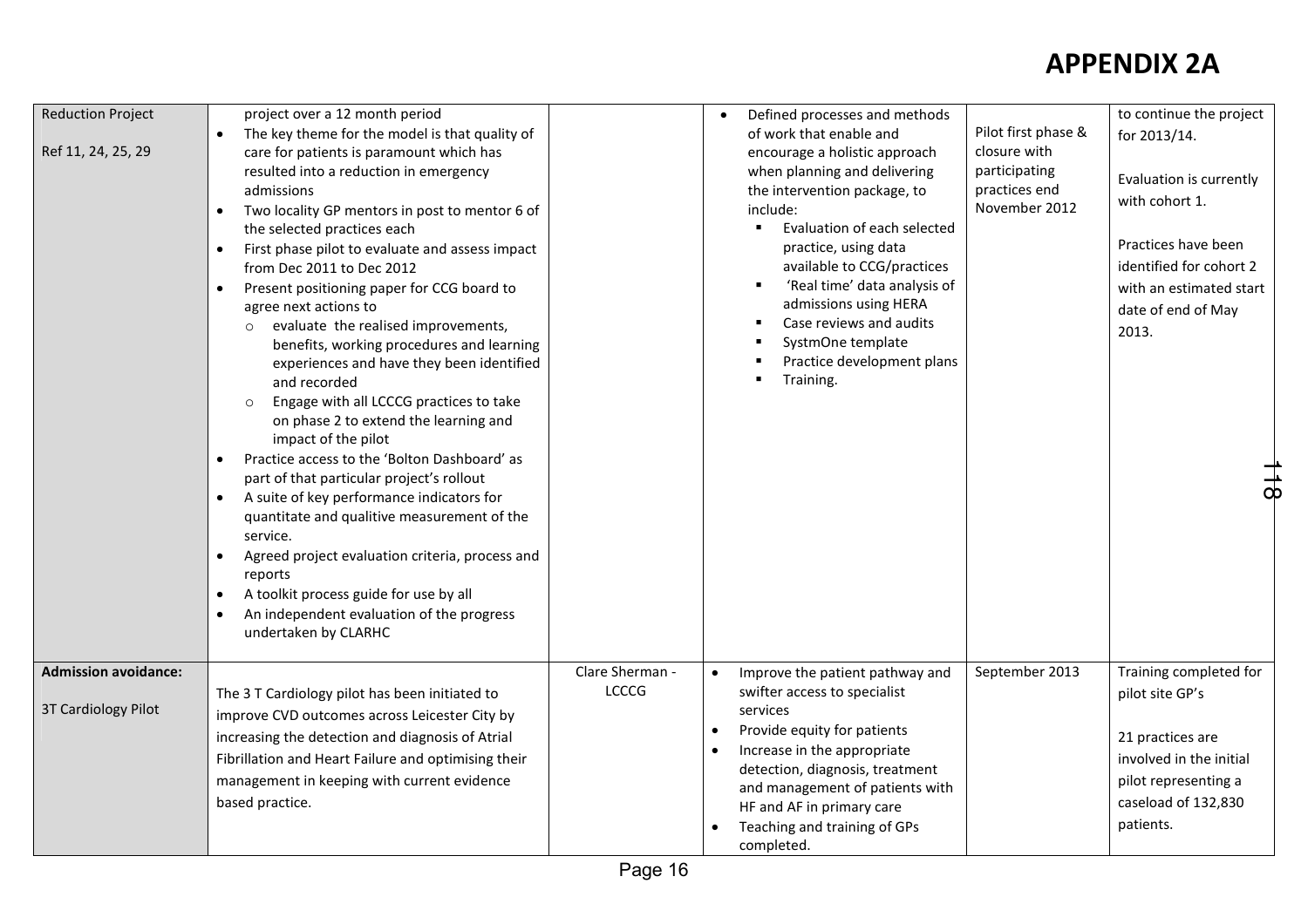|--|

| <b>INFLOW MANAGEMENT: West Leicestershire CCG</b>                                |                                                                                                                                                                                                                                |                                                                                   |                                                                                                                                                                                                                                                                                                                                  |                           |                                                                                                                                                                                                                                                                                              |
|----------------------------------------------------------------------------------|--------------------------------------------------------------------------------------------------------------------------------------------------------------------------------------------------------------------------------|-----------------------------------------------------------------------------------|----------------------------------------------------------------------------------------------------------------------------------------------------------------------------------------------------------------------------------------------------------------------------------------------------------------------------------|---------------------------|----------------------------------------------------------------------------------------------------------------------------------------------------------------------------------------------------------------------------------------------------------------------------------------------|
| <b>Issue</b><br><b>Ref to NHSE checklist</b>                                     | <b>Actions</b>                                                                                                                                                                                                                 | Lead                                                                              | <b>Outcome measure</b>                                                                                                                                                                                                                                                                                                           | <b>Target finish date</b> | <b>Progress</b>                                                                                                                                                                                                                                                                              |
| <b>Attendance avoidance:</b><br><b>Proactive Care</b><br>Ref 49, 50<br>Ref 57-58 | An integrated approach to increase capacity and capability<br>within practice teams including delivery of the practice<br>specific elements of Proactive Care for patients with long<br>term conditions and the frail elderly. | Dr N Pulman /<br>Angela Bright<br>Chief<br>Operating<br>Officer -<br><b>WLCCG</b> | Emergency admission hold at 2012/13<br>levels<br>The key components of the scheme<br>are: (details on each are provided<br>below)<br><b>Emergency Admissions</b><br>New Outpatient attendance<br>Practice engagement<br><b>Diabetes</b><br><b>COPD</b><br>End of Life<br><b>Proactive Care</b><br>Cancer<br><b>Heart Failure</b> | On-going                  | Implementation is<br>coordinated through<br>locality specific<br>Planning and<br><b>Engagement Managers</b><br>working closely with<br>clinical leads and<br>practice managers<br>across our 4 localities.<br>Progress is reported<br>monthly to the Finance<br>and Performance Sub<br>Group |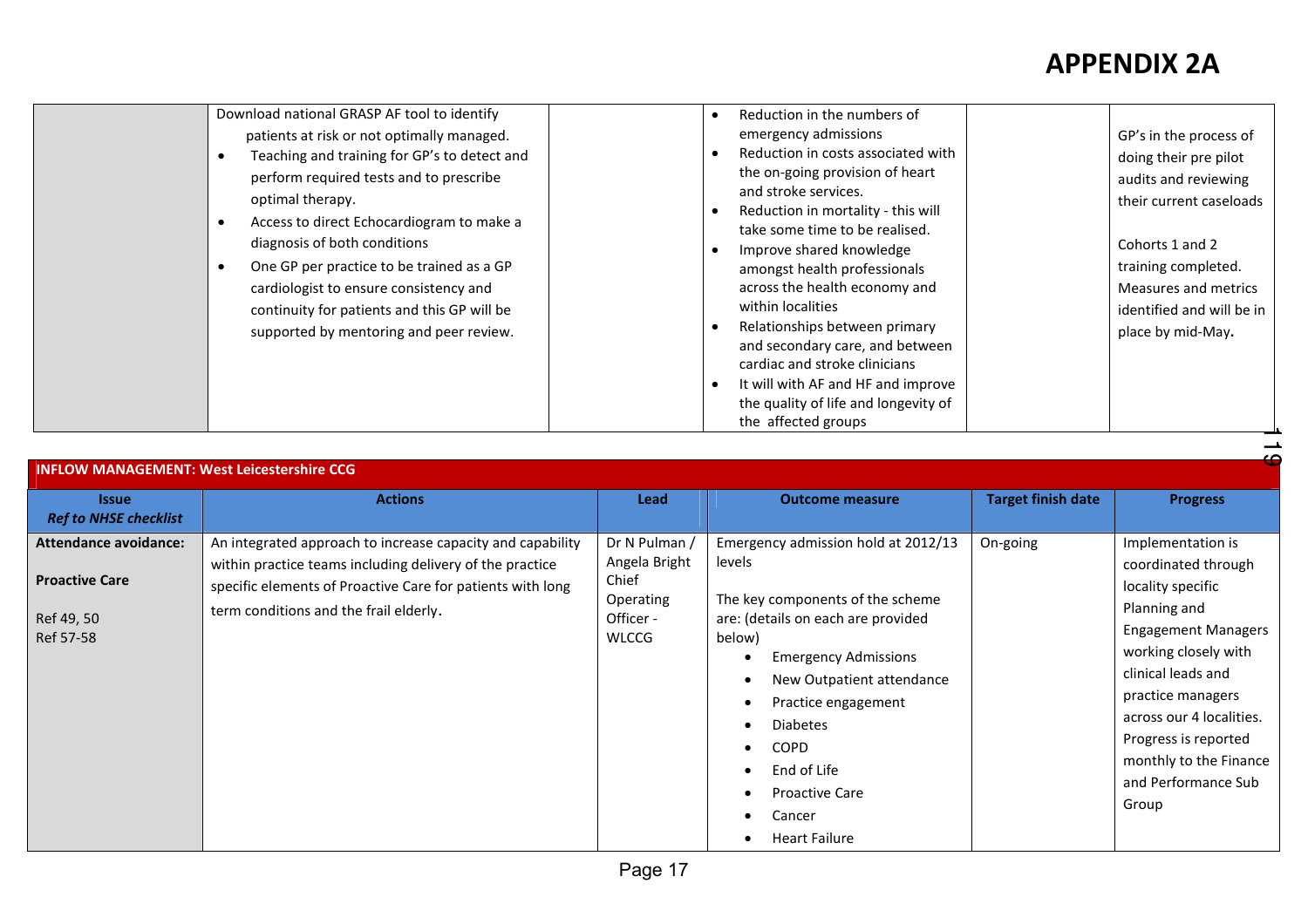| <b>ATTENDANCE</b><br><b>AVOIDANCE</b><br><b>Primary Care Urgent</b><br>Care   | <b>EMAS Bounce Back:</b> The scheme aims to deflect, where<br>appropriate, secondary care activity generated by 999<br>ambulance call outs.<br>EMAS Referral of clinically assessed patients that do not<br>require treatment in a secondary care setting, who during<br>surgery hours, can be appropriately treated by their own                                     | Dr Nick<br>Willmott / S<br>Shrestha -<br><b>WLCCG</b> | Reduced attendances during surgery<br>opening times                                               | On-going                          | EMAS bounce back: 224<br>successful pass backs to<br>primary medical care<br>since the start of the<br>scheme.                                                                                                                                                                                                                          |
|-------------------------------------------------------------------------------|-----------------------------------------------------------------------------------------------------------------------------------------------------------------------------------------------------------------------------------------------------------------------------------------------------------------------------------------------------------------------|-------------------------------------------------------|---------------------------------------------------------------------------------------------------|-----------------------------------|-----------------------------------------------------------------------------------------------------------------------------------------------------------------------------------------------------------------------------------------------------------------------------------------------------------------------------------------|
| Ref 24, 71                                                                    | GP practice.<br>Bounce Back Scheme: Patients presenting at UHL A&E or<br>the UCC (at UHL or Loughborough) will be assessed by a<br>triage nurse where patients will be directed to the most<br>appropriate care setting - one of which is primary care. The<br>scheme will be start from May/June 2013 and will in<br>operation Monday - Friday between 8am - 6.30pm. |                                                       |                                                                                                   | To commence in<br>May/June 2013   |                                                                                                                                                                                                                                                                                                                                         |
|                                                                               | ECP Scheme: Patients calling the GP surgery where the care<br>be provided by an ECP rather than being<br>can<br>referred/signposted to A&E/UCC                                                                                                                                                                                                                        |                                                       |                                                                                                   | Commencement<br>date TBC          | <b>N</b>                                                                                                                                                                                                                                                                                                                                |
| <b>ATTENDANCE</b><br><b>AVOIDANCE</b><br><b>Improving Access</b><br>Ref 21-31 | Access Survey conducted across all 50 practices and<br>triangulated against quality appraisal data and PES data, to<br>determine trends.                                                                                                                                                                                                                              | R Bruce -<br><b>WLCCG</b>                             | Reduced emergency attendances<br>during surgery opening hours /<br>appropriate access to services | Trends determined<br>by July 2013 | Active engagement<br>with those practices<br>who are clear outliers in<br>terms of data; P&E<br>team targeting<br>practices to ensure<br>awareness of issues and<br>actions in place to<br>improve access as<br>required. Further work<br>undertaken to<br>determine any<br>correlation between<br>access and emergency<br>attendances. |
| <b>ATTENDANCE</b><br><b>AVOIDANCE</b>                                         | Continuation and development of the Care Home LES for<br>GP practices to provide enhanced medical support over and                                                                                                                                                                                                                                                    | M Arnold -<br><b>WLCCG</b>                            | Reduced emergency admission from<br>care homes.                                                   | Scheme<br>commenced 1st           | Data mapping to be<br>completed in Q2                                                                                                                                                                                                                                                                                                   |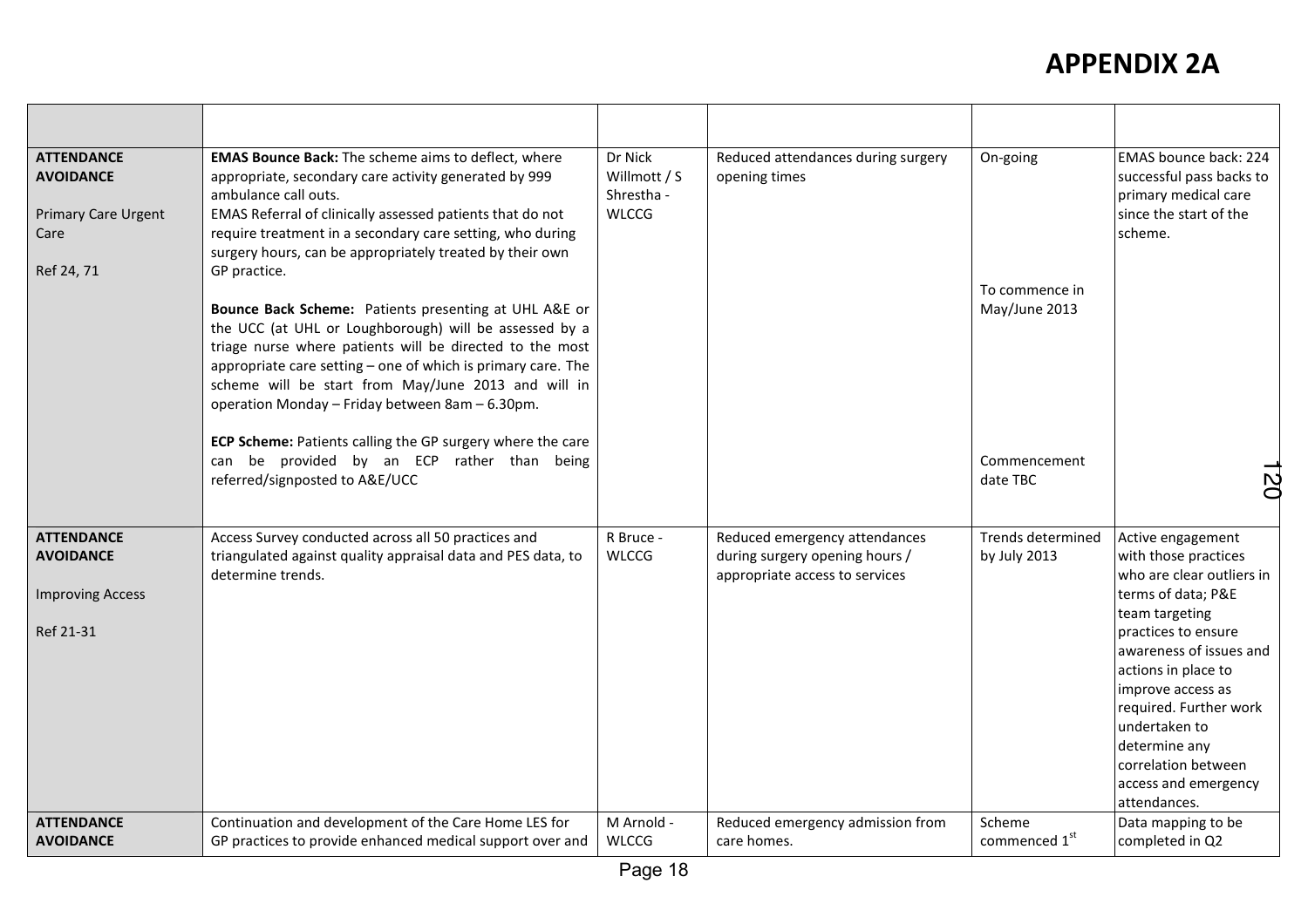| Care Home Locally<br><b>Enhanced Service</b><br>Ref 52-55                                                    | above core contract but actively engaging with and<br>assessing individual patients within nursing and residential<br>settings.                                                                                                                                                                                                                                                                                                                                                                                                                                                                                                            |                                                         |                                                                                                                                                                                                                                                                                                                                                                                              | April 2013         |                                                                                                         |
|--------------------------------------------------------------------------------------------------------------|--------------------------------------------------------------------------------------------------------------------------------------------------------------------------------------------------------------------------------------------------------------------------------------------------------------------------------------------------------------------------------------------------------------------------------------------------------------------------------------------------------------------------------------------------------------------------------------------------------------------------------------------|---------------------------------------------------------|----------------------------------------------------------------------------------------------------------------------------------------------------------------------------------------------------------------------------------------------------------------------------------------------------------------------------------------------------------------------------------------------|--------------------|---------------------------------------------------------------------------------------------------------|
| ATTENDANCE<br><b>AVOIDANCE</b><br>Child Health Booklet<br>Ref 62, 63                                         | WLCCG specific booklet, app, and website for parents of<br>children aged 0-5 years, providing information on common<br>childhood illness and how to treat and appropriate access<br>to services                                                                                                                                                                                                                                                                                                                                                                                                                                            | Jennie<br>Caulkwell -<br><b>WLCCG</b>                   | Appropriate access to services                                                                                                                                                                                                                                                                                                                                                               | On-going           | Booklet has been well<br>received by patients<br>and healthcare<br>professionals.                       |
| <b>STEP UP/ADMISSION</b><br><b>AVOIDANCE</b><br><b>Assess before Decision</b><br>to Admit Model<br>Ref 57-58 | To improve the urgent care pathway for FOP,<br>bringing care closer to home where that is clinically<br>and financially viable to do so.<br>To reduce unnecessary acute admissions, acute LOS<br>and to reduce medical readmissions for people over<br>the age of 75. The project aims are to: agree a model<br>of care, for community frailty needs and ambulatory<br>case sensitive interventions, built on the health<br>needs assessment and clinical case for change;<br>use experience-based design in each locality;<br>develop a robust involvement strategy; consider the<br>options for service configurations in each locality. | Caron<br>Williams/<br>Sharon<br>Creber-<br><b>WLCCG</b> | -reduction in rate of emergency<br>admissions / readmissions for 75+<br>('left shift 'of activity)<br>-reduction in ALOS<br>increase in levels of CGA<br>-more older people supported to live<br>at home<br>-improved utilisation of community<br>hospital facilities                                                                                                                        | Started April 2013 | Specific workstreams<br>will sit under "Step Up"<br>with clearer timelines<br>defined by July 2013<br>Ņ |
| <b>STEP UP/ADMISSION</b><br><b>AVOIDANCE</b><br>Care home support<br>service<br>Ref 52-55                    | To improve the opportunity for older people to remain in<br>their choice of place of care in line with Health and<br>Wellbeing board and member practice priorities<br>by support nursing home settings to improve<br>the care they can provide for the people who<br>live there by: Enhancing training in the setting; Offering<br>rapid response from Nursing Specialists to support people<br>to remain in the setting; To support settings with<br>Enhanced Primary Medical Care: and to Ensure specialist<br>needs of patients, eg those with dementia, can be met in<br>the setting.                                                 | Caroline<br>Trevithick -<br><b>WLCCG</b>                | -reduction in rate of emergency<br>admissions / readmissions for 75+<br>('left shift 'of activity)<br>-reduction in ALOS for nursing home<br>patients<br>-Increased opportunity to remain in<br>place of care<br>-Death in Usual Place of Residence<br>increase<br>-Reduction in deaths in acute trusts in<br>0-2 day length of stay<br>-Improved quality of care in Nursing<br>Home setting |                    |                                                                                                         |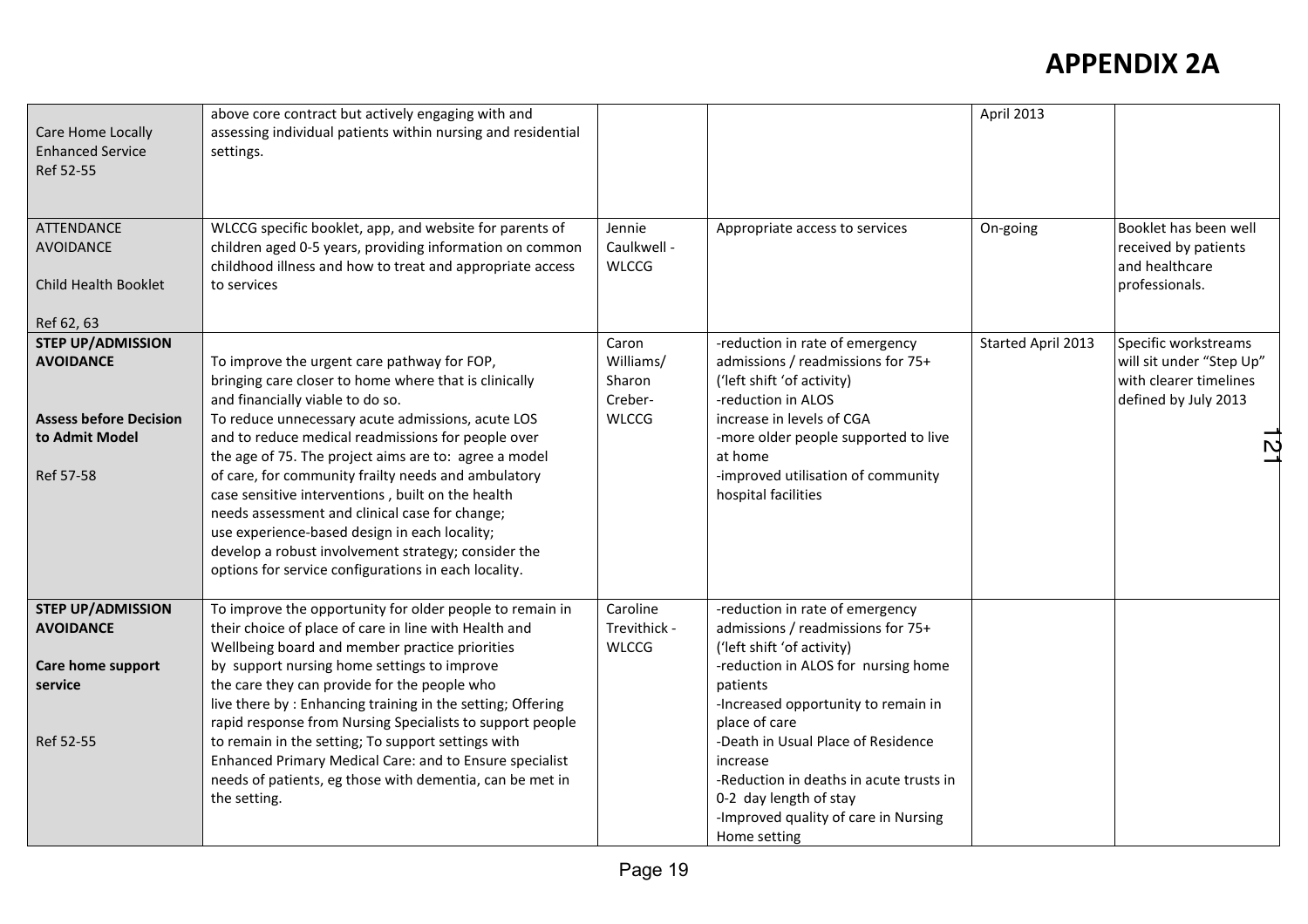|                                                                                                                          |                                                                                                                                                                                                                                                                                                                                                                                                                                                                                                                                                                                                                                                                                                                                                                                                                                                                                                                                                                                                                                                                  |                                                                                  | -Improved experience for those living<br>in nursing homes                                                                                                                                                                                                                                    |                                                                                                           |                                                                                                                                                                                                                             |
|--------------------------------------------------------------------------------------------------------------------------|------------------------------------------------------------------------------------------------------------------------------------------------------------------------------------------------------------------------------------------------------------------------------------------------------------------------------------------------------------------------------------------------------------------------------------------------------------------------------------------------------------------------------------------------------------------------------------------------------------------------------------------------------------------------------------------------------------------------------------------------------------------------------------------------------------------------------------------------------------------------------------------------------------------------------------------------------------------------------------------------------------------------------------------------------------------|----------------------------------------------------------------------------------|----------------------------------------------------------------------------------------------------------------------------------------------------------------------------------------------------------------------------------------------------------------------------------------------|-----------------------------------------------------------------------------------------------------------|-----------------------------------------------------------------------------------------------------------------------------------------------------------------------------------------------------------------------------|
| <b>STEP UP/ADMISSION</b><br><b>AVOIDANCE</b><br>Heart Failure -<br><b>Urgent Access Clinic</b><br><b>Pilot</b><br>Ref 69 | Heart failure "Hot Clinic" - to stabilise conditions<br>and reduce admissions or readmissions to secondary<br>care.<br>The service is for adults with newly diagnosed heart<br>Failure and previously diagnosed, recent admission to<br>hospital or are at high risk of admission are unable to wait<br>for routine follow up or diagnosis. This pilot is only open<br>to WLCCG patients.                                                                                                                                                                                                                                                                                                                                                                                                                                                                                                                                                                                                                                                                        | Nick Willmott<br>- WLCCG<br>/Arlene<br>Neville -<br><b>WLCCG</b>                 | -Patients are seen within 72 hours of<br>referral<br>-Patients are seen by a cardiologist in a<br>planned care setting<br>-decisions are made with no delay                                                                                                                                  | Pilot started in<br>November 2012                                                                         | Initial evaluation<br>shows that numbers of<br>patients are low and<br>therefore impact is<br>difficult to quantify.<br>Patients/GP's love the<br>service and pilot will<br>need to run for longer<br>to measure the impact |
| <b>STEP UP/ADMISSION</b><br><b>AVOIDANCE</b><br><b>End of Life Care (EOLC)</b><br>Ref 25-27                              | To increase patient choice. improve patient experience,<br>and reduce utilisation of secondary care. The<br>evidence based methodology for improvement will be the<br>systematic introduction of the EOLC pathway supporting<br>by guideline introduction with education and training.<br>There are three specific components to the programme:<br>prevalence in primary care, advance care planning and<br>sharing of key information across key providers.                                                                                                                                                                                                                                                                                                                                                                                                                                                                                                                                                                                                     | Mayur Lakhani<br>- WLCCG                                                         | -Prevalence increased to 0.33-0.44%<br>-Increase in home death rate<br>-Reduction in avoidable 2ndary Care<br>admissions<br>-Shortened LOS on acute episodes in<br>the age range<br>-Increased patient choice on care<br>setting for required interventions<br>-Improved patient experience. |                                                                                                           | N                                                                                                                                                                                                                           |
| <b>STEP DOWN</b><br><b>Discharge to Assess</b><br><b>Model</b><br><b>Ref 105</b>                                         | Establish 3 pathways which routinely allow patients to go<br>home to be assessed for their onwards care journey.<br>To link these pathways to care offers such as pro-active<br>care and rehabilitation and reablement. Where this is<br>not enough because people have night needs to craft<br>pathway offers with telehealth, telecare and small amounts<br>of night care or pathways in other settings of care. To allow<br>patients to be assessed in settings where their care needs<br>will not be overstated and they have the best change<br>possible to be rehabilitated. To reduce inappropriate<br>access to Continuing Healthcare because there is 'no where<br>else' to have care needs met. Reduce barriers to<br>discharge, and increase flow through the urgent care<br>system. Reduce the number of people who are delayed in<br>their transfer of care. Reduce the number of people<br>readmitted for medical care within 30 days of discharge by<br>making safer first time discharge arrangements. Reduce<br>mortality and increase quality. | Caron<br>Williams -<br><b>WLCCG</b><br>(Dave Briggs<br>& Yasmin<br>Sidyot ELCCG) | -Shortened LOS on acute episodes in<br>the age range<br>-Increased patient choice on care<br>setting for required interventions<br>Improved patient experience.<br>-Reduction medical readmissions 30<br>days and 91 days<br>-Increased adherence to EDD<br>Reduction in DTOC                | Started April 2013<br>(Specific<br>workstreams will sit<br>under "Step Down"<br>with clearer<br>timelines | Ñ                                                                                                                                                                                                                           |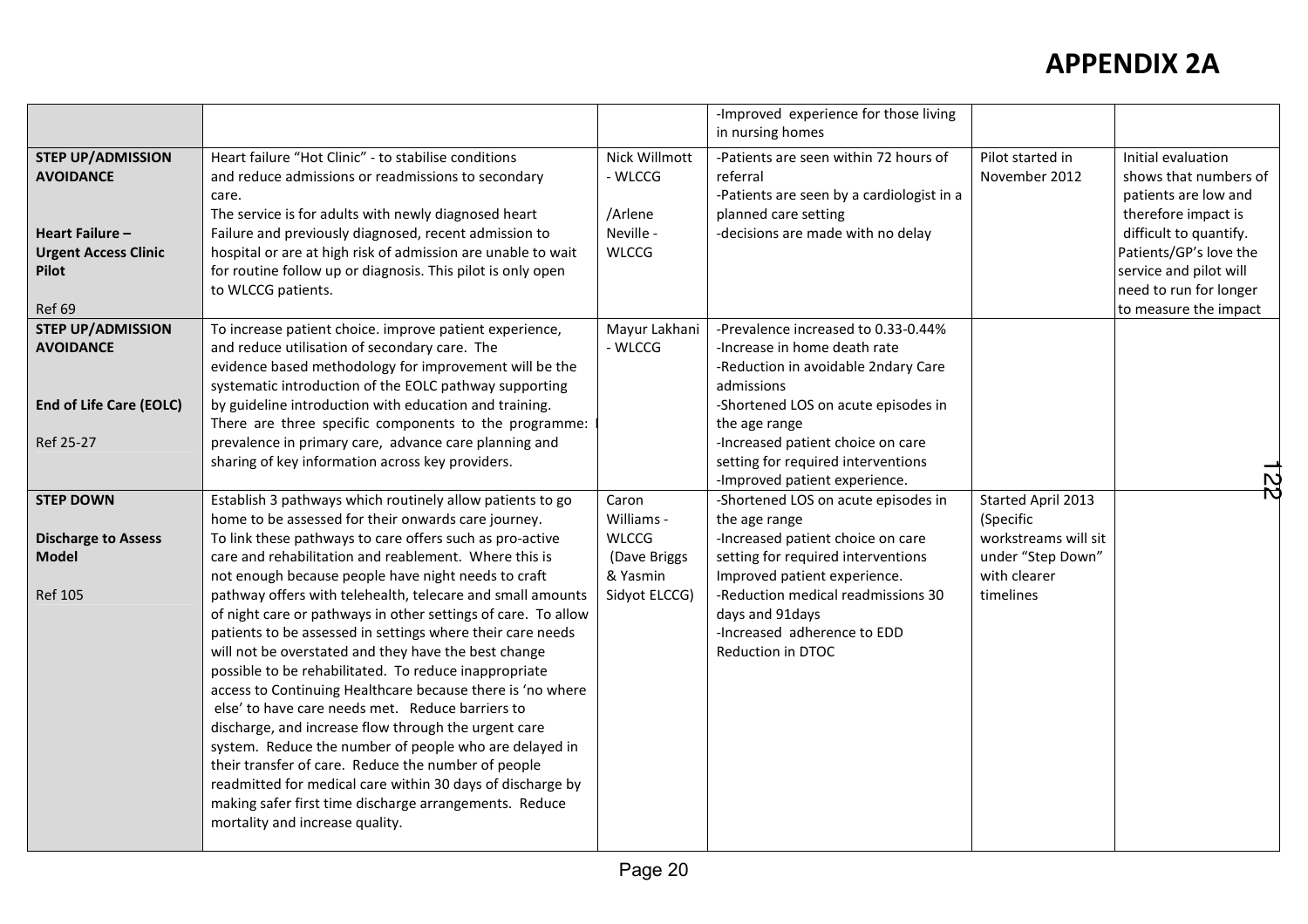| <b>STEP DOWN</b>            | Deployment of $FLO -$                                    | Cathrina     | Increase patients levels of awareness | Phase $1 =$ Pilot $-$ | 18 practices signed up    |
|-----------------------------|----------------------------------------------------------|--------------|---------------------------------------|-----------------------|---------------------------|
|                             | Flo helps patients to monitor their own vital signs at   | Tiernev-Reed | of their own disease                  | roll out to 18        | and 6 set up by $3/05/13$ |
| <b>Assistive Technology</b> | home such as blood pressure, pulse and oxygen level.     | /Sandeep     | Care closer to home                   | practices in WLCCG    |                           |
| "Flo"                       | The patient can then communicate directly using a mobile | Chohan -     |                                       | by $24^{th}$ May      |                           |
|                             | phone text service.                                      | WLCCG        |                                       |                       |                           |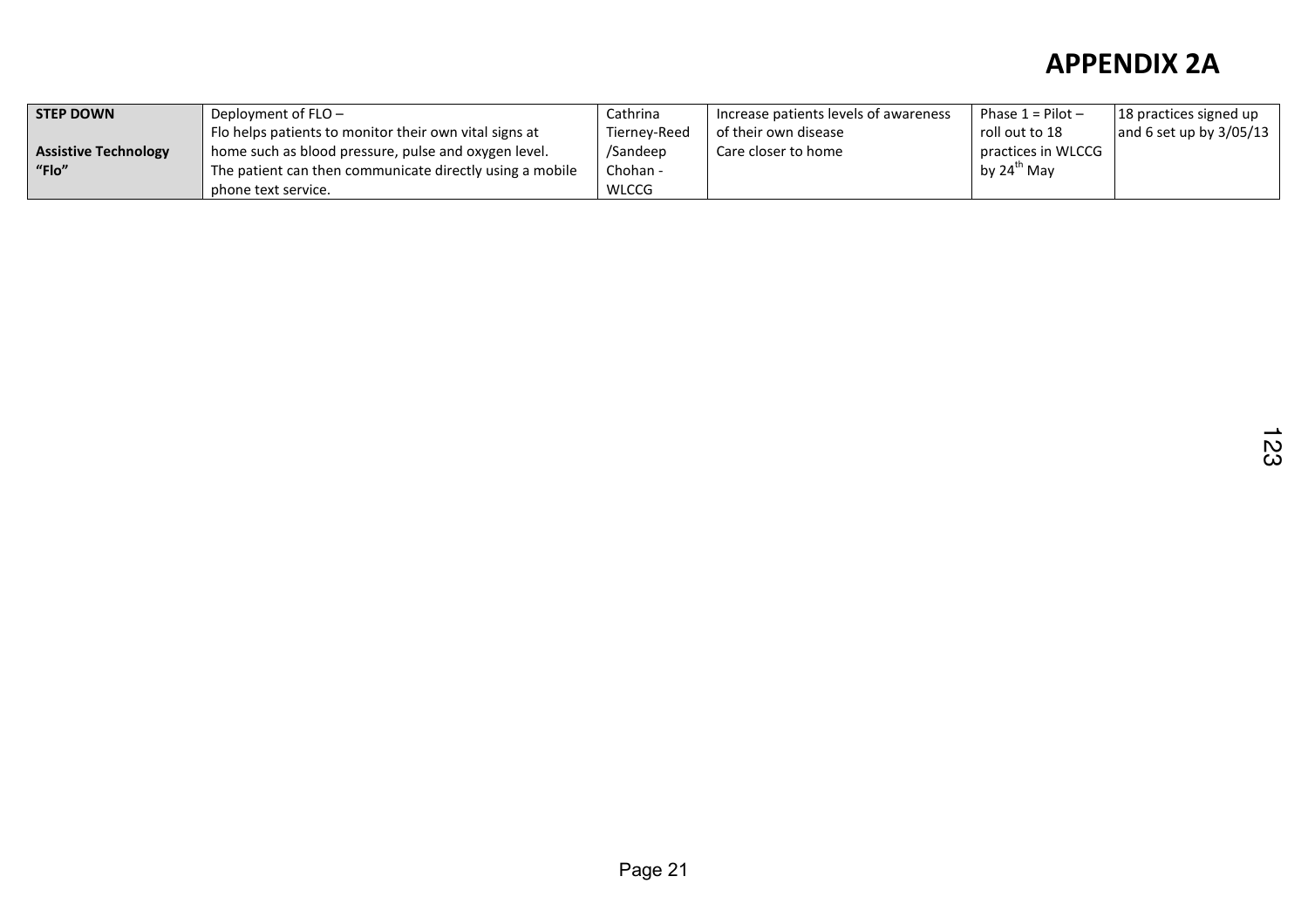#### EFFECTIVE THROUGHPUT – UHL INTERNAL FLOWS

#### 13/14 LLR THROUGHPUT TARGETS: Time in Dept < 240mins, Time to Initial Assessment <15 mins, Time to treatment < 60 mins

| <b>Issue</b>                                          | <b>Actions</b>                                                                                                                                   | Lead                               | <b>Outcome measure</b>                                                                           | <b>Target finish date</b>        | <b>Progress</b>                                                             |
|-------------------------------------------------------|--------------------------------------------------------------------------------------------------------------------------------------------------|------------------------------------|--------------------------------------------------------------------------------------------------|----------------------------------|-----------------------------------------------------------------------------|
| <b>Ref to NHSE checklist</b>                          |                                                                                                                                                  |                                    |                                                                                                  |                                  |                                                                             |
| <b>ED PROCESS</b>                                     | See and Treat processes implemented in Minors                                                                                                    | Andy Coser/Ben<br>Teasdale - UHL   | Time to Initial Assessment <15 mins,<br>Time to treatment $< 60$ mins                            | 18/02/13                         | Implemented, but KPI's<br>not at 100%                                       |
| <b>Minors stream</b><br>Ref 76, 77, 83                | Direct access where wait to be seen is less than 30<br>minutes                                                                                   | Andy Coser/Ben<br>Teasdale - UHL   | Time to Initial Assessment <15 mins,<br>Time to treatment $< 60$ mins                            | 18/02/13                         | Implemented but KPI's<br>not being delivered                                |
|                                                       | Not to see patients suitable for UCC                                                                                                             | Andy Coser/Ben<br>Teasdale - UHL   | Time to Initial Assessment <15 mins,<br>Time to treatment $< 60$ mins                            | 18/02/13                         | Single Front Door will<br>prevent this                                      |
|                                                       | Staffed with ENPs (2 off peak/3 peak), HCA and<br>registered nurse with a clerical coordinator during<br>peak periods and therapies input 7 days | Andy Coser/Ben<br>Teasdale - UHL   | Time to Initial Assessment <15 mins,<br>Time to treatment $< 60$ mins                            | 24/06/13-ENP's<br>22/07/13-HCA's | <b>ENP recruited awaiting</b><br>start date                                 |
| <b>ED Assessment Bay</b><br><b>Ambulance Arrivals</b> | Senior clinical decision maker covering 24/7                                                                                                     | Ben Teasdale - UHL                 | Time in Dept < 240mins, Time to Initial<br>Assessment <15 mins, Time to<br>treatment $< 60$ mins | 30/05/13                         | In place although<br>variations occur in<br>cover due to staff<br>shortages |
| Ref 20, 72, 75, 76, 77                                | Direct referrals to UCC, Medicine, clinics or GP to<br>bypass Majors                                                                             | Ben Teasdale - UHL                 | Time in Dept < 240mins, Time to Initial<br>Assessment <15 mins, Time to<br>treatment $< 60$ mins | 18/02/13                         | In place but depends $\perp$<br>on bed capacity (see $\mathbb N$<br>below)  |
|                                                       | Initial clinical assessment within 15 minutes                                                                                                    | Ben Teasdale - UHL                 | Time in Dept < 240mins, Time to Initial<br>Assessment <15 mins, Time to<br>treatment < 60 mins   | 18/02/13                         | See above                                                                   |
|                                                       | Physical space to manage up to 20 ambulance<br>arrivals per hour                                                                                 | Ben Teasdale - UHL                 | Time in Dept < 240mins, Time to Initial<br>Assessment <15 mins, Time to<br>treatment < 60 mins   | 30/05/13                         | Complete                                                                    |
|                                                       | Ambulance Turnaround pre-clinical action plan<br>implemented                                                                                     | Helen Stubbs, ELR<br><b>CCG</b>    |                                                                                                  |                                  | EMAS-UHL group set up<br>to identify areas for<br>improvement: linked       |
|                                                       |                                                                                                                                                  | Ben Teasdale - UHL                 | Pre-clinical handover < 15 mins                                                                  | 31 <sup>st</sup> July 2013       | directly to EPC actions<br>for process in<br>ambulance arrival area         |
| <b>Coordination of the Unit</b><br>Ref 78, 79         | Clear escalation plans in place for all areas and<br>roles                                                                                       | Tim Coats/Jane<br>Edyvean - UHL    | Time in Dept < 240mins, Time to Initial<br>Assessment <15 mins, Time to<br>treatment < 60 mins   | 18/02/13                         | Further work being<br>undertaken to embed                                   |
|                                                       | A real time dashboard in place for each area and<br>an overview                                                                                  | Tim Coats/Andy<br>Curruthers - UHL | Time in Dept < 240mins, Time to Initial<br>Assessment <15 mins, Time to<br>treatment $< 60$ mins | 31/07/13                         |                                                                             |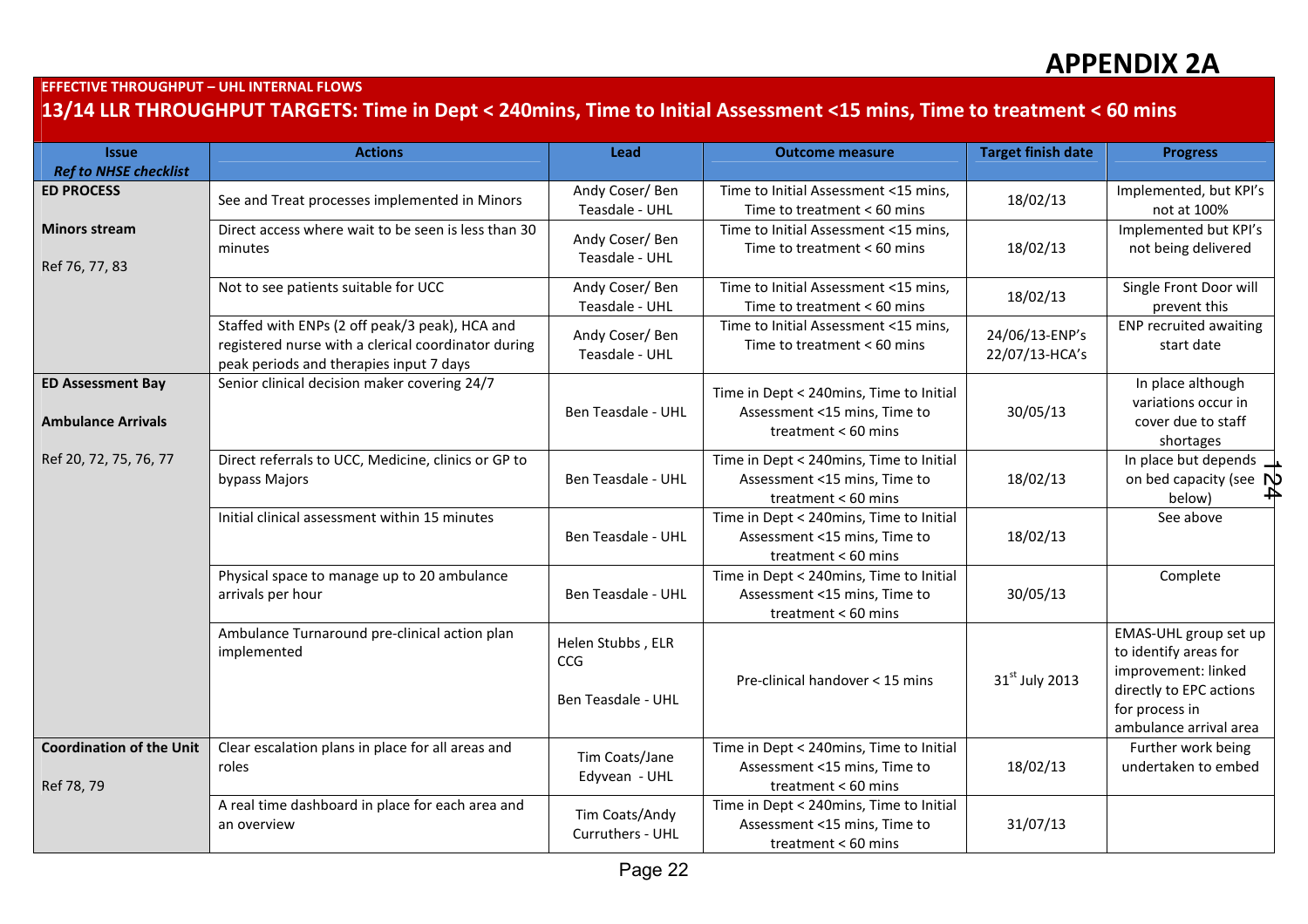|                                                    | Refined NIC, Tracker and DIC roles with a clear                                                                                                         |                                 |                                                                                                  |          | NIC role being revisited                                                                              |
|----------------------------------------------------|---------------------------------------------------------------------------------------------------------------------------------------------------------|---------------------------------|--------------------------------------------------------------------------------------------------|----------|-------------------------------------------------------------------------------------------------------|
|                                                    | single leadership role                                                                                                                                  | Lisa Lane/Kerry<br>Morgan - UHL | Time in Dept < 240mins, Time to Initial<br>Assessment <15 mins, Time to<br>treatment < 60 mins   | 30/04/13 | to have overall<br>authority of the<br>department                                                     |
| <b>ED PROCESS</b><br><b>Majors</b>                 | Majors to be used only for undifferentiated<br>patients to establish a plan and decision in less<br>than 180 minutes                                    | Ben Teasdale - UHL              | Time in Dept < 240mins, Time to Initial<br>Assessment <15 mins, Time to<br>treatment < 60 mins   | 18/02/13 | Need to ensure 100%<br>compliance                                                                     |
| Ref 84-88                                          | Patients in area to have an initial plan from<br>ambulance assessment or following purple team<br>input post walk in assessment                         | Ben Teasdale - UHL              | Time in Dept < 240mins, Time to Initial<br>Assessment <15 mins, Time to<br>treatment < 60 mins   | 18/02/13 | need to ensure 100%<br>compliance                                                                     |
|                                                    | Patients in area to have had initial bloods and<br>imaging                                                                                              | Ben Teasdale - UHL              | Time in Dept < 240mins, Time to Initial<br>Assessment <15 mins, Time to<br>treatment $< 60$ mins | 18/02/13 | Need to ensure 100%<br>compliance                                                                     |
|                                                    | To follow initial plan and act on blood and imaging<br>results to ensure timely decisions are made                                                      | Ben Teasdale - UHL              | Time in Dept < 240mins, Time to Initial<br>Assessment <15 mins, Time to<br>treatment < 60 mins   | 18/02/13 | Need to ensure 100%<br>compliance                                                                     |
|                                                    | To have a red, blue and flex purple team for<br>assessment capacity and to cherry pick likely<br>discharges directed by senior clinician                | Ben Teasdale - UHL              | Time in Dept < 240mins, Time to Initial<br>Assessment <15 mins, Time to<br>treatment < 60 mins   | 18/02/13 | Need to ensure 100%<br>compliance<br>လ္က                                                              |
|                                                    | To refer patients on from the department as soon<br>as an appropriate disposal is established                                                           | Ben Teasdale - UHL              | Time in Dept < 240mins, Time to Initial<br>Assessment <15 mins, Time to<br>treatment < 60 mins   | 18/02/13 | Need to ensure 100%<br>compliance                                                                     |
|                                                    | To move patients out of the department as soon<br>as an allocation is made                                                                              | Ben Teasdale - UHL              | Time in Dept < 240mins, Time to Initial<br>Assessment <15 mins, Time to<br>treatment $< 60$ mins | 18/02/13 | Capacity constraints<br>mean patients can<br>remain in AED for long<br>periods of time (see<br>below) |
| <b>ED PROCESS</b><br><b>Resus</b>                  | To be used only for patients meeting Resus<br>criteria. Criteria to be defined and disseminated                                                         | Ben Teasdale - UHL              | Time in Dept < 240mins, Time to Initial<br>Assessment <15 mins, Time to<br>treatment < 60 mins   | 26/03/13 | New lead to be<br>identified for SOP<br>revision                                                      |
| Ref 84-88                                          | Escalation where <2 beds. Capacity for 8 patients                                                                                                       | Ben Teasdale - UHL              | Time in Dept < 240mins, Time to Initial<br>Assessment <15 mins, Time to<br>treatment < 60 mins   | 18/02/13 | Outflow to<br>assessment/ACB can<br>hinder this                                                       |
|                                                    | Rapid access to external teams where required<br>e.g. ICU, GI etc. Timely transfer of patients with<br>written plan and verbal handover out of the unit | Pete Rabey- UHL                 | Time in Dept < 240mins, Time to Initial<br>Assessment <15 mins, Time to<br>treatment < 60 mins   | 31/03/13 | Variable speciality team<br>response                                                                  |
| <b>Diagnostics and</b><br><b>Therapies Support</b> | Radiology pathways and ICE systems in place                                                                                                             | Cathy Lea - UHL                 | Time in Dept < 240mins, Time to Initial<br>Assessment <15 mins, Time to<br>treatment < 60 mins   | 30/04/13 | Pathways in place                                                                                     |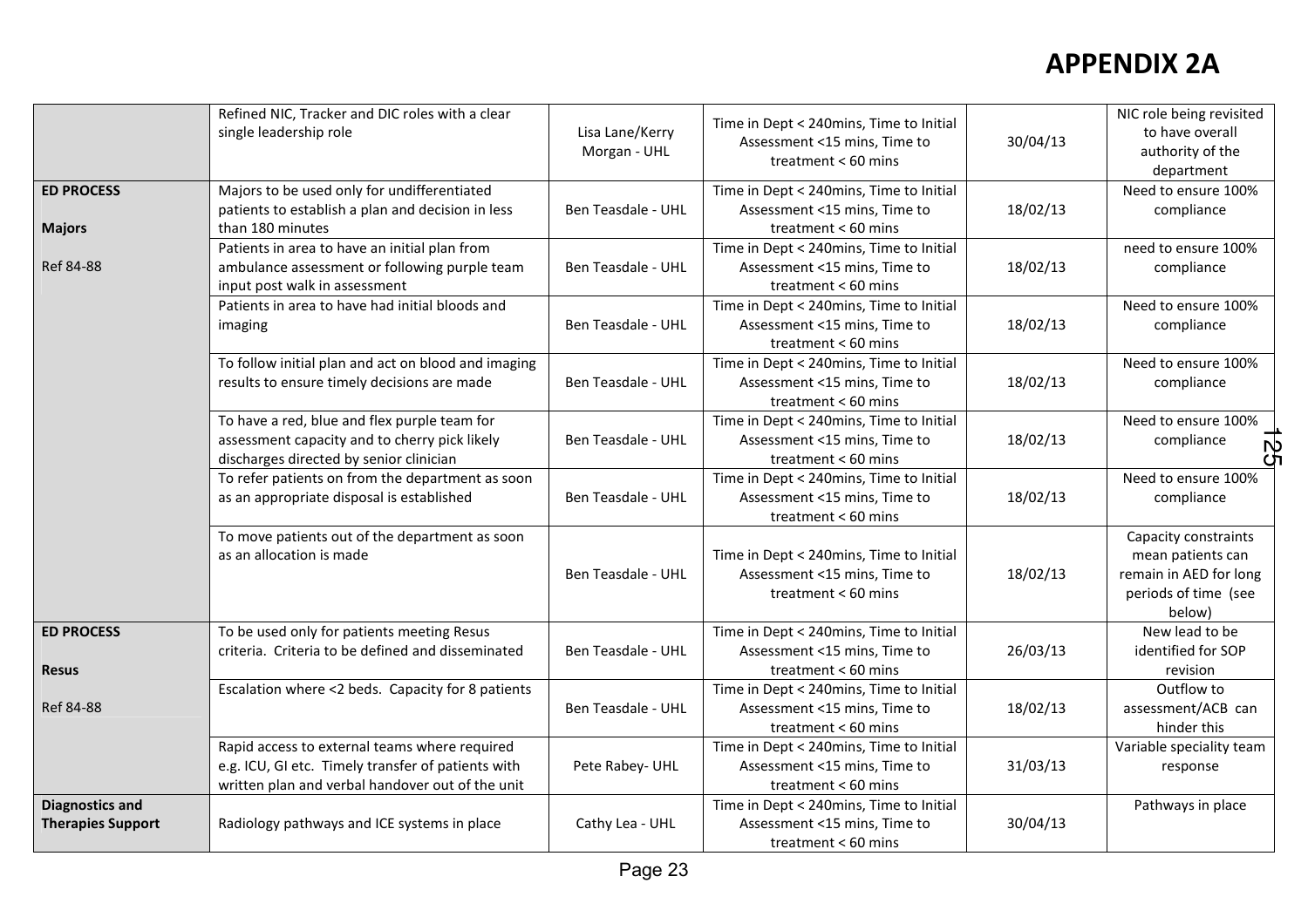|                                                                |                                                                                                                          |                                         | Time in Dept < 240mins, Time to Initial                                                          |            | Pathways in place                                                                                                |
|----------------------------------------------------------------|--------------------------------------------------------------------------------------------------------------------------|-----------------------------------------|--------------------------------------------------------------------------------------------------|------------|------------------------------------------------------------------------------------------------------------------|
|                                                                | Pathology pathways and ICE systems in place                                                                              | John Mortimer/Ben<br>Teasdale - UHL     | Assessment <15 mins, Time to<br>treatment $< 60$ mins                                            | 30/04/13   |                                                                                                                  |
|                                                                | Therapies support implemented                                                                                            | Chris Shatford - UHL                    | Time in Dept < 240mins, Time to Initial<br>Assessment <15 mins, Time to<br>treatment < 60 mins   | 31/03/13   | Recruitment underway                                                                                             |
| <b>EDU - Emergency</b><br><b>Decision Unit</b>                 | New Pathways developed and operational                                                                                   | Martin Wiese/Ben<br>Teasdale-UHL        | Time in Dept < 240mins, Time to Initial<br>Assessment <15 mins, Time to<br>treatment < 60 mins   | 31/03/13   | Complete                                                                                                         |
|                                                                | Mental Health Assessment space enhanced                                                                                  | <b>Ben Teasdale- UHL</b>                | Time in Dept < 240mins, Time to Initial<br>Assessment <15 mins, Time to<br>treatment $< 60$ mins | <b>TBC</b> | Impact of new EFU<br>moving to EDU to be<br>assessed in terms of<br>space allocation for<br><b>Mental Health</b> |
| <b>Overall ED Resourcing</b><br>Plan<br>Ref 64, 80, 82         | Full staffing model developed for ED/EDU                                                                                 | Ben Teasdale/ Kerry<br>Morgan - UHL     | Time in Dept < 240mins, Time to Initial<br>Assessment <15 mins, Time to<br>treatment $< 60$ mins | 30/6/13    | Medical staffing review<br>being undertaken.<br>Nursing review<br>completed.                                     |
|                                                                | Budgets signed off for additional resources                                                                              | Catherine Free/Jane<br>Edyvean - UHL    | Time in Dept < 240mins, Time to Initial<br>Assessment <15 mins, Time to<br>treatment $< 60$ mins | 31/5/13    | In progress<br>$\overline{56}$                                                                                   |
|                                                                | Recruitment/resourcing plans confirmed                                                                                   | Catherine Free/Jane<br>Edyvean - UHL    | Time in Dept < 240mins, Time to Initial<br>Assessment <15 mins, Time to<br>treatment $< 60$ mins | 31/03/13   | Confirmed and in<br>progress                                                                                     |
|                                                                | Rotas implemented for the ED/EDU                                                                                         | Ben Teasdale - UHL                      | Time in Dept < 240mins, Time to Initial<br>Assessment <15 mins, Time to<br>treatment $< 60$ mins | 31/03/13   | <b>Extensive recruitment</b><br>plan                                                                             |
|                                                                | Need high level matching of activity to staffing                                                                         | Catherine Free/Jane<br>Edyvean - UHL    | Time in Dept < 240mins, Time to Initial<br>Assessment <15 mins, Time to<br>treatment < 60 mins   | 31/05/13   | Matching review<br>completed - shows<br>reasonable balance                                                       |
|                                                                | Development of plans for emergency floor to<br>improve current accommodation                                             | Nicky<br>Topham/Catherine<br>Free - UHL | Time in Dept < 240mins, Time to Initial<br>Assessment <15 mins, Time to<br>treatment < 60 mins   | Sept 2014  | Planning underway -<br>initial case submitted<br>to NTDA                                                         |
| <b>Clinical Handover from</b><br><b>ED to Assessment Units</b> | Handover from ED doctor to Assessment Units<br>Floor coordinator to facilitate safe clinical<br>handover of all patients | Julie Burdett - UHL                     | Time in Dept < 240mins, Time to Initial<br>Assessment <15 mins, Time to<br>treatment $< 60$ mins | 31/03/13   | Revised role with<br>support from bed<br>coordinators working<br>well                                            |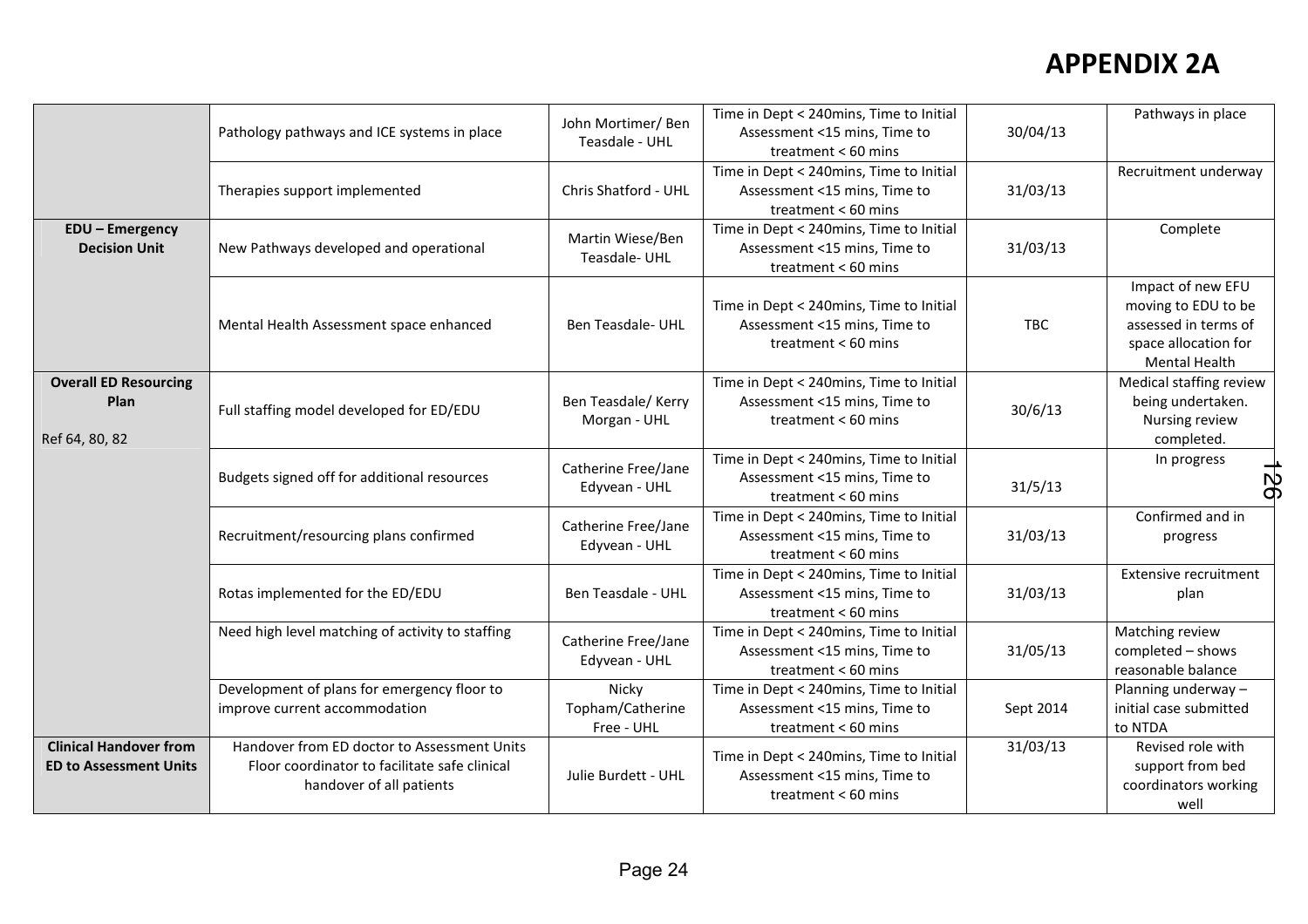| <b>Documentation of new</b><br>ways of working<br>Ref 81                           | Finalised SOP for all ED areas                                                                                                                                                                                                                                                                                             | Ben Teasdale/<br>Lisa Lane - UHL      | Time in Dept < 240mins, Time to Initial<br>Assessment <15 mins, Time to<br>treatment < 60 mins   | 30/04/13 | Majority of<br>components complete<br>- revisions needed for<br>Minors, Resus and<br>Majors            |
|------------------------------------------------------------------------------------|----------------------------------------------------------------------------------------------------------------------------------------------------------------------------------------------------------------------------------------------------------------------------------------------------------------------------|---------------------------------------|--------------------------------------------------------------------------------------------------|----------|--------------------------------------------------------------------------------------------------------|
| <b>Assessment Units - LRI</b><br>and Glenfield Sites                               | Creation of a Rapid Assessment Function (6-14<br>hours) and Dedicated Short Stay area (48-72<br>hours) on both sites                                                                                                                                                                                                       | Lee Walker - UHL                      | Time in Dept < 240mins, Time to Initial<br>Assessment <15 mins, Time to<br>treatment < 60 mins   | 18/02/13 | Re-launch of standards<br>on 03/06/13                                                                  |
| Ref 90-99                                                                          | Assessment area processes for LRI and GH are<br>clearly defined, documented within the SOP                                                                                                                                                                                                                                 | Lee Walker - UHL                      | Time in Dept < 240mins, Time to Initial<br>Assessment <15 mins, Time to<br>treatment < 60 mins   | 18/02/13 | On track                                                                                               |
| <b>Consultant -delivered</b><br>dedicated 12 hour cover<br>on assessment and short | A clear rota is developed to cover 12 hour<br>acute/general physical (LRI) consultant input 7<br>days per week                                                                                                                                                                                                             | Lee Walker - UHL                      | Time in Dept < 240mins, Time to Initial<br>Assessment <15 mins, Time to<br>treatment < 60 mins   | 06/05/13 | Complete                                                                                               |
| stay areas<br>Ref 90-99                                                            | A clear rota is developed to cover 12 hour<br>consultant input in Respiratory and Cardiology<br>Glenfield 7 days per week                                                                                                                                                                                                  | Lisa Jeffs - UHL                      | Time in Dept < 240mins, Time to Initial<br>Assessment <15 mins, Time to<br>treatment < 60 mins   | 30/07/13 | Funding source to be<br>agreed                                                                         |
|                                                                                    | Rapid Assessment model (6-14hours) and Short<br>Stay (48 hours)<br>LRI Ward rounds at 8am, and 3.30pm<br>$\bullet$<br>LRI Board rounds at 12/1pm and 6pm and<br>$\bullet$<br>8pm<br>LRI Ward round (16 consultant - ACB at 8am-<br>$\bullet$<br>9am/2-3pm)<br>CDU Ward round 8am, Board rounds 2pm and<br>$\bullet$<br>5pm | Jane Edyvean/<br>Lisa Jeffs - UHL     | Time in Dept < 240mins, Time to Initial<br>Assessment <15 mins, Time to<br>treatment < 60 mins   | 18/02/13 | Daily Audits through $\overline{N}$<br>manager of the day<br>role to monitor<br>adherence to standards |
|                                                                                    | Direct GP admissions to LRI and GGH Assessment<br>units                                                                                                                                                                                                                                                                    | Catherine Free - UHL                  | Time in Dept < 240mins, Time to Initial<br>Assessment <15 mins, Time to<br>treatment < $60$ mins | 18/02/13 | Re-launch of RAU<br>standards                                                                          |
|                                                                                    | Senior review within 30 minutes of admission                                                                                                                                                                                                                                                                               | Jane Edyvean/<br>Lisa Jeffs - UHL     | Time in Dept < 240mins, Time to Initial<br>Assessment <15 mins, Time to<br>treatment < 60 mins   | 18/02/13 | Re-launch of standards<br>on 03/06/13                                                                  |
|                                                                                    | Floor Coordinator role to oversee and coordinate<br>the units and take clinical handover                                                                                                                                                                                                                                   | Julie Burdett/<br>Kerry Tebbutt - UHL | Time in Dept < 240mins, Time to Initial<br>Assessment <15 mins, Time to<br>treatment < 60 mins   | 18/02/13 | Re-launch of standards<br>on 03/06/13                                                                  |
| <b>Frailty Units and</b><br>Integration with the<br><b>Assessment Units</b>        | Dedicated Acute Frailty unit for patients meeting<br>defined frailty markers                                                                                                                                                                                                                                               | Catherine Free/<br>Simon Conroy - UHL | Time in Dept < 240mins, Time to Initial<br>Assessment <15 mins, Time to<br>treatment < 60 mins   | 06/06/13 | On Track                                                                                               |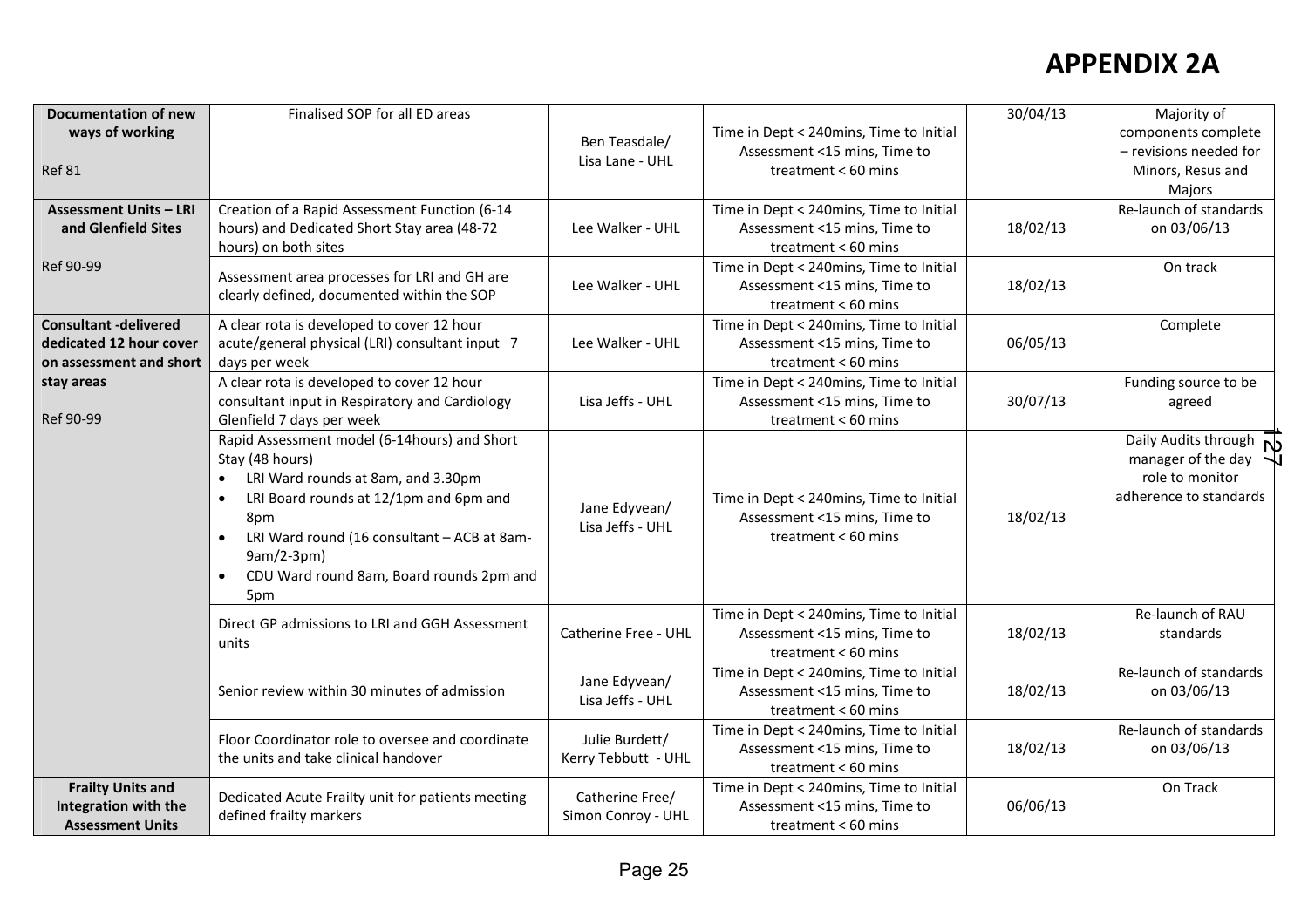| Ref 57-58                                                          | Ambulatory Frailty patients to be managed with<br>clear criteria and MDT input in EDU                                                                           | Catherine Free<br>/Simon Conroy - UHL        | Time in Dept < 240mins, Time to Initial<br>Assessment <15 mins, Time to<br>treatment < 60 mins   | 06/06/13 | On Track                                          |
|--------------------------------------------------------------------|-----------------------------------------------------------------------------------------------------------------------------------------------------------------|----------------------------------------------|--------------------------------------------------------------------------------------------------|----------|---------------------------------------------------|
|                                                                    | Clear mechanisms for geriatric and MDT In Reach<br>into assessment unit on both sites where required<br>based on frailty markers                                | <b>Catherine Free</b><br>/Simon Conroy - UHL | Time in Dept < 240mins, Time to Initial<br>Assessment <15 mins, Time to<br>treatment < 60 mins   | 06/06/13 | Clear model to be<br>defined in detail            |
|                                                                    | Frail friendly ED plan defined and implemented                                                                                                                  | Emily Laithwaite -<br><b>UHL</b>             | Time in Dept < 240mins, Time to Initial<br>Assessment <15 mins, Time to<br>treatment < 60 mins   | 06/06/13 | Plan documented                                   |
| Diagnostic Response to<br><b>Assessment Units</b><br><b>Ref 92</b> | SLAs have been developed for pathology and<br>imaging outlining request and order expectations,<br>urgency criteria and expected turnaround times<br>and KPIs   | Cathy Lea - UHL                              | Time in Dept < 240mins, Time to Initial<br>Assessment <15 mins, Time to<br>treatment < 60 mins   | 18/02/13 | Complete                                          |
|                                                                    | SLA standards implemented (Radiology and<br>Pathology) 1-2 hour turnaround time for urgent<br>tests at the LRI site                                             | Cathy Lea - UHL                              | Time in Dept < 240mins, Time to Initial<br>Assessment <15 mins, Time to<br>treatment < 60 mins   | 18/02/13 | KPI's in place to<br>monitor                      |
|                                                                    | SLA standards implemented (Radiology and<br>Pathology) 1-2 hour turnaround time for urgent<br>tests at the Glenfield site                                       | Cathy Lea - UHL                              | Time in Dept < 240mins, Time to Initial<br>Assessment <15 mins, Time to<br>treatment < 60 mins   | 30/09/13 | <b>Budget allocation</b><br>confirmation required |
| <b>Ambulatory Care</b><br>Pathways                                 | Existing Ambulatory care services moved to the<br>fracture clinic located near ED (TIA and DVT)                                                                 | Helen O'Connell -<br><b>UHL</b>              | Time in Dept < 240mins, Time to Initial<br>Assessment <15 mins, Time to<br>treatment < 60 mins   | 31/03/13 | Complete<br>$\frac{1}{8}$                         |
| Ref 65-69, 89                                                      | Acute Neurology ambulatory care services are<br>documented, staffed and housed in the fracture<br>clinic - First fits and acute headache                        | Helen O'Connell -<br><b>UHL</b>              | Time in Dept < 240mins, Time to Initial<br>Assessment <15 mins, Time to<br>treatment $< 60$ mins | 01/07/13 | Will start as 5 day<br>service                    |
|                                                                    | Directory of services written and publicised                                                                                                                    | Helen O'Connell -<br><b>UHL</b>              | Time in Dept < 240mins, Time to Initial<br>Assessment <15 mins, Time to<br>treatment < 60 mins   | 31/07/13 |                                                   |
|                                                                    | Acute Medical clinic and CDU green chaired area<br>available for direct referral from ED 7 days per<br>week with acute physician/respiratory physician<br>cover | Catherine Free - UHL                         | Time in Dept < 240mins, Time to Initial<br>Assessment <15 mins, Time to<br>treatment < 60 mins   | 18/02/13 | Re-launch standards<br>03/06/13                   |
| <b>Ward Rounds in Acute</b><br><b>Division and In Reach</b>        | Implemented 7/7 consultant reviews and daily<br>MDT in Stroke                                                                                                   | Tim<br>Petterson/Martin<br>Fotherby - UHL    | Minimum standard $-3$ morning senior<br>reviews/week and a daily MDT board<br>round              | 03/06/13 | On track                                          |
| Ref 18, 19, 101-104                                                | Minimum standards implemented in Geriatrics                                                                                                                     | Tim Petterson/Simon<br>Conroy - UHL          | Minimum standard $-3$ morning senior<br>reviews/week and a daily MDT board<br>round              | 07/06/13 | On track                                          |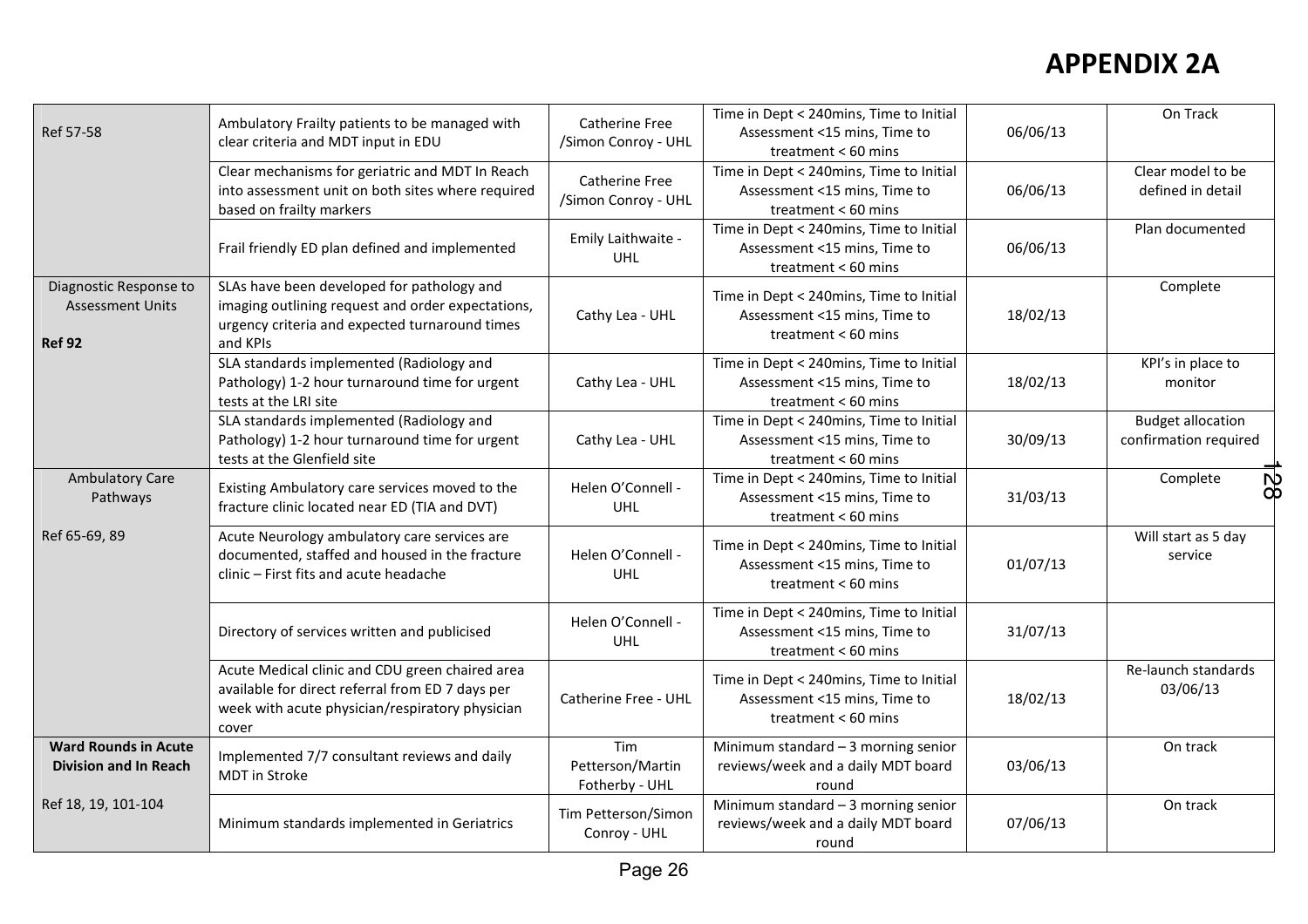|                                                           |                                                                                                                                                          |                                         | Minimum standard $-3$ morning senior                                                             |          | On track                                         |
|-----------------------------------------------------------|----------------------------------------------------------------------------------------------------------------------------------------------------------|-----------------------------------------|--------------------------------------------------------------------------------------------------|----------|--------------------------------------------------|
|                                                           | Minimum standards implemented in Respiratory                                                                                                             | Nick Moore/ Jon<br>Bennett - UHL        | reviews/week and a daily MDT board<br>round                                                      | 03/06/13 |                                                  |
|                                                           | Minimum standards implemented in Diabetes                                                                                                                | Tim Petterson/Rob<br>Gregory - UHL      | Minimum standard $-3$ morning senior<br>reviews/week and a daily MDT board<br>round              | 01/07/13 | Plan being developed                             |
|                                                           | Minimum standards implemented in Cardiology                                                                                                              | Nick Moore/ Jan<br>Kovac - UHL          | Minimum standard $-3$ morning senior<br>reviews/week and a daily MDT board<br>round              | 01/07/13 | Plan still to be devised<br>by Cardiology        |
|                                                           | Minimum standards implemented in Renal, ID and<br>Neurology                                                                                              | Tim Petterson/Heads<br>of service - UHL | Minimum standard $-3$ morning senior<br>reviews/week and a daily MDT board<br>round              | 01/07/13 | Plans in development                             |
|                                                           | Gastroenterology In Reach into Assessment Units<br>- Monday to Friday consultant delivered                                                               | Alistair Grant - UHL                    | Minimum standard $-3$ morning senior<br>reviews/week and a daily MDT board<br>round              | 17/06/13 | On track                                         |
|                                                           | Standardised ward round documentation,<br>including EDD and reasons why EDD not met.                                                                     | Ruth Denton-<br><b>Beaumont - UHL</b>   | Minimum standard $-3$ morning senior<br>reviews/week and a daily MDT board<br>round              | 03/06/13 | On track                                         |
|                                                           | Implementation across Acute Division stretch<br>target - 5 day consultant delivered ward rounds<br>(Monday to Friday) with weekend cover<br>arrangements | Tim Petterson - UHL                     | Minimum standard $-3$ morning senior<br>reviews/week and a daily MDT board<br>round              | 04/11/13 | Plans to be developed $\overline{\mathbf{\Phi}}$ |
|                                                           | Ward Managers to be supernumerary                                                                                                                        | Monica Harris - UHL                     | Minimum standard $-3$ morning senior<br>reviews/week and a daily MDT board<br>round              | 04/11/13 | Funding allocated -<br>planning underway         |
| <b>Corporate Capacity</b><br>Management and<br>Escalation | Redefine roles and responsibilities of bed<br>coordinators and those staff involved in capacity<br>management                                            | Phil Walmsley - UHL                     | Time in Dept < 240mins, Time to Initial<br>Assessment <15 mins, Time to<br>treatment $< 60$ mins | 17/05/13 | Complete                                         |
| <b>Ref 100</b>                                            | SOP complete for new bed meeting function,<br>agenda, times, frequency and membership                                                                    | Phil Walmsley - UHL                     | Time in Dept < 240mins, Time to Initial<br>Assessment <15 mins, Time to<br>treatment < $60$ mins | 29/05/13 | On track                                         |
|                                                           | Implement new capacity management processes<br>including new meeting times, agenda and<br>attendees                                                      | Phil Walmsley - UHL                     | Time in Dept < 240mins, Time to Initial<br>Assessment <15 mins, Time to<br>treatment < 60 mins   | 04/06/13 | On track                                         |
|                                                           | Review SMOC roles and responsibilities to align to<br>proposed action to have a senior manager 8-<br>midnight rota supported by a Duty Manager           | Phil Walmsley - UHL                     | Time in Dept < 240mins, Time to Initial<br>Assessment <15 mins, Time to<br>treatment < 60 mins   | 04/06/13 | On track                                         |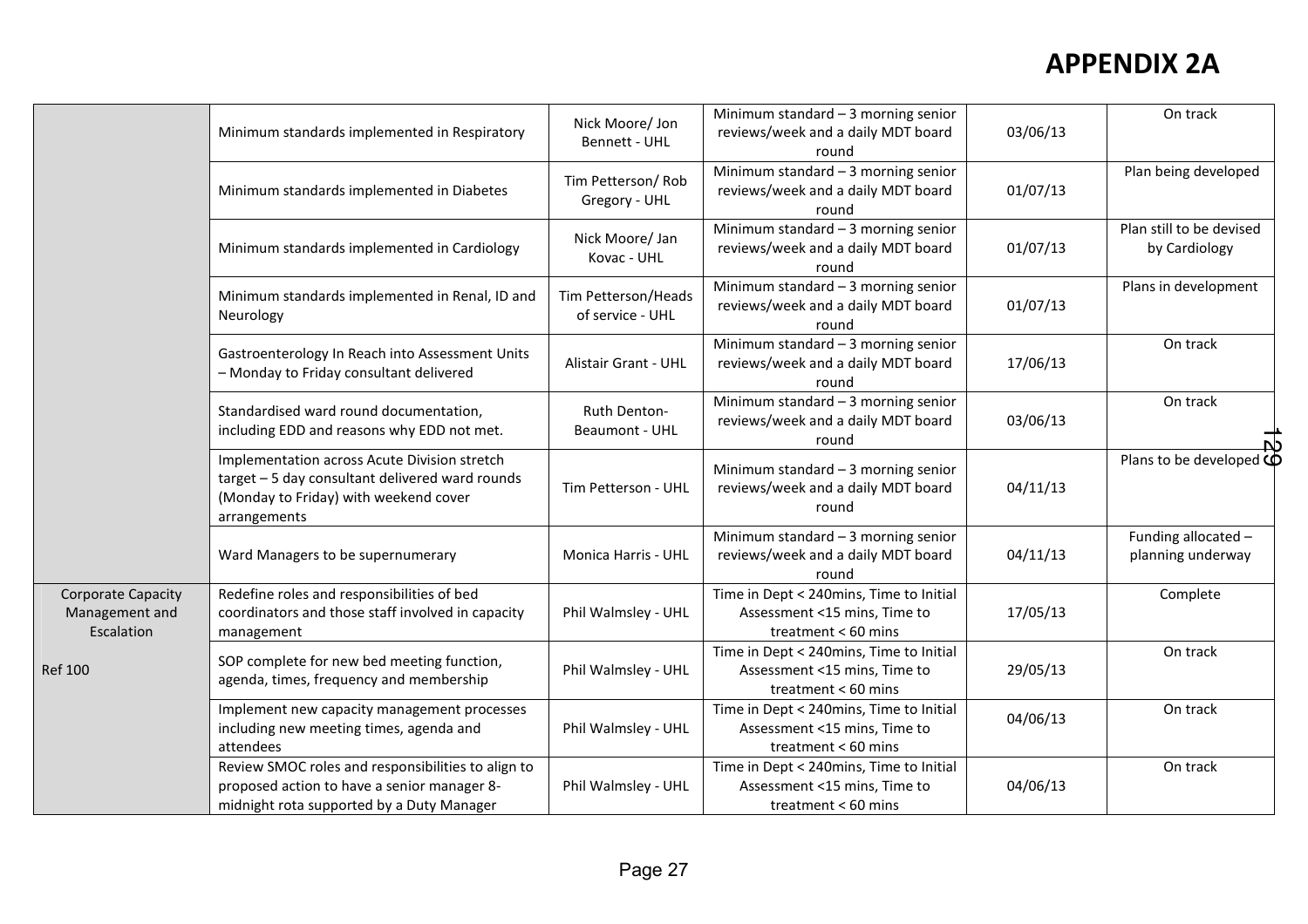|                                              | Design revised Trust wide escalation processes and                                                                   |                     | Time in Dept < 240mins, Time to Initial                                                          |                           | On track                                                |
|----------------------------------------------|----------------------------------------------------------------------------------------------------------------------|---------------------|--------------------------------------------------------------------------------------------------|---------------------------|---------------------------------------------------------|
|                                              | roles/responsibilities action cards (for when<br>demand exceeds predicted capacity)                                  | Phil Walmsley - UHL | Assessment <15 mins, Time to<br>treatment < 60 mins                                              | 17/05/13                  |                                                         |
|                                              | Develop demand and capacity predictor tool                                                                           | Phil Walmsley - UHL | Time in Dept < 240mins, Time to Initial<br>Assessment <15 mins, Time to<br>treatment < 60 mins   | 29/05/13                  | On track                                                |
|                                              | Implement necessary e-bed state changes to<br>support new plan/process to provide real time bed<br>state information | Phil Walmsley - UHL | Time in Dept < 240mins, Time to Initial<br>Assessment <15 mins, Time to<br>treatment < 60 mins   | 24/06/13                  |                                                         |
|                                              | Design and implement new dashboard on Insite                                                                         | Phil Walmsley - UHL | Time in Dept < 240mins, Time to Initial<br>Assessment <15 mins, Time to<br>treatment < 60 mins   | 24/06/13                  |                                                         |
|                                              | Phased implementation of escalation plan:                                                                            | Phil Walmsley - UHL | Time in Dept < 240mins, Time to Initial<br>Assessment <15 mins, Time to<br>treatment < 60 mins   | 17/05/13                  |                                                         |
|                                              | - Pilot the new Escalation Plan in imaging, AMU,<br>ED, and Transport                                                | Phil Walmsley - UHL | Time in Dept < 240mins, Time to Initial<br>Assessment <15 mins, Time to<br>treatment < 60 mins   | 24/05/13                  | Revised rollout date for<br>transport TBC               |
|                                              | - Rollout escalation plan in line with ward round<br>implementation timeframes across Acute Division                 | Phil Walmsley - UHL | Time in Dept < 240mins, Time to Initial<br>Assessment <15 mins, Time to<br>treatment $< 60$ mins | 03/06/13                  | On track<br>ပ္ပ                                         |
|                                              | Evaluate Escalation pilots and amend<br>processes/SOP as required                                                    | Phil Walmsley - UHL | Time in Dept < 240mins, Time to Initial<br>Assessment <15 mins, Time to<br>treatment < 60 mins   | 28/06/13                  | N/A                                                     |
|                                              | Full rollout of Escalation Plan                                                                                      | Phil Walmsley - UHL | Time in Dept < 240mins, Time to Initial<br>Assessment <15 mins, Time to<br>treatment < 60 mins   | 01/07/13                  | N/A                                                     |
| <b>Increase Capacity</b>                     | Plan how haematology ward can be renovated<br>without removing acute medicine from ward 19                           | Phil Walmsley - UHL | Time in Dept < 240mins, Time to Initial<br>Assessment <15 mins, Time to<br>treatment < 60 mins   | 24/05/13                  | Complete                                                |
|                                              | Paper on all accommodation moves to come to<br>ECAT describing how to increase bed capacity                          | Phil Walmsley - UHL | Time in Dept < 240mins, Time to Initial<br>Assessment <15 mins, Time to<br>treatment < 60 mins   | 24/05/13                  | Complete awaiting full<br>costs and operational<br>plan |
|                                              | EFFECTIVE SYSTEM FLOW; Discharge improvement across the system                                                       |                     |                                                                                                  |                           |                                                         |
|                                              | 13/14 LLR OUTFLOW TARGETS: DTOC RATE 5.2/100,000                                                                     |                     |                                                                                                  |                           |                                                         |
| <b>Issue</b><br><b>Ref to NHSE checklist</b> | <b>Actions</b>                                                                                                       | <b>Lead</b>         | <b>Outcome</b> measure                                                                           | <b>Target finish date</b> | <b>Progress</b>                                         |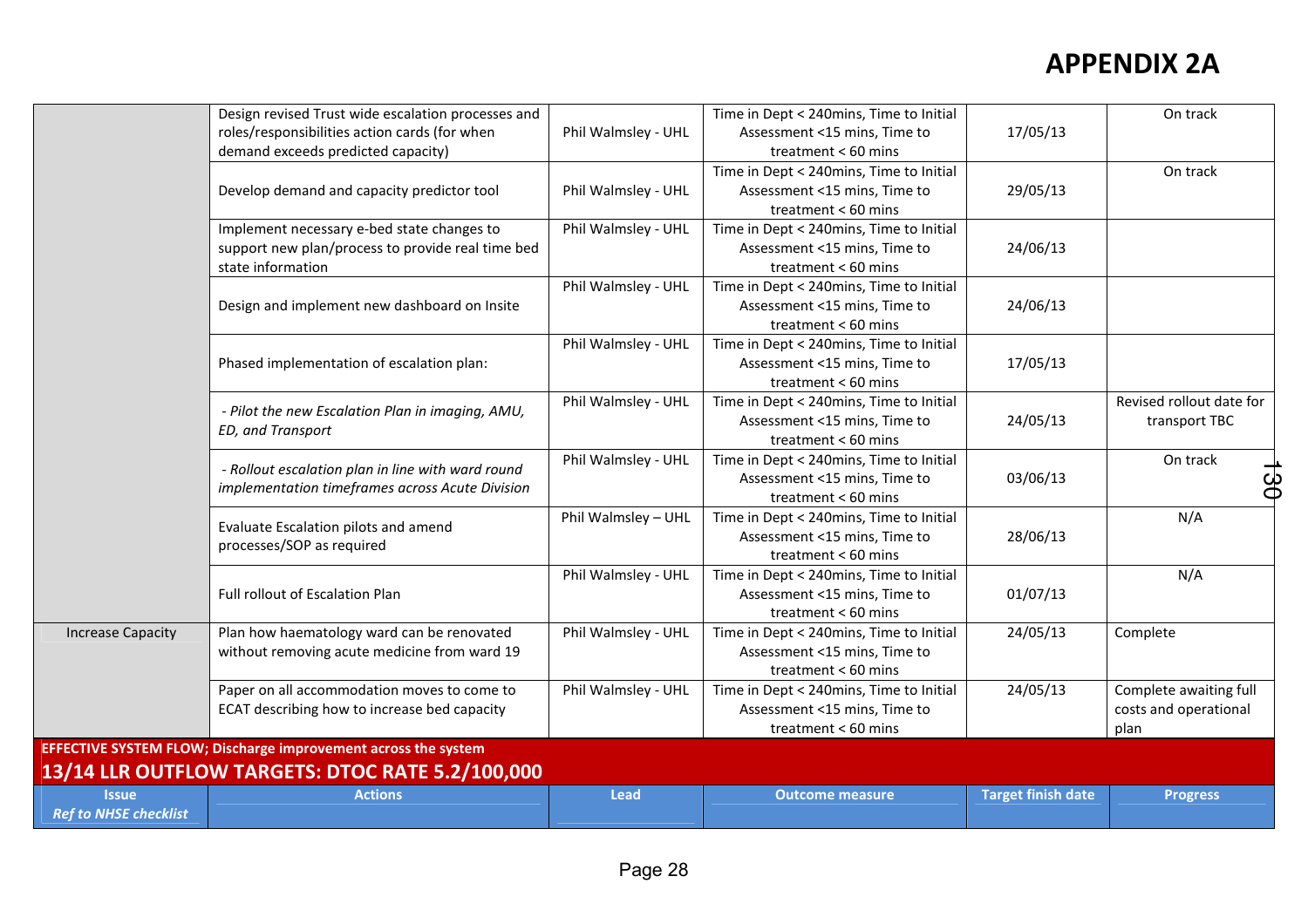| <b>Project Management:</b><br>Insufficient direct<br>management of<br>implementation of<br>strategy<br>Ref 1-5, 9 | Communicate and monitor implementation of the<br>multi agency programme plan down to the<br>operational level. This must include dependency<br>mapping and shared milestones. The plan should<br>be communicated by the end of December 2012<br>and implementation at operational level should be<br>monitored on an ongoing basis thereafter by all<br>organisations of the ECN. Programme managers<br>should be allocated on a rotational basis including<br>members from all involved organisations. | Dave Briggs, ELR CCG                                                                 | Sufficient resource sourced to PM this<br>work stream                                                                          | <b>June 2013</b>                                                 | Team in place in July<br>2013                                                                                                                                         |
|-------------------------------------------------------------------------------------------------------------------|---------------------------------------------------------------------------------------------------------------------------------------------------------------------------------------------------------------------------------------------------------------------------------------------------------------------------------------------------------------------------------------------------------------------------------------------------------------------------------------------------------|--------------------------------------------------------------------------------------|--------------------------------------------------------------------------------------------------------------------------------|------------------------------------------------------------------|-----------------------------------------------------------------------------------------------------------------------------------------------------------------------|
| <b>Project Management:</b><br>Discharge Governance<br>across LLR<br>Ref 1-5, 9                                    | Establish Discharge Governance Framework inc.<br>Project Board & Operational Group                                                                                                                                                                                                                                                                                                                                                                                                                      | Dave Briggs, ELR CCG                                                                 | Revised structure in place                                                                                                     | <b>June 2013</b>                                                 | Recruitment underway                                                                                                                                                  |
| <b>Community Capacity:</b><br>Step down models of<br>care across CCG's<br>Ref 105, 106, 107                       | Pilot ICS in West CCG<br>Apply learning to City and ELR models of<br>care & commission additional community<br>based services                                                                                                                                                                                                                                                                                                                                                                           | Sarah Prema LCCCG<br>Jane Chapman<br><b>ELRCCG</b><br>Caron Williams<br><b>WLCCG</b> | Substantial decrease DTOC due to<br>patients 'awaiting further NHS Care' -<br>to be quantified following agreement<br>of model | <b>Through 2013-14</b>                                           | ICS live in West CCG<br>City model proposed,<br>expected to have 23<br>beds live by October<br>2013 and additional<br>ICS-type service by Q3<br>2013 for City and ELR |
| <b>Community capacity</b><br>Therapy services                                                                     | Demand and capacity modelling for community<br>therapy service for City in particular                                                                                                                                                                                                                                                                                                                                                                                                                   | Rachna Vyas LCCG,<br><b>EUCON</b><br>Sarah Prema, LCCCG                              | Decrease P1-P3 waits in City                                                                                                   | Revised model<br>dependant on<br>recruitment - exp.<br>late 2013 | Demand vs. capacity<br>analysis started May<br>2013                                                                                                                   |
| <b>Discharge process:</b><br>Single assessment<br>process                                                         | A detailed review should be undertaken to identify<br>points in the discharge process where assessments<br>are being repeated unnecessarily by different<br>professional groups.                                                                                                                                                                                                                                                                                                                        | <b>UHL</b>                                                                           | Increase discharge rate before 1pm to<br>29.8% by YE<br>Increase discharge rate before 11am<br>to 14.6% by YE                  | 30 <sup>th</sup> June 2013                                       |                                                                                                                                                                       |
| Ref 118, 52-56, 105, 106,<br>107                                                                                  | When these points are identified, the repeated<br>assessment should be discussed with the identified<br>professional groups and the process re-<br>engineered to remove the duplication of effort.                                                                                                                                                                                                                                                                                                      | DTOC steering group<br>- led by Dave Briggs,<br><b>ELR CCG</b>                       | DTOC rate reduced to 5.2/100,000 -<br>Increase discharge rate before 1pm to                                                    | 31 <sup>st</sup> July 2013                                       | Requirement agreed<br>across all agencies<br>Meeting workshop                                                                                                         |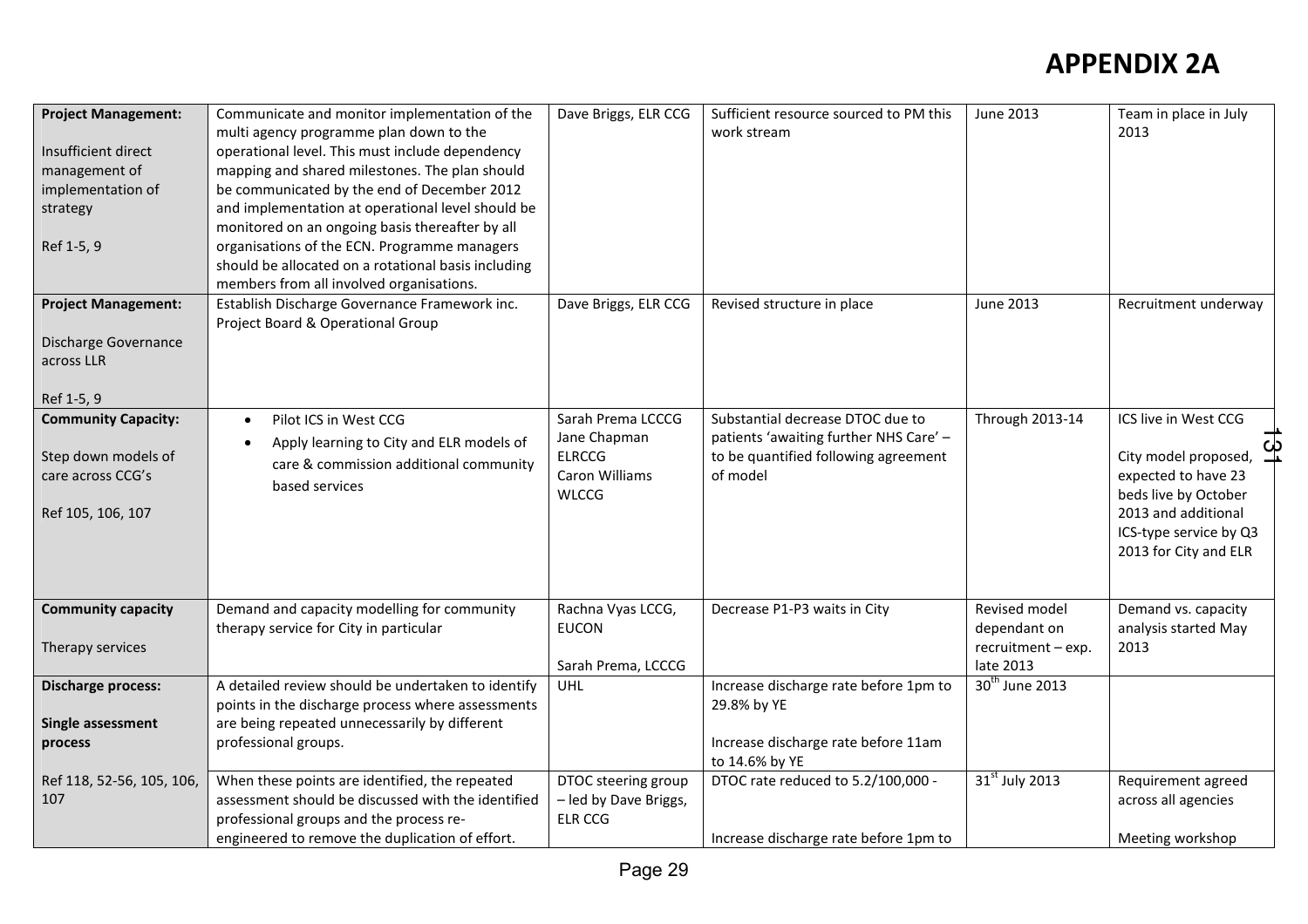|                                                                                                              | The review should focus on two separate areas in<br>particular: repeat assessments by care homes<br>before taking on patients and re-assessments by<br>multiple consultants such as after wards<br>transferrals.                                                                                                                                     |                                                                                  | 29.8% by YE<br>Increase discharge rate before 11am<br>to 14.6% by YE                                                                           |                                                 | arranged for July 2013                                                                                                                                                            |
|--------------------------------------------------------------------------------------------------------------|------------------------------------------------------------------------------------------------------------------------------------------------------------------------------------------------------------------------------------------------------------------------------------------------------------------------------------------------------|----------------------------------------------------------------------------------|------------------------------------------------------------------------------------------------------------------------------------------------|-------------------------------------------------|-----------------------------------------------------------------------------------------------------------------------------------------------------------------------------------|
| Discharge Process - UHL<br>& LPT:<br>Discharge earlier in the<br>day<br>Ref 57-58, 105, 106, 107,<br>108-118 | Introduce Discharge Coordinators and Board<br>Rounds across all wards using a consistent<br>approach including MDT involvement and EDD<br>setting.                                                                                                                                                                                                   | Andy Jones, UHL                                                                  | Increase discharge rate before 1pm to<br>29.8% by YE                                                                                           | 31/10/13                                        | <b>ONGOING</b><br>Need to recruit for<br>discharge co-<br>ordinators                                                                                                              |
|                                                                                                              | Discharge Co-ordinators and ward teams (including<br>Consultant and medical staff) should adhere to<br>documented processes in relation to discharge.<br>These should focus on clear and early definition of<br>baselines and needs, active planning for discharge<br>from the point of admission and appropriate<br>involvement of social services. | DTOC group - Dave<br>Briggs, ELR CCG<br>Phil Walmsley, UHL<br>Nikki Beacher, LPT | Increase discharge rate before 1pm to<br>29.8% by YE for UHL<br>Reduced DTOC rate for awaiting<br>further non acute NHS Care DTOC<br>category  | Agreed process in<br>place by June 30th<br>2013 | Part of ECP work<br>programme in<br>workstream 4.<br>လ<br>May 18 <sup>th</sup> Deadline for<br>UHL work                                                                           |
|                                                                                                              | An education programme should be established in<br>relation to these processes and rolled-out in the 1st<br>Phase across high-footfall wards by the end of<br>December 2012, followed by the 2 <sup>nd</sup> phase of roll-<br>out across all other wards by the end of July 2013.                                                                   | Andy Jones, UHL<br>Nikki Beacher, LPT                                            | Increase discharge rate before 1pm to<br>29.8% by YE<br>Reduced DTOC rate for awaiting<br>further non acute NHS Care DTOC<br>category          | 31.07.2013                                      | 307 staff have had the<br>discharge training,<br>including nursing,<br>therapy, administration<br>and social care staff.<br>Over 100 staff have<br>had competency<br>assessments. |
|                                                                                                              | Eligibility criteria for similar services across<br>organisations should be harmonised and<br>communicated to all service referrers.                                                                                                                                                                                                                 | DTOC group - Dave<br>Briggs, ELR CCG<br>Phil Walmsley, UHL<br>Nikki Beacher, LPT | Reduction in time from referral to<br>discharge destinations<br>1. CHS bed<br>CHS service<br>2.<br>Care home<br>3.<br>4. Home<br>5. LA service | 31.07.2013                                      | Initial meetings held<br>with DTOC with<br>agreement for need of<br>a single assessment<br>process. DTOC group<br>to take forward                                                 |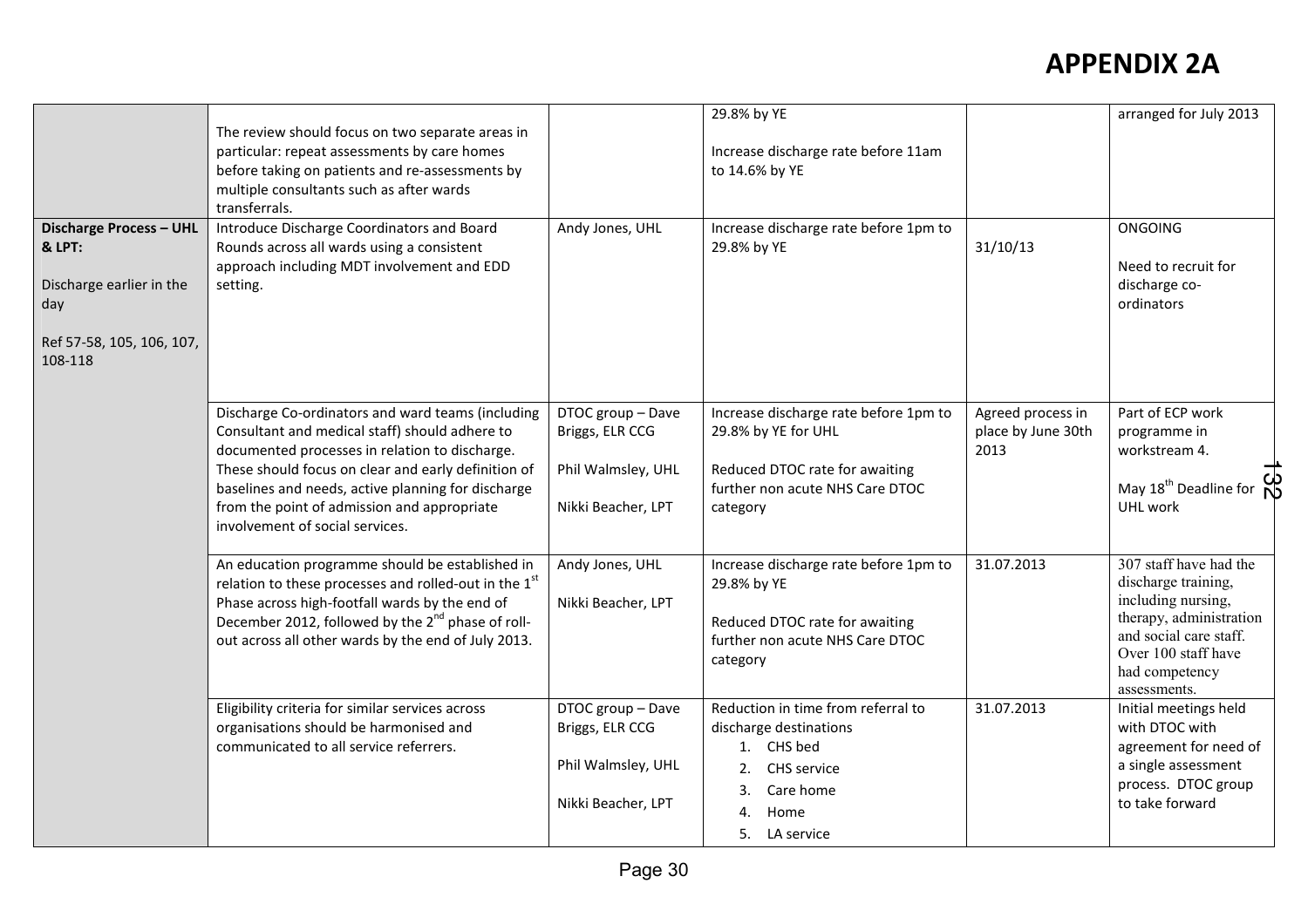| <b>Discharge process - UHL:</b><br>NWB pathway<br><b>Ref 105</b>                                           | Transfer from Non-recurrent scheme to recurrent<br>scheme in UHL contract                                                                                                                                                                                             | Rachna Vyas LCCCG,<br><b>EUCON</b><br>Mandy Gillespie UHL | Reduction in occupied bed days whilst<br>patients NWB<br>Improved patient experience                          | For 14/15 contract                                                                                                 | 13-14 funding agreed<br>via May CCB.                                                                                                                                                                                                                          |
|------------------------------------------------------------------------------------------------------------|-----------------------------------------------------------------------------------------------------------------------------------------------------------------------------------------------------------------------------------------------------------------------|-----------------------------------------------------------|---------------------------------------------------------------------------------------------------------------|--------------------------------------------------------------------------------------------------------------------|---------------------------------------------------------------------------------------------------------------------------------------------------------------------------------------------------------------------------------------------------------------|
| <b>Discharge Process - UHL:</b><br>Discharge earlier in the<br>day<br>Ref 57-58, 105, 106, 107,<br>108-118 | Embed routine discharge planning processes inc.<br>use of EDD, MFFD, daily board round, daily ward<br>round, discharge criteria etc.<br>Improve effectiveness of MDT Board rounds                                                                                     | Andy Jones UHL                                            | Increase discharge rate before 1pm to<br>29.8% by YE<br>Increase discharge rate before 11am<br>to 14.6% by YE | Live' EDD (on<br>Patient Centre) for<br>all inpatients - Nov<br>12<br>Introduce MFFD to<br>Medical staff Oct<br>12 | <b>COMPLETE</b><br>Board rounds and EDD<br>now need to be used<br>more effectively<br><b>Discharge Planning</b><br>boards in place & daily<br>MDT Board Round on<br>all Acute Care wards<br>At least daily Medical<br>Ward rounds on all<br>යූ<br>wards (M-F) |
| <b>Discharge Process - UHL:</b><br>Discharge Lounge Usage<br>Ref 108-118                                   | Review discharge lounge usage, particularly<br>regarding the times of service utilisation. The<br>discharge lounge should operate a pull-mechanism<br>based on capacity throughout the day to avoid the<br>peak-time usage through wards pushing patients<br>through. | <b>UHL</b>                                                | Increase discharge rate before 1pm to<br>29.8% by YE<br>Increase discharge rate before 11am<br>to 14.6% by YE | 31.07.13                                                                                                           | Discharge lounge times<br>have changed and GGH<br>opens at weekend.<br>Currently expanding<br>LRI DL to make it<br>bigger                                                                                                                                     |
|                                                                                                            | Wards should be given a target percentage to<br>discharge patients via the discharge lounge. These<br>targets should be based upon the type of ward and<br>likely functional needs of the patients in<br>accordance to the discharge lounge policy.                   | <b>UHL</b>                                                | Increase discharge rate before 1pm to<br>29.8% by YE<br>Increase discharge rate before 11am<br>to 14.6% by YE | 31.07.13                                                                                                           | COMPLETE. Poor<br>performers being<br>followed up                                                                                                                                                                                                             |
| Increase LRI Discharge<br>Lounge Capacity                                                                  | Increase LRI discharge lounge capacity - Develop &<br>submit business case                                                                                                                                                                                            | James Wray - UHL                                          | Reduction in DTOC rate to max<br>5.2/100 000                                                                  | Complete and<br>submit Business<br>Case Sept 12<br>Increased capacity<br>Dec 12 / Jan 13                           | Increase LRI Discharge<br>Lounge Capacity<br>LRI discharge lounge<br>Currently being rebuilt                                                                                                                                                                  |
| <b>Discharge Process - UHL:</b><br><b>TTO process</b>                                                      | Identify barriers to completion of TTO day before<br>discharge and create action plan to remove delays                                                                                                                                                                | Claire Ellwood / Dr<br><b>Beverly Collette UHL</b>        | Increase discharge rate before 1pm to<br>29.8% by YE                                                          | Roll out of EPMA<br>(Electronic<br>Prescribing) -                                                                  | <b>EPMA Roll out</b><br>COMPLETE in paeds                                                                                                                                                                                                                     |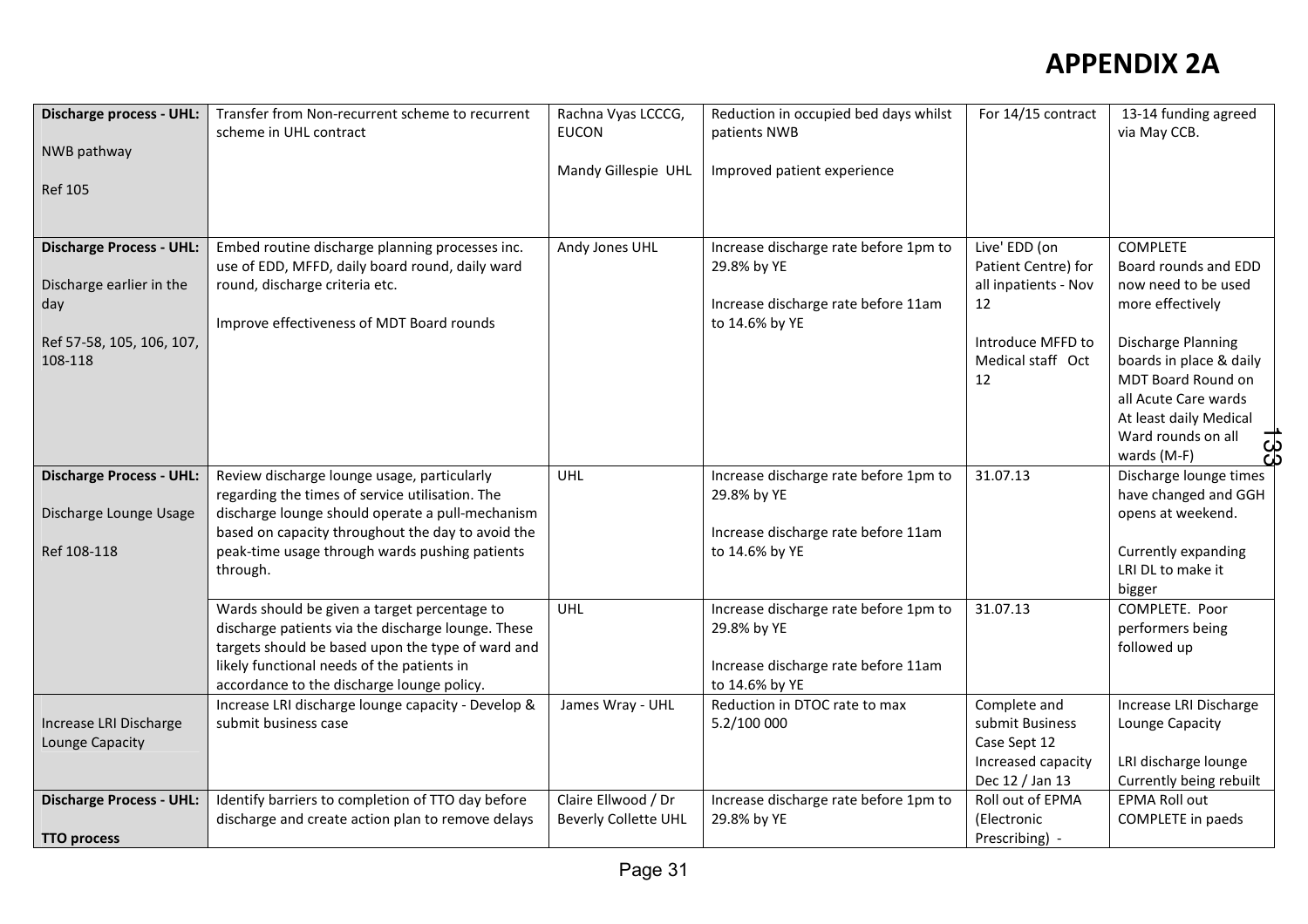|                         |                                                   |                  | Increase discharge rate before 11am   | Ongoing           | <b>EPMA Roll out started</b> |     |
|-------------------------|---------------------------------------------------|------------------|---------------------------------------|-------------------|------------------------------|-----|
| Ref 108-118             |                                                   |                  | to 14.6% by YE                        | Medical staff     | in Medicine                  |     |
|                         |                                                   |                  |                                       | engagement Sept / |                              |     |
|                         |                                                   |                  |                                       | Oct 12            | Input to Junior Drs          |     |
|                         |                                                   |                  |                                       |                   | training & induction         |     |
|                         |                                                   |                  |                                       |                   |                              |     |
|                         |                                                   |                  |                                       |                   |                              |     |
|                         |                                                   |                  |                                       |                   | 15% improvement              |     |
|                         |                                                   |                  |                                       |                   | noted                        |     |
| Discharge process - UHL | Improved discharge training programme for ward    | Matrons/ Academy | Increase discharge rate before 1pm to | August            | Discharge training to        |     |
| & LPT:                  | staff                                             | UHL & LPT        | 29.8% by YE                           |                   | all band 5, 6 and 7          |     |
|                         |                                                   |                  |                                       |                   | <b>MDT</b> members           |     |
| Improve practice &      |                                                   |                  | Increase discharge rate before 11am   |                   | between August and           |     |
| culture towards         |                                                   |                  | to 14.6% by YE                        |                   | February.                    |     |
| discharge across        |                                                   |                  |                                       |                   |                              |     |
| providers               | Discharge processes guide to be produced for      |                  |                                       |                   | NOT COMPLETE due to          |     |
|                         | display on each ward. To include Department of    |                  |                                       |                   | trainer leaving. Large       |     |
| Ref 108, 114, 115       | Health 10 Steps of Discharge.                     | Matrons UHL/LPT  |                                       | July              | amount of training has       |     |
|                         |                                                   |                  |                                       |                   | taken place                  |     |
|                         |                                                   |                  |                                       |                   |                              |     |
|                         |                                                   |                  |                                       |                   |                              |     |
|                         | Update the "Discharge Planning Tool" to include   |                  |                                       | October           | Completed                    | 134 |
|                         | discharge reference guide on front page.          | Matrons UHL/LPT  |                                       |                   |                              |     |
|                         |                                                   |                  |                                       |                   | Trial being undertaken       |     |
|                         |                                                   |                  |                                       |                   | on all wards. Review         |     |
|                         |                                                   |                  |                                       |                   | to take place in             |     |
|                         |                                                   |                  |                                       |                   | October. This                |     |
|                         |                                                   |                  |                                       |                   | information incudes          |     |
|                         |                                                   |                  |                                       |                   | summary information          |     |
|                         |                                                   |                  |                                       |                   |                              |     |
|                         |                                                   |                  |                                       |                   | on discharge dates,          |     |
|                         |                                                   |                  |                                       |                   | section 2 and 5, EDD         |     |
|                         |                                                   |                  |                                       |                   | and fit for discharge        |     |
|                         |                                                   |                  |                                       | June              | dates                        |     |
|                         | Standardisation of SITREP coding and reporting to |                  |                                       |                   |                              |     |
|                         | ensure all wards report consistently.             | Matrons UHL/LPT  |                                       |                   | COMPLETED.                   |     |
|                         |                                                   |                  |                                       |                   | Consistent reporting         |     |
|                         |                                                   |                  |                                       |                   | across all community         |     |
|                         |                                                   |                  |                                       |                   | hospitals. Matrons           |     |
|                         |                                                   |                  |                                       |                   | review delayed               |     |
|                         |                                                   |                  |                                       |                   | discharges on a weekly       |     |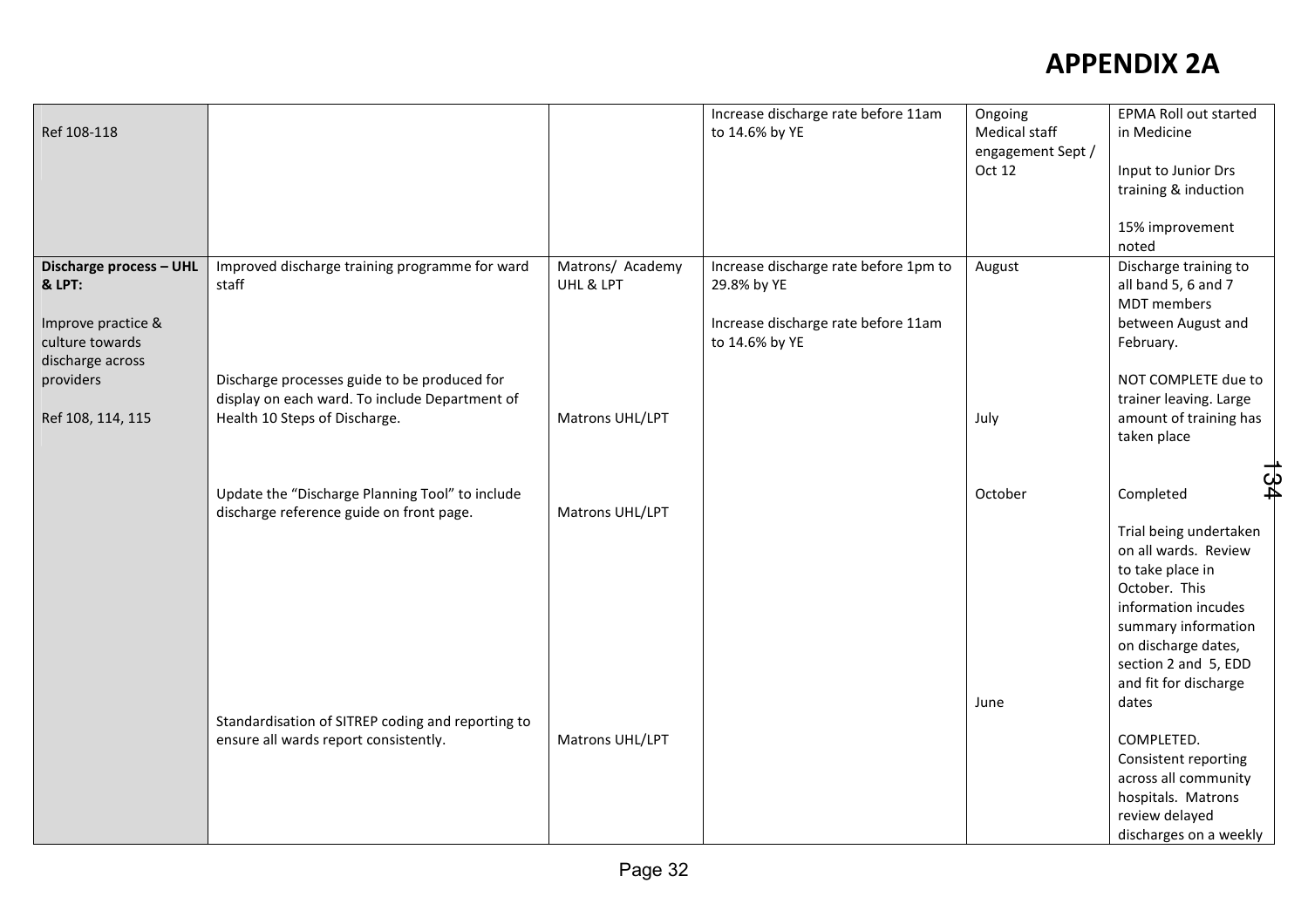|                                                                                              |                                                                                                                                                                                                                                                                                                     |                                                                                                                    |                                                                                                                                                 |                               | basis                                                                                                                                                                                     |
|----------------------------------------------------------------------------------------------|-----------------------------------------------------------------------------------------------------------------------------------------------------------------------------------------------------------------------------------------------------------------------------------------------------|--------------------------------------------------------------------------------------------------------------------|-------------------------------------------------------------------------------------------------------------------------------------------------|-------------------------------|-------------------------------------------------------------------------------------------------------------------------------------------------------------------------------------------|
| Discharge Process - UHL<br>& LPT:<br>Care Home delays<br>Ref 52-56<br>Ref 57-58              | Pilot 'Care Home Select' for 6 months to reduce<br>delays caused by care homes across LLR<br>Work with EMCARE and partners to pilot a single<br>assessment process to reduce delays<br>Create a care home circulation list to ensure<br>providers are aware of any escalations within the<br>system | Rachna Vyas LCCCG,<br><b>EUCON</b><br>Phil Walmsley, UHL<br>Mandy Gilespie, UHL<br>Alison Cowley,<br><b>EMCARE</b> | Reduction in DTOC rate to max<br>5.2/100 000                                                                                                    | Pilot start end of<br>Sept 12 | CHS pilot started in Jan<br>2013. Reduction in<br>delays from 6 days to<br>1.2 days seen in Q1<br>Single assessment<br>process ongoing.<br>Multi-agency meeting<br>arranged for July 2013 |
|                                                                                              |                                                                                                                                                                                                                                                                                                     |                                                                                                                    |                                                                                                                                                 |                               | Circ list in process                                                                                                                                                                      |
| Discharge process - all<br>providers:<br>Equipment delays                                    | Discharge Admin team to access the NRS ordering<br>system - Meet with Soc Services re: Section 5<br>Notification and equipment delivery. Roll out of on<br>line ordering<br>Additional NRS driver and van for urgent deliveries                                                                     | Mandy Gilhespie,<br>UHL<br>Rachna Vyas LCCCG,<br><b>EUCON</b>                                                      | Reduction in DTOC rate to max<br>5.2/100 000                                                                                                    | April 2013                    | <b>COMPLETE</b><br>Further work ongoing<br>to map 'top 10'<br>equipment lists to<br>ပ္ပ<br>ensure these are in<br>stock as standard<br>across all satellite<br>stores                     |
| Discharge process - UHL<br>& Arriva<br>Patient transport delays<br><b>Ref 73</b>             | Streamline processes for patient transport service                                                                                                                                                                                                                                                  | Rachna Vyas LCCCG,<br><b>EUCON</b><br>Helen Stubbs, ELR<br>CCG<br>Louise Bettany,<br>Arriva                        | 0 rebeds<br>Reduction in time from discharge to<br>discharge destination<br>25 % reduction in aborts and<br>cancellations                       | July 31st 2013                | Ongoing - service<br>improvement meetings<br>set up & resourced.                                                                                                                          |
| Patient choice project -<br>UHL & LPT:<br>Improve transfer of<br>patients between<br>UHL/LPT | To improve the transfer of patients between<br>provider organisations to reduce delays, length of<br>stay and ensure patients receive on going care in<br>the most appropriate setting to meet their needs                                                                                          | Nikki Beacher, LPT<br>Andy Jones, UHL                                                                              | Reduction in received to transfer time<br>from UHL to Community Hospitals<br>Development of an electronic<br>discharge referral from UHL to CHS | <b>March 2014</b>             | Electronic discharge<br>referral in<br>development<br>Current process<br>mapped                                                                                                           |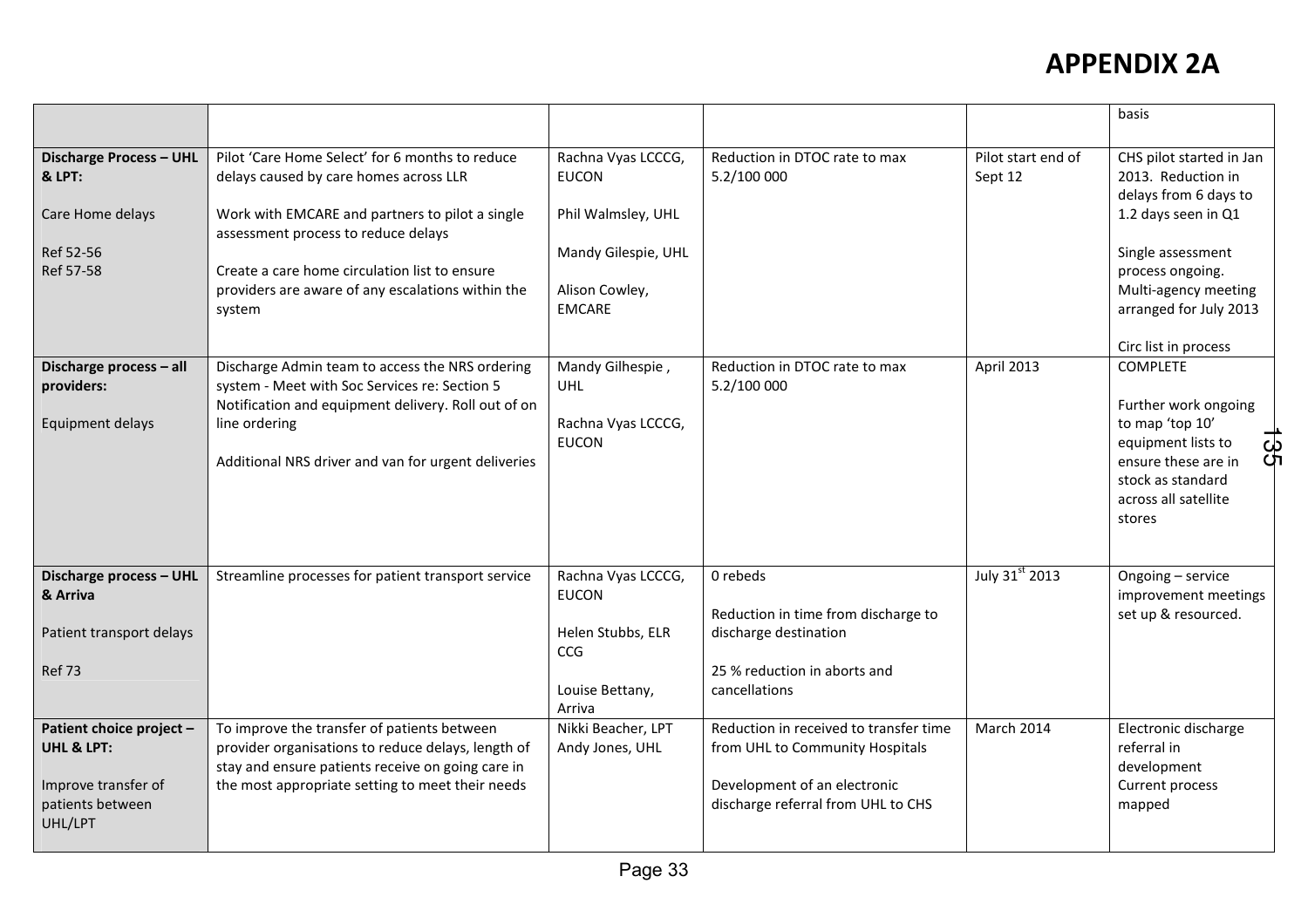| Patient choice project -<br>All providers:<br>Design a set of joint<br>information that can be<br>used across UHL, LPT<br>and Local Authority to<br>support the discharge<br>process and inform<br>patients and their<br>families and staff | 1. Set up a joint LPT, UHL and LA task and finish<br>group to review current documentation and<br>develop best practice.<br>2. Involve patient and carer groups in development<br>of documents                                                                                                                                                                                                             | Andy Jones, UHL<br>Nikki Beacher, LPT                                                              | Reduction in DTOC rate to max<br>5.2/100 000<br>Reduction in delays due to choice<br>Development of shared information<br>leaflets for patients relating to<br>discharge and transfer | Documentation to<br>be completed by<br>end of July 2013 | Design a set of joint<br>information that can<br>be used across UHL,<br>LPT and Local<br>Authority to support<br>the discharge process<br>and inform patients<br>and their families and<br>staff<br>Rehabilitation leaflet |
|---------------------------------------------------------------------------------------------------------------------------------------------------------------------------------------------------------------------------------------------|------------------------------------------------------------------------------------------------------------------------------------------------------------------------------------------------------------------------------------------------------------------------------------------------------------------------------------------------------------------------------------------------------------|----------------------------------------------------------------------------------------------------|---------------------------------------------------------------------------------------------------------------------------------------------------------------------------------------|---------------------------------------------------------|----------------------------------------------------------------------------------------------------------------------------------------------------------------------------------------------------------------------------|
| <b>Communication:</b>                                                                                                                                                                                                                       | Amended SSAF form to be faxed to Social Services<br>with Section 2.                                                                                                                                                                                                                                                                                                                                        | Matrons UHL/LPT                                                                                    | Increase discharge rate before 1pm to<br>29.8% by YE                                                                                                                                  | July                                                    | Completed                                                                                                                                                                                                                  |
| Strengthen<br>communication with<br><b>Social Services</b><br><b>Ref 117</b>                                                                                                                                                                | Matrons/Ward Managers meeting with social<br>services managers on a monthly basis.<br>Patient information on interim bed provision to be<br>produced, in partnership with Social Care to<br>address the challenges of "patient choice".<br>Review process for issuing section 2 and 5 with<br>Social Care to ensure these are always submitted<br>promptly and with the correct information within<br>them | Matrons/<br><b>Ward Managers</b><br>UHL/LPT<br>Matrons UHL/LPT<br>Matrons/Ward<br>Managers UHL/LPT | Increase discharge rate before 11am<br>to 14.6% by YE                                                                                                                                 | April<br>October<br>July                                | Completed.<br>Information completed <sup>op</sup><br>awaiting feedback<br>from reader's panel.<br>Social care attending<br>ward manger<br>community hospital<br>meetings to update on                                      |
|                                                                                                                                                                                                                                             |                                                                                                                                                                                                                                                                                                                                                                                                            |                                                                                                    |                                                                                                                                                                                       |                                                         | process                                                                                                                                                                                                                    |
| <b>Communication:</b>                                                                                                                                                                                                                       | "Ready Steady Go" letters to be re-introduced on<br>all wards. These will support discharge planning                                                                                                                                                                                                                                                                                                       | <b>Ward Managers</b><br>UHL/LPT                                                                    | Increase discharge rate before 1pm to<br>29.8% by YE                                                                                                                                  | July                                                    | Completed                                                                                                                                                                                                                  |
| <b>Patient and Carer</b><br>Information                                                                                                                                                                                                     | with families/carers from admission.<br>Re-introduction of 'local guide for patients/ carers                                                                                                                                                                                                                                                                                                               |                                                                                                    | Increase discharge rate before 11am<br>to 14.6% by YE                                                                                                                                 |                                                         |                                                                                                                                                                                                                            |
| <b>Ref 118</b>                                                                                                                                                                                                                              | following discharge' to be given to all patients on<br>discharge.                                                                                                                                                                                                                                                                                                                                          | <b>Ward Managers</b>                                                                               |                                                                                                                                                                                       | July                                                    | Completed. This is a<br>guide on who to                                                                                                                                                                                    |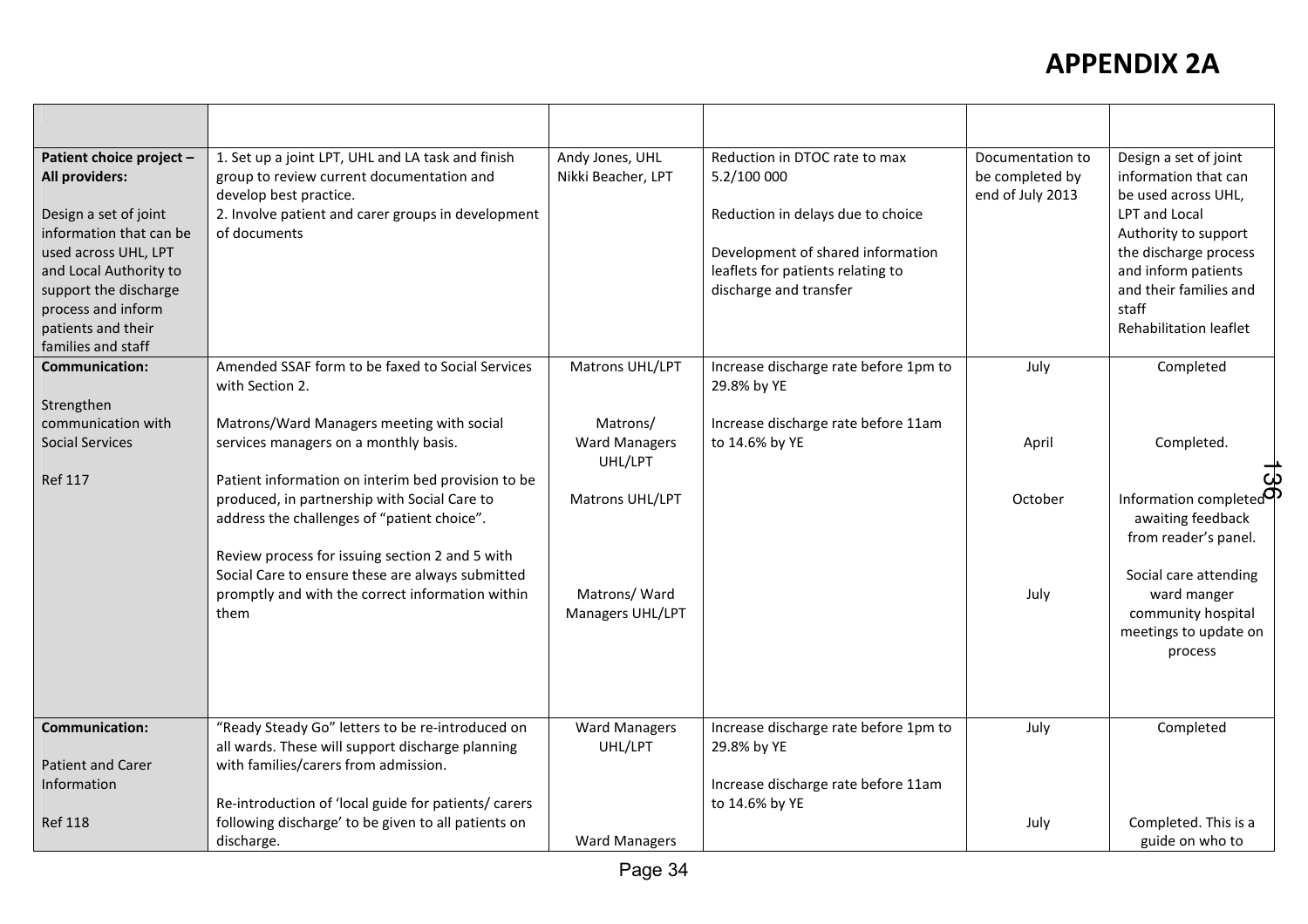|                                                                                                              |                                                                                                                                                                                                                                                                                                                                                                            | UHL/LPT                                                                        |                                                                                                                                                        |                                                                                                                                                                                                   | contact when at home<br>to prevent readmission                                                                    |
|--------------------------------------------------------------------------------------------------------------|----------------------------------------------------------------------------------------------------------------------------------------------------------------------------------------------------------------------------------------------------------------------------------------------------------------------------------------------------------------------------|--------------------------------------------------------------------------------|--------------------------------------------------------------------------------------------------------------------------------------------------------|---------------------------------------------------------------------------------------------------------------------------------------------------------------------------------------------------|-------------------------------------------------------------------------------------------------------------------|
| <b>Communication:</b><br>Monitoring and Review<br>Ref 6, 108-118                                             | Monthly thematic review of all delays will be<br>undertaken at the LPT DTOC meeting. Areas of<br>concern will be identified and work streams<br>initiated if not already contained within the<br>existing development work                                                                                                                                                 | <b>DTOC Chair</b>                                                              | Reduction in DTOC rate to 5.2/100,000<br>Increase discharge rate before 1pm to<br>29.8% by YE                                                          | Monthly                                                                                                                                                                                           | All continuing health<br>care delays identified<br>on shared drive. Will<br>expand to include all<br>other delays |
|                                                                                                              | Hospital Matrons involved in the daily conference<br>calls and report patient transfer and delay<br>challenges to the wider LLR<br>Community to facilitate resolutions.                                                                                                                                                                                                    | Matrons UHL/LPT                                                                | Increase discharge rate before 11am<br>to 14.6% by YE                                                                                                  | Daily                                                                                                                                                                                             |                                                                                                                   |
|                                                                                                              | Development of templates for shared drive<br>identifying reason for delays across all community<br>hospitals to support daily conference calls                                                                                                                                                                                                                             | Matrons UHL/LPT                                                                |                                                                                                                                                        | October                                                                                                                                                                                           |                                                                                                                   |
| <b>Technology to improve</b><br>discharge:<br>Maximise use of current<br>IT systems                          | Review use of current systems i.e. Patient Centre,<br>ICE etc. Ensure essential information e.g. ADT,<br>EDD, MFFD is inputted accurately and within<br>agreed timescales<br>Develop electronic<br>clinical handover<br>Review/re-<br>enforce ward clerk role re. data input<br>Review performance re: accuracy / timeliness of<br>data input and communicate to CBU/Wards | Andy Jones UHL                                                                 | Reduction in DTOC rate to 5.2/100,000<br>Increase discharge rate before 1pm to<br>29.8% by YE<br>Increase discharge rate before 11am<br>to 14.6% by YE | Pilot Electronic<br>handover - Oct 12<br>Roll out/pilot use of<br>electronic white<br>board - Oct 12<br>Ward clerk<br>management of<br>Change (medicine)<br>Oct 12<br>Circulate<br>data inputting | Patient Centre review<br>complete<br>Ward clerk allocation<br>complete (Medicine)<br>Roll out to all wards        |
| <b>Onward referral post-</b><br>discharge:<br>Access to reablement<br>and Domiciliary care<br><b>Ref 117</b> | Improving Domiciliary capacity and quality in<br>Leicestershire<br>1. Incentive payments to providers in hard<br>to recruit and retain areas.<br>Up-rating payments to all dom care<br>2.<br>agencies to a minimum payment of<br>£13.25<br>Increased HART investment to increase<br>3.<br>capacity. Recruitment of staff underway                                          | Jackie Wright (Leics<br>County Council)<br>Ashraf Osman (Leic<br>City Council) | Reduction in DTOC rate to max<br>5.2/100 000                                                                                                           | Through 2013/14                                                                                                                                                                                   | Cross ref to each LA's<br>plans with CCG SDG's                                                                    |